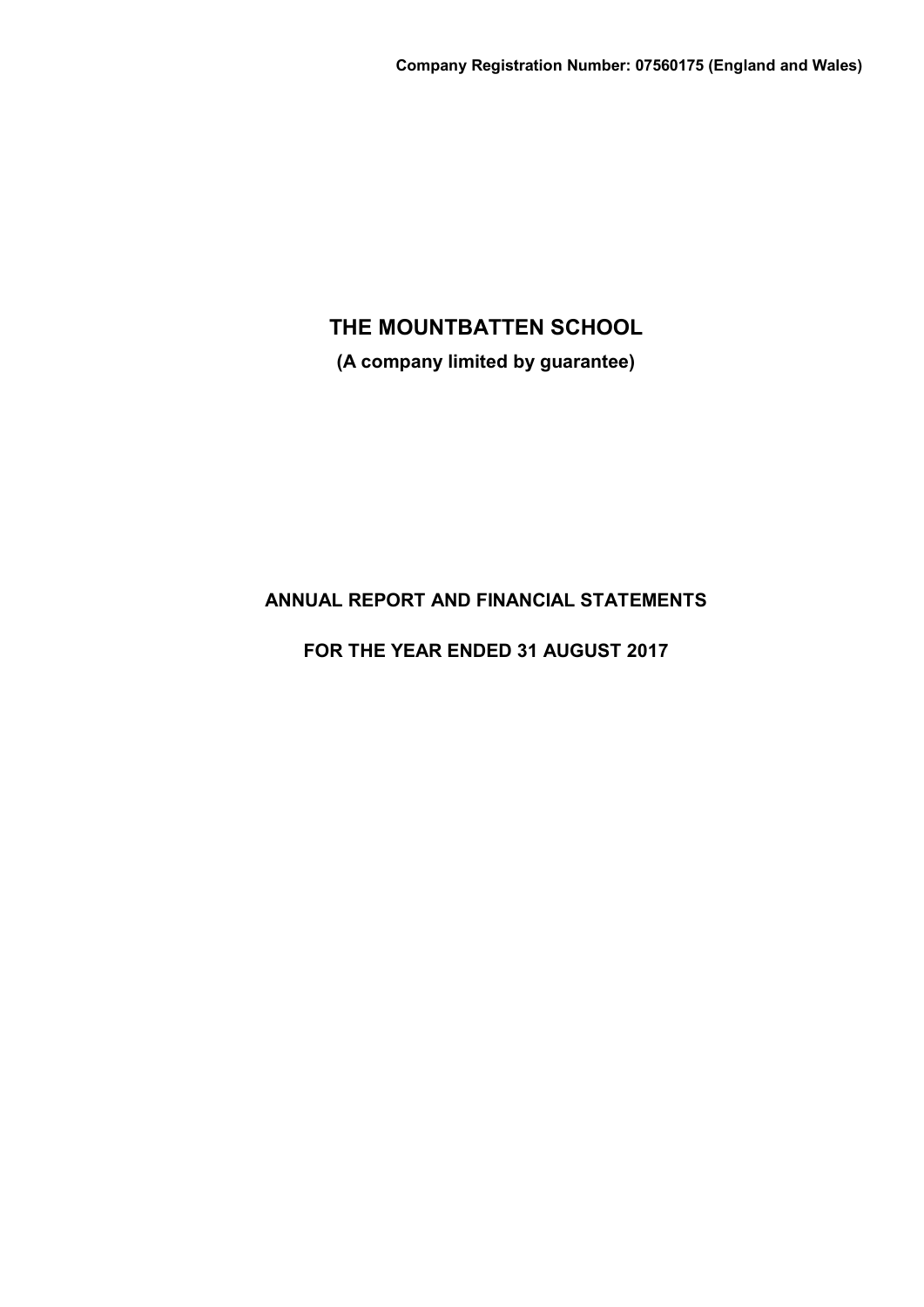# **THE MOUNTBATTEN SCHOOL (A company limited by guarantee)**

# **CONTENTS**

|                                                                                                | Page      |
|------------------------------------------------------------------------------------------------|-----------|
| Reference and administrative details                                                           | $1 - 2$   |
| <b>Trustees' report</b>                                                                        | $3 - 11$  |
| <b>Governance statement</b>                                                                    | $12 - 14$ |
| Statement on regularity, propriety and compliance                                              | 15        |
| <b>Statement of Trustees' responsibilities</b>                                                 | 16        |
| Independent auditors' report on the financial statements                                       | $17 - 19$ |
| Independent reporting accountant's assurance report on regularity                              | $20 - 21$ |
| Consolidated statement of financial activities incorporating income and expenditure<br>account | 22        |
| <b>Consolidated balance sheet</b>                                                              | 23        |
| <b>Academy balance sheet</b>                                                                   | 24        |
| <b>Consolidated statement of cash flows</b>                                                    | 25        |
| Notes to the financial statements                                                              | $26 - 47$ |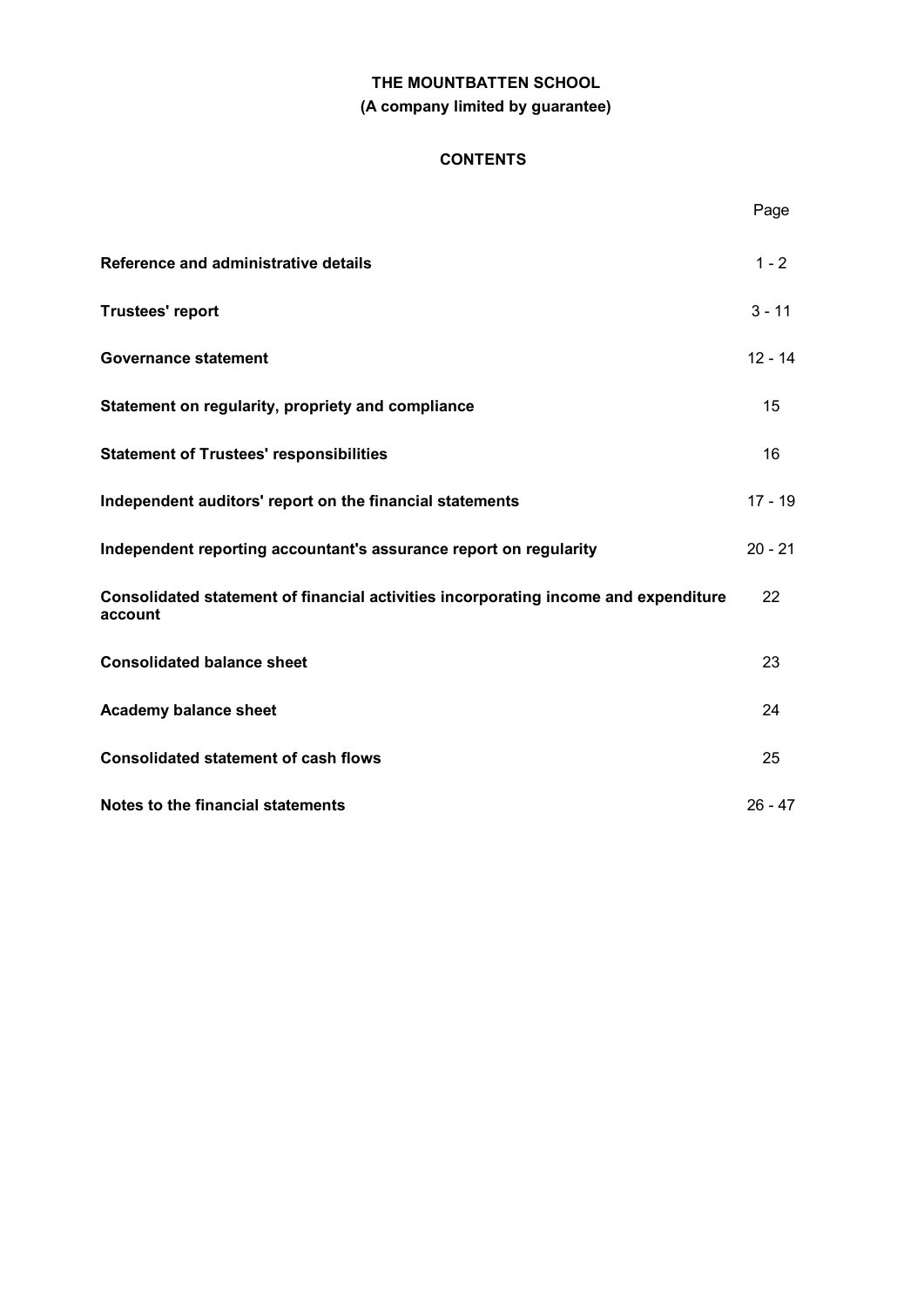**(A company limited by guarantee)**

# **REFERENCE AND ADMINISTRATIVE DETAILS FOR THE YEAR ENDED 31 AUGUST 2017**

#### **Members**

Mrs Jill Hall Mr Mark Edgerley Mr Robert LeGrice

# **Trustees**

Mrs Jill Hall, Chair of Trustees Mr Robert LeGrice, Chair of Audit and Finance<sup>1,2</sup> Mrs Heather McIlroy, Executive Headteacher<sup>1,2</sup> Mr Mark Edgerley<sup>1,2</sup> Mrs Charlie Fischer, Staff Trustee Mr Chris Goodrich, Staff Trustee<sup>1</sup> Mr Andrew Gunn Mr Stuart McAuliffe<sup>1</sup> Mr Michael Murphy<sup>1</sup> Mrs Helen Overton-Hore (resigned 23 January 2017) Mrs Cheryl Parish Mrs Margaret Roberts<sup>2</sup> Mrs Jane Thompson<sup>2</sup> Mr Paul Urben<sup>1</sup> Mrs Sian Cumming, Staff Trustee Mr Sean Flood (appointed 14 December 2016) Mr Karl Staples (appointed 9 February 2017) Mr Tushar Bijur (appointed 14 December 2016)

<sup>1</sup> Member of Audit & Finance committee <sup>2</sup> Member of Human Resources committee

# **Company registered number**

07560175

#### **Company name**

The Mountbatten School

# **Principal and registered office**

Whitenap Lane, Romsey, SO51 5SY

#### **Senior Leadership Team**

Heather McIlroy, Executive Headteacher Christopher Cox, Associate Headteacher Andrew Portas, Senior Deputy Headteacher Christopher Martin, Deputy Headteacher Robert Davenport, Assistant Headteacher Mark Chance, Assistant Headteacher Ian Dunn, Assistant Headteacher Terese Swain, Director of Finance

## **Company secretary**

Terese Swain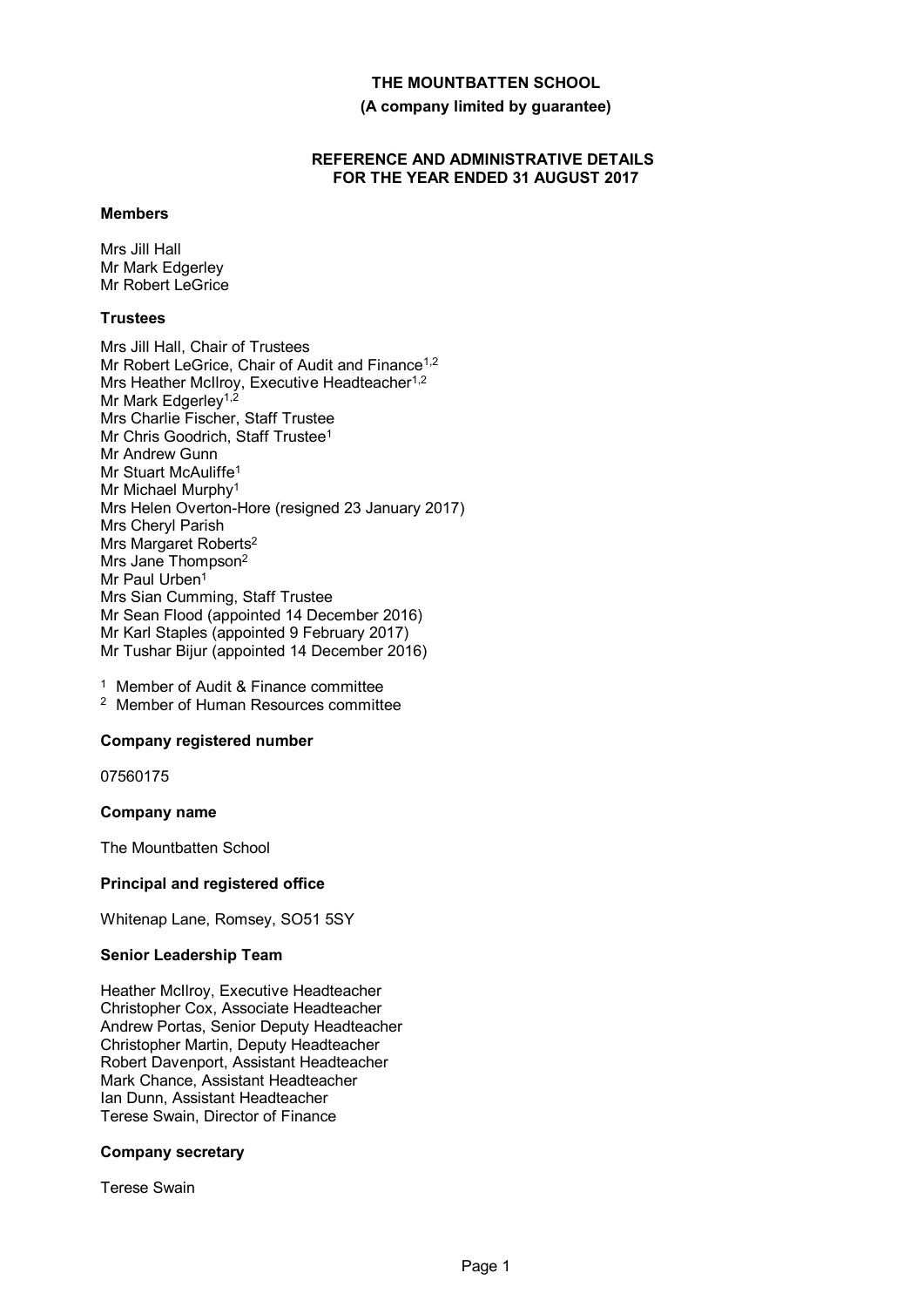## **(A company limited by guarantee)**

# **REFERENCE AND ADMINISTRATIVE DETAILS OF THE ACADEMY, ITS TRUSTEES AND ADVISERS FOR THE YEAR ENDED 31 AUGUST 2017**

# **Advisers (continued)**

## **Independent auditors**

James Cowper Kreston, 9th Floor, The White Building, 1-4 Cumberland Place, Southampton, Hampshire, SO15 2NP

# **Bankers**

Lloyds Bank Plc, 1 City Road East, Manchester, M15 4PU

## **Solicitors**

Browne Jacobson, Victoria Square House, Victoria Square, Birmingham, B2 4BU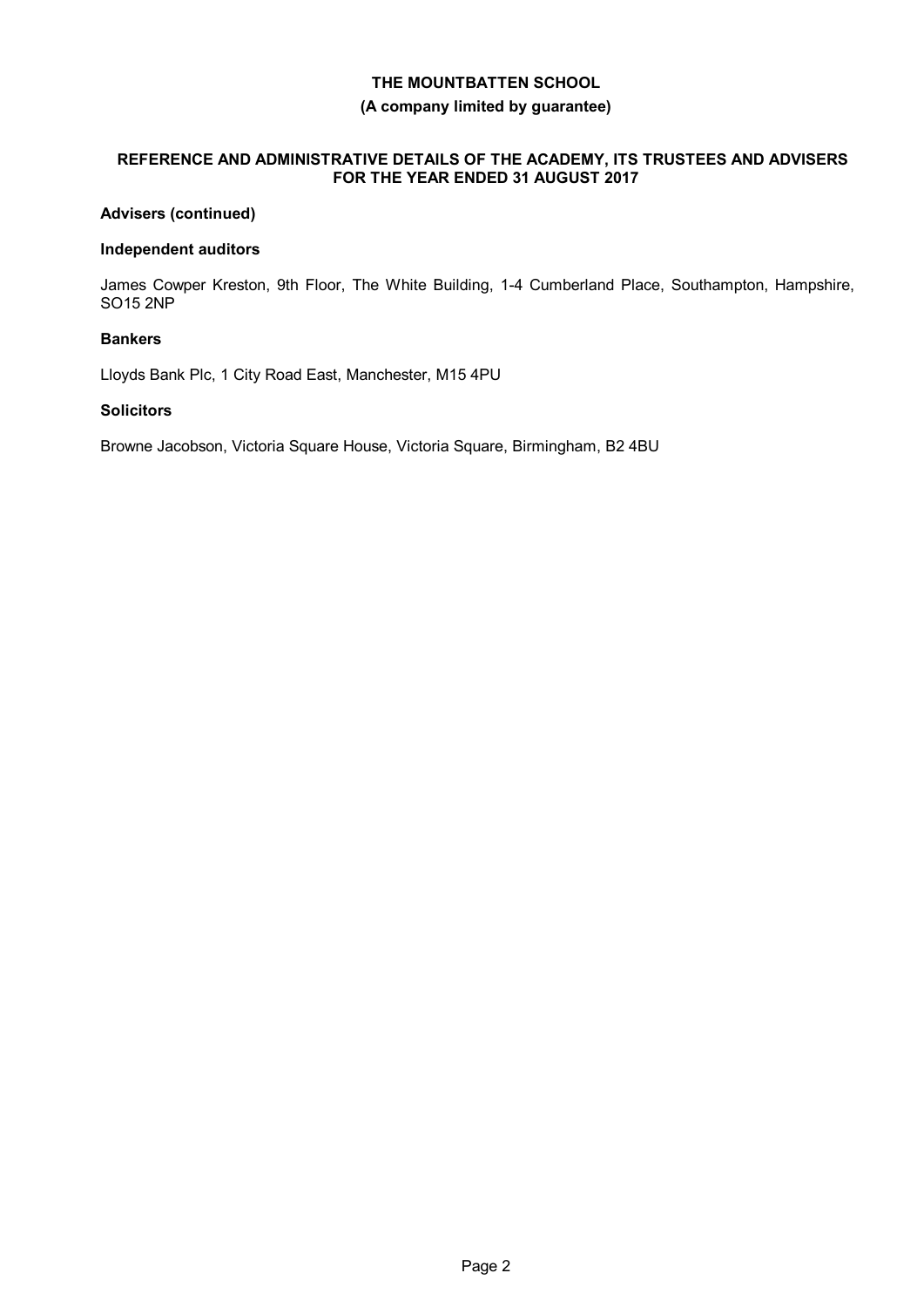#### **(A company limited by guarantee)**

## **TRUSTEES' REPORT FOR THE YEAR ENDED 31 AUGUST 2017**

The governors present their annual report together with the financial statements and auditors' report of the charitable company for the year beginning 1 September 2016 to 31 August 2017.

The trust operates an academy for pupils aged 11 to 16 serving a catchment area in Romsey and surrounding area. It has a pupil capacity of 1420 and had a roll of 1417 in the school census 1 October 2017.

# **Structure, governance and management**

# **CONSTITUTION**

The Mountbatten School is a limited company by guarantee with no share capital (registration number 07560175) and an exempt charity within the meaning of Schedule 2 of the Charities Act 1993. It is not required to be registered with the Charity Commission but it is, however, subject to the Charity Commissioner's regulatory powers which are monitored by the Secretary of State for Education through the ESFA (Education Funding Agency).

The Academy's memorandum and articles of association are the primary governing documents of the academy.

The governors act as the trustees for the charitable activities of The Mountbatten School and are also the directors of the Charitable Company for the purposes of company law.

The Charitable Company is known as The Mountbatten School.

Details of the Trustees who served during the year are included in the Reference and administrative details on page 1.

# **TRUSTEES'**

The governors are directors of the charitable company for the purposes of the Companies Act 1985 and trustees for the purposes of charity legislation.

During the 12 month period the governors have held six meetings and various committee meetings, (the school has five main committees). All governors receive copies of all key documentation such as policies, budgets and procedures in advance of any meetings. Governors are attached to faculties and are encouraged to spend time visiting their faculty links.

The Academy has three members who meet annually where the Trustees annual report is presented.

#### **MEMBERS' LIABILITY**

Each member of the charitable company undertakes to contribute to the assets of the charitable company in the event of it being wound up while they are a member, or within one year after they cease to be a member, such amount as may be required, not exceeding £10, for the debts and liabilities contracted before they ceased to be a member.

# **TRUSTEES' INDEMNITIES**

As part of its overall insurance with Zurich the school has insurance which protects members of the Governing Body against claims arising from negligent acts, errors or omissions. The insurance provides cover up to £2,000,000 for any one claim.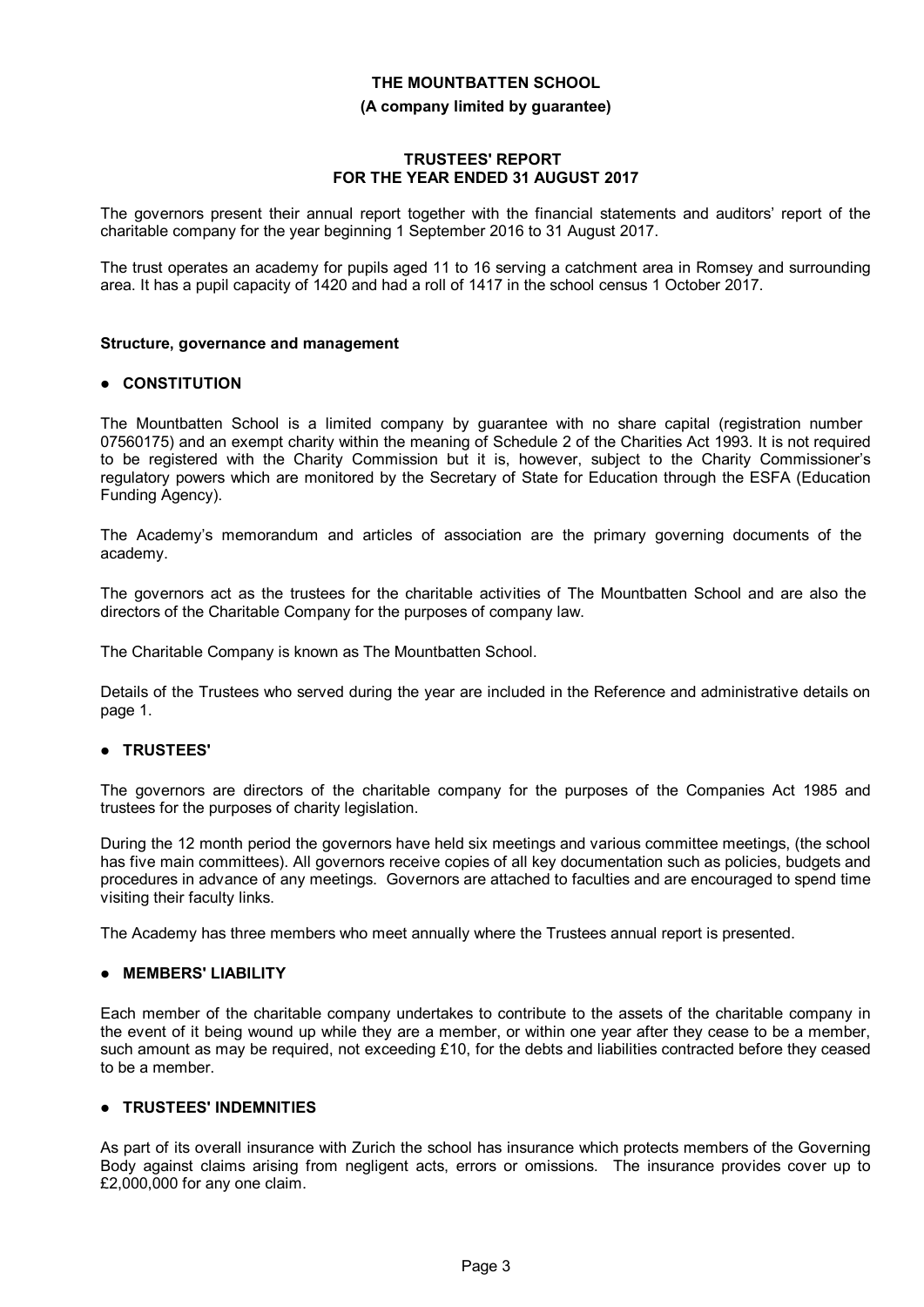**(A company limited by guarantee)**

## **TRUSTEES' REPORT (continued) FOR THE YEAR ENDED 31 AUGUST 2017**

# **METHOD OF RECRUITMENT AND APPOINTMENT OR ELECTION OF TRUSTEES**

The governors are split into categories, Academy Trust appointee, Executive Headteacher, staff, community & parent governors. The parent governors are elected by parents or carers of registered pupils and must be such parents or carers at the time of their election. If insufficient parents stand for election the governing body can appoint parent governors from parents or carers of former students. Staff governors are candidates who must be working at the school at the time of the election, nomination and election process ensures there is representation from both teaching and support staff. The academy has the Head of School and Director of Finance as an associate member of the governing body. The Governors may appoint up to 3 co-opted Governors, this enables valuable skills and experience not to be lost when parent governors reach the end of their term. We will also actively recruit co-opted Governors to fill any skills gaps. Each governor is provided with documents on their roles and responsibilities, conduct as a governor and guidance on the general principles of behaviour.

### **POLICIES AND PROCEDURES ADOPTED FOR THE INDUCTION AND TRAINING OF TRUSTEES**

We subscribe to Hampshire Governor Services who provide a range of courses. We encourage governors to attend as individuals and also to attend local governor conferences, an online information service is also available to all Governors. We have a place in our regular meetings when feedback is encouraged from any governor who has attended training recently. Every year we hold an in -house Whole Board Training session, a trainer from Governor Services presents on a subject that has been agreed by the whole Board. We usually also invite members of the senior leadership team to attend these evening sessions. We have an identified governor who is our Training Liaison Governor whose role involves coordinating our training as governors. In the Autumn and Spring terms we hold a "Governor Experience Day" when all governors are invited in to school to experience a day around a previously agreed theme, usually following an individual student during a normal school day's activities. It is our policy that every governor should serve on at least one committee or subcommittee, and care is taken to find the best fit according to the needs of the school and the strengths of the new governor involved.

# **ORGANISATIONAL STRUCTURE**

The Executive Headteacher is the Accounting Officer of the Academy Trust.

The Board of Governors operates a system of clerked Committees with delegated responsibilities. All minutes are presented and reported on at the half termly Board of Governors.

Major issues will be referred to the Board of Governors for ratification. (Ref the Board of Governors' Standing Orders)

The Board of Governors' sets objectives annually to support the Mountbatten Improvement Plan (MIP).

Each Committee has a set Terms of Reference agreed by the Board of Governors and reviewed annually.

#### **Leadership**

To assist the decision making of the Board of Governors, by considering strategic issues, contributing to the school's medium and long term planning. This committee facilitates a very close working relationship between the Governors and the Senior Leadership team.

To regularly make appropriate comments and recommendations, on such matters, to the Board of Governors.

#### **Audit**

The Audit committee functions are dealt with separately at the end of the finance meeting. The finance agenda is split to cover the audit functions. The audit committee performs the regularity and probity functions.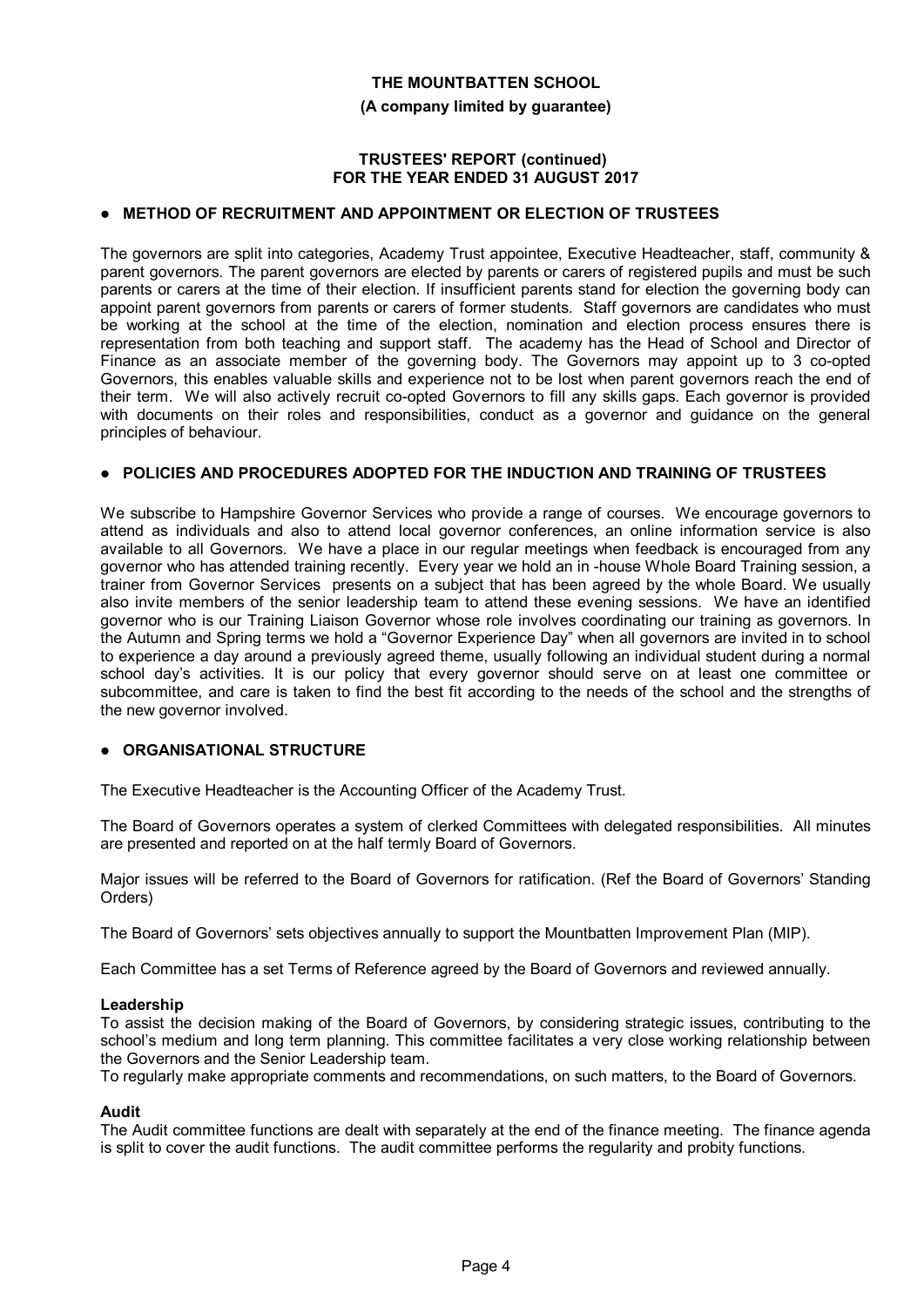#### **(A company limited by guarantee)**

#### **TRUSTEES' REPORT (continued) FOR THE YEAR ENDED 31 AUGUST 2017**

#### **Finance and Estates**

To assist the decision making of the Board of Governors, by enabling more detailed consideration to be given to the best means of fulfilling the Board of Governors' responsibility to ensure sound management of the academy's finances and resources, including proper planning, monitoring and probity.

To regularly make appropriate comments and recommendations, on such matters, to the Board of Governors. The meetings of this committee are divided into audit functions and financial matters.

#### **School Improvement**

To assist the decision making of the Board of Governors, by enabling more detailed consideration to be given to the best means of fulfilling the Board of Governors' responsibility to ensure sound management of the academy's teaching and learning including proper planning, monitoring and probity.

To regularly make appropriate comments and recommendations, on such matters, to the Board of Governors.

#### **Human Resources**

To assist the decision making of the Board of Governors, by enabling more detailed consideration to be given to the best means of fulfilling the Board of Governors' responsibility to ensure sound management of the academy's human resources, including proper planning, monitoring and probity.

To regularly make appropriate comments and recommendations, on such matters, to the Board of Governors.

#### **Appraisal & Pay Committee**

To assist the Board of Governors in the area of staff remuneration, by enabling more detailed and confidential consideration to be given to the Board of Governors' obligations to ensure sound management of the academy's pay ranges and levels of payment, including proper planning, monitoring the school appraisal process and probity.

Any major issues that arise at any Committee meeting will always be referred to the Board of Governors for ratification. (Ref the Board of Governors' Standing Orders).

#### **SLT Appraisal Process and Salary Review**

Annual Appraisal decisions are made by the Pay and Appraisal Committee (PAC) and reported to the Board of Governors.

July - PAC 1 Pay and Appraisal Policy in readiness for new cycle. October - PAC 2 Review of Teachers and Support Staff November - PAC 3 – Review of SLT and Directorate.

Objectives are set in the Autumn term for all SLT informed by the school improvement plan.

Interim assessments take place throughout the year through line management structure

Formal review takes place at the end of the one-year cycle where evidence is produced by each member of SLT. A report on outcomes and recommendations is produced by the Executive Headteacher (EHT) in consultation with the Director of Finance This is presented to the PAC 3 annually in November

The Executive Headteacher and Associate Headteacher undertake the Appraisal Process for both Deputies and AHT.

#### **Executive Headteacher and Associate Headteacher**

The Associate Headteacher objectives are set by EHT in liaison with Chair of PAC. Progress is monitored throughout the year by EHT and reported to PAC

The EHT Pay and Appraisal committee, advised by external consultant, (this year the Principal of a large successful sixth form college) meet to review the EHT objectives. Recommendation based on the extent to which objectives have been met/exceeded are made to the PAC 3 meeting. Pay scales are determined by the PAC in line with the Pay Policy. This is reviewed and published annually. The Pay policy is communicated and signed by all staff annually.

Reports on proposals for all SLT and the Directorate are prepared in detail in readiness for the Autumn 2 HR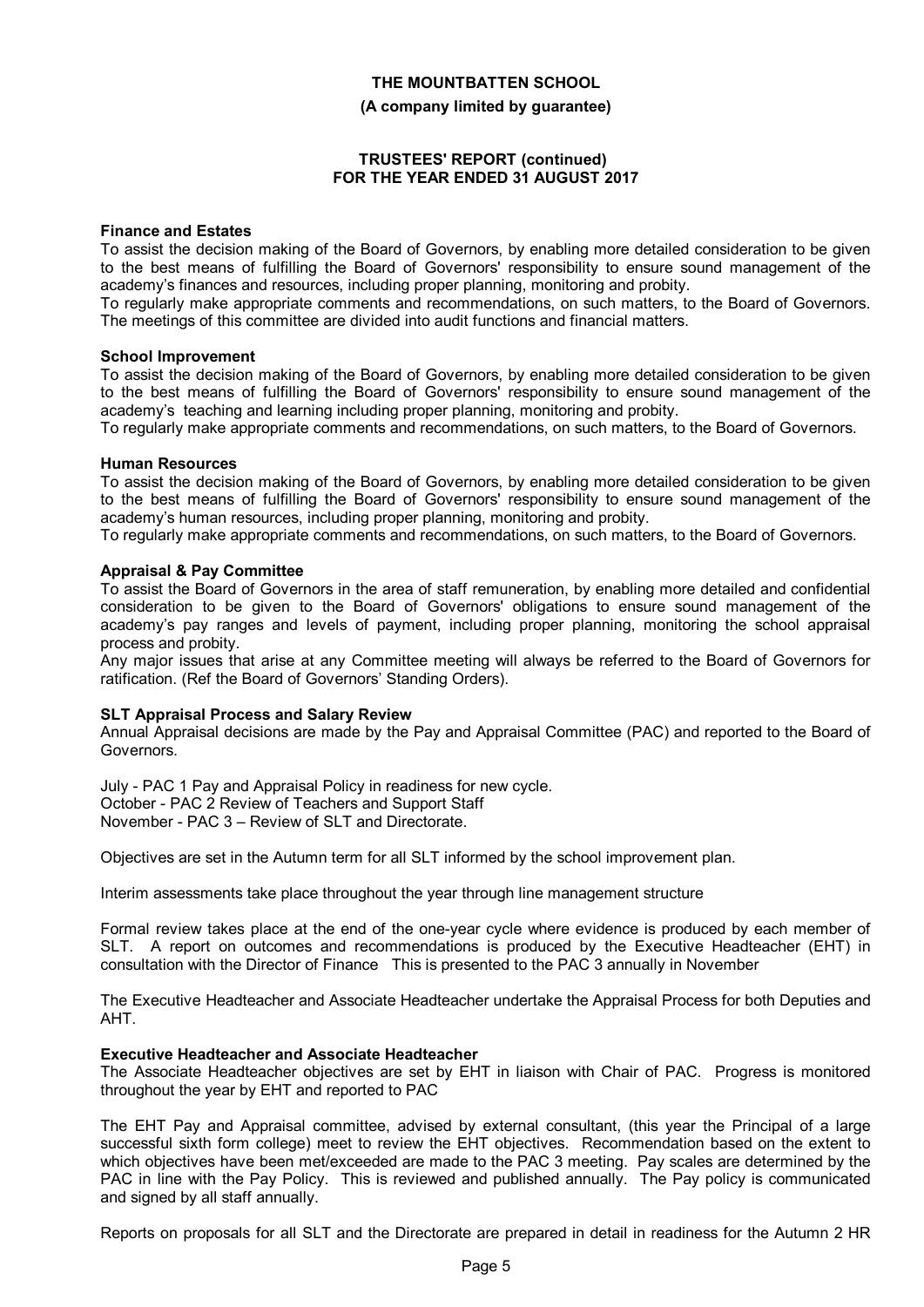**(A company limited by guarantee)**

## **TRUSTEES' REPORT (continued) FOR THE YEAR ENDED 31 AUGUST 2017**

committee and the PAC 3 Autumn meeting.

## **CONNECTED ORGANISATIONS, INCLUDING RELATED PARTY RELATIONSHIPS**

The Mountbatten School operates independently of other organisations. Our wholly owned subsidiary Mountbatten School Services trading as PBED has a board comprising of senior staff and governors. During the year the Academy became sole shareholder of Romsey Festival of Youth Music Ltd. This company had originally been set up by The Director of Music and his wife.

#### **Objectives and Activities**

# **OBJECTIVES, STRATEGIES AND ACTIVITIES**

The Board of Governors believe that one of their most important roles is to provide clear and focused guidance in the area of financial management, ensuring through our monitoring processes we meet the requirements of our regulators, achieve value for money and the very best offering for our students that we can afford.

However, given the nature of our core activity the type of key financial performance indicators used by commercial companies is not deemed appropriate to our activity, our financial objectives are focused on achieving value for money, a steady return from low risk investments and a budget that ensures students receive the full benefit from in year funding allocation.

The nature of state funding for education means that opportunities to seek capital funding will continue to be opportunistic.

The Academy's main objectives for 2016-17 were to:

Maintain excellent GCSE outcomes for Year 11 students;

Prepare the school and students for the significant national curriculum and assessment objectives from 2017;

Develop the campus according to our strategic site development plan;

Ensure the school remains the school of choice in the locality with strong numbers on roll and therefore a strong income position.

# **PUBLIC BENEFIT**

The Mountbatten School is funded by the Education Funding Agency to provide free education to 11 to 16 year old students from the Romsey and surrounding area. Some activities fall outside of the scope of this core funding, parents and guardians are requested to make voluntary payments for those activities. Where an activity is considered to be essential to a student's education if parents / guardians are unable to fund an activity consideration will be given to meeting the cost from school funds. Where significant numbers are unable to pay it is possible the whole activity would be cancelled.

Some activities such, as musical instrument tuition, is considered to be outside of the scope of our core education offer and is only offered to students who can fund the activity. When possible the school will endeavour to help students, who find funding these activities difficult, seek external funding for this type of activity. Staff and Governors are considering possible future sources of funding to ensure full access to these activities.

Our trading subsidiary is now firmly established to deliver services using our own facilities and those at other locations. This company now delivers national contracts for Hampshire as well all The Mountbatten School community activity; the company has its own management and support staff structure and receives no funding from our ESFA funding.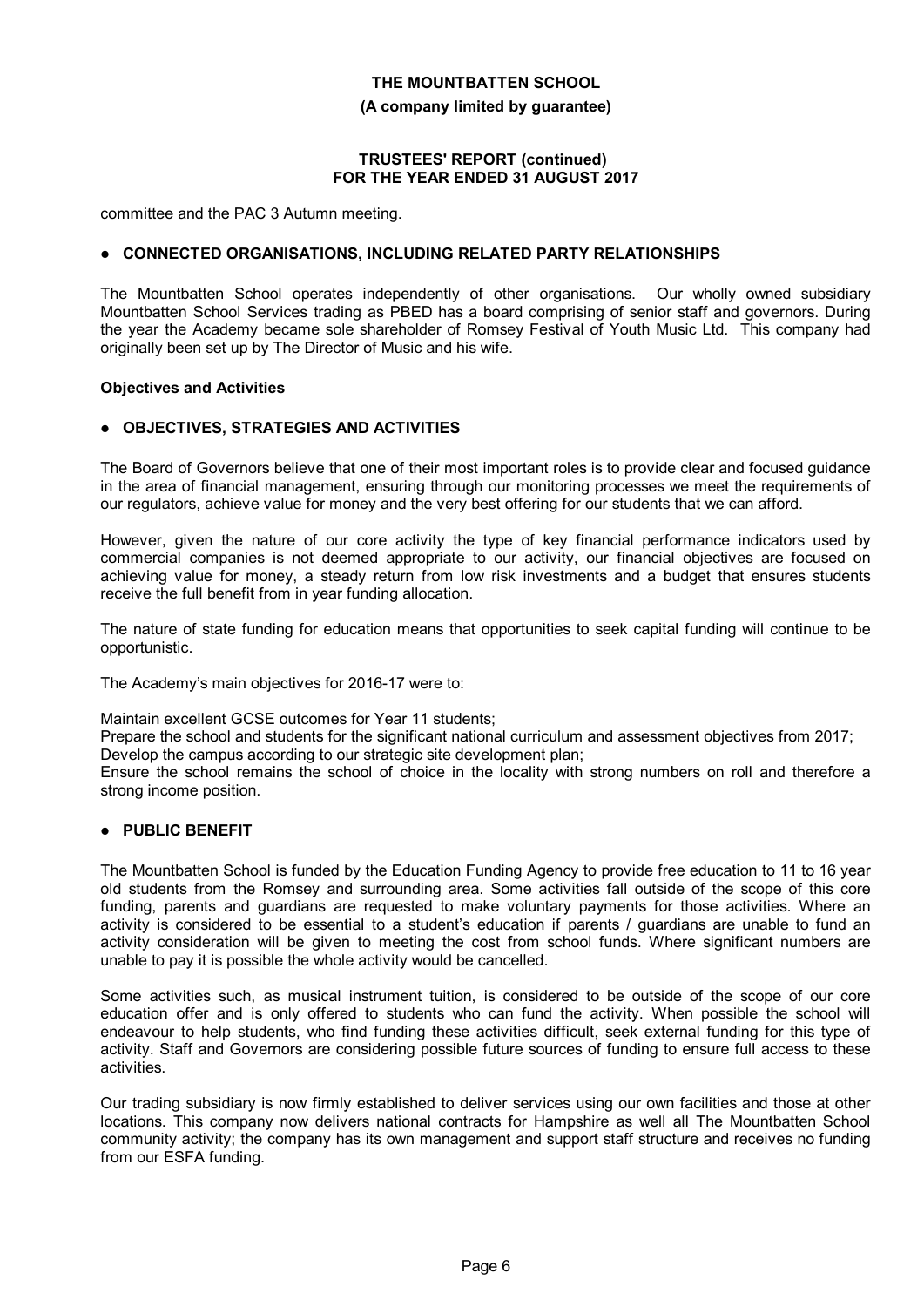**(A company limited by guarantee)**

# **TRUSTEES' REPORT (continued) FOR THE YEAR ENDED 31 AUGUST 2017**

The Governors recognise that the campus exists because of considerable investment of public funds since the original school was constructed in 1969. To that end when pricing of activities aimed at the general community of Romsey charges are generally less than might reasonably be expected to be charged by a totally commercial operation. Governors consider this policy to be fair given the restrictions we have to impose to ensure our students have priority use of facilities in term time. An example would be membership fees for use of the Fitness Suite which is not available during school hours in term time.

When considering new sports facilities or major upgrades to existing facilities Governors' consider the potential for community use and the commercial opportunities new facilities might offer. Our pricing ethos considers the benefits to current students and the young people of the local community who remain our principle target audience.

# **Strategic report**

# **Achievements and performance**

# **KEY PERFORMANCE INDICATORS**

The School secured 'Good' in the Ofsted Report in March 2015. The next Ofsted Inspection can be expected in academic year 2018-2019. Ofsted can trigger an earlier inspection if certain criteria are met (eg if GCSE results cause concern). School Performance does not suggest an early inspection is expected. GCSE examination outcomes in 2017 maintained the school's excellent examination outcomes. Results placed the school fifth of the county's seventy schools – the second best position ever. Student recruitment to the new Year 7 was strong and has necessitated an increase in our operational PAN from 284 to 300.

# **1. Teaching & Learning**

A new rationale and suite of quality assurance activities for monitoring the quality of Teaching and Learning was trialled and reviewed by the Senior Leadership Team. Ungraded lesson observations are now in place; each teacher has a clearly defined pedagogy objective which provides the focus for lesson observation and subsequent feedback. This is complemented by a 'Student Progress Review' in which the senior leaders meet with each member of staff to carry out work scrutiny of students' work as well as analysis of progress data for the teacher's classes and acts as a professional dialogue with learning at its heart. This work is complemented by Learning Walks. These QA activities identify strengths and areas for improvement for all teachers; the areas for improvement then inform the school's in-house CPD programme so that all areas are addressed through weekly 'Learning Thursday' or after-school sessions. Teaching and Learning is closely linked to Appraisal and acts as a key driver for school improvement. Student outcomes (based on FFT 20 and 50 targets) form a key factor in Appraisal recommendations and support staff in developing their craft of the classroom.

# **2. Achievement and Performance**

The schools Progress 8 Score, the key headline measure, was 0.24 which was defined by the DfE School performance tables as 'above average'. The proportion of students achieving a strong pass (new grades 4 to 9) in English and Mathematics, another headline measure, was maintained at the high level of 81%. These are very good results when compared to both local and national standards. The proportion achieving the English Baccalaureate remained strong. The major focus in 2017-18 will be to maintain and build on these high standards as the curriculum and the key performance indicators for schools continue to change.

Students made excellent progress, achieving results above the national average. Summary of results: Progress 8 Score of 0.24

Attainment 8 Score of 53.25\*

81% achieving the new grade 4 and above in English & Maths

40% achieving the English Baccalaureate

\* Please note that the points for each grade have changed this year so this is not comparable with the 2016 figure.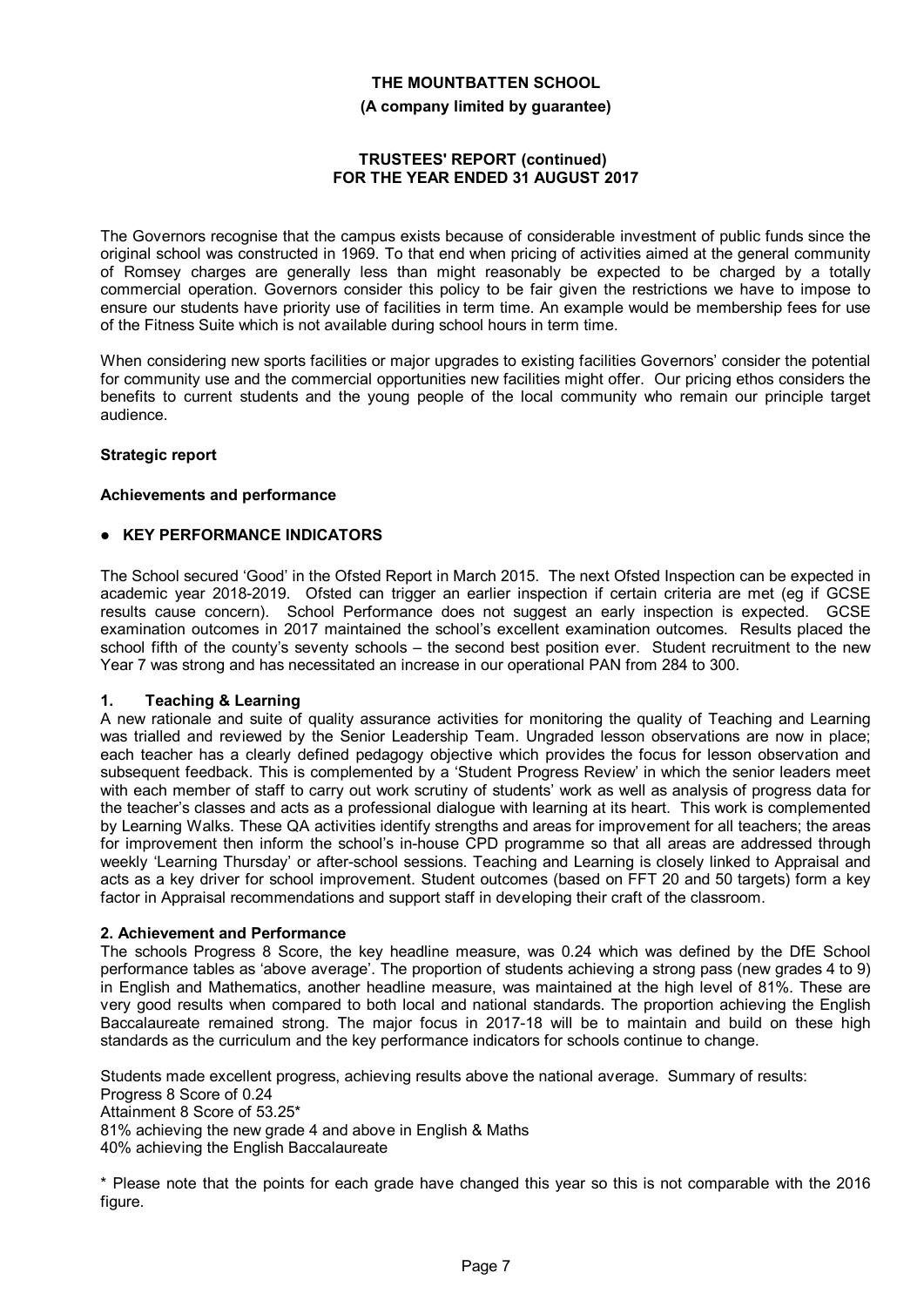#### **(A company limited by guarantee)**

## **TRUSTEES' REPORT (continued) FOR THE YEAR ENDED 31 AUGUST 2017**

#### **3. To maintain a medium / long term plan for The Mountbatten School**

Trustees have been part of some major strategic decisions, particularly with regard to curriculum and campus developments. There has been the refurbishment of our largest teaching block, the Brabourne Building. 17 classrooms have had a major refurbishment following a successful ESFA capital bid of £1.5million.

### **4. Business Development**

The depth and breadth of the work of Personal Best Education, our trading subsidiary continues to thrive, they are constantly looking for new educational business opportunities. Students in school have benefited from the involvement of our Business Patron's network in many areas of school activity.

Our main source of income continues to be derived from the National Citizen Service programme, again delivering programme to over 1400 students. The social action projects have contributed to many aspects of local community partnerships, as well as enhancing the employability of the hundreds of young people involved. During their social action projects, a total of £46,000 was raised for various charities and over 35,000 hours dedicated to volunteering.

#### **5. Pastoral Developments (including attendance and Pupil Premium student achievement) Attendance**

Last year's attendance figure showed 5% absenteeism. Persistent absenteeism at Mountbatten was higher than previous years due to increased traveller numbers. Disadvantaged students and SEN students attendance was in line with their peers with no significant gaps. The desire to attend school for these young people contributed heavily to the exam success of SEN students.

### Achievement of Pupil Premium Students

Importantly the impact of targeted intervention from AHOYs with the PP students has seen the gap between PP and non-PP students decrease significantly and the same for students with SEN. In 2016, our SEN students achieved a higher Progress 8 score than non-SEN students.

In 2017, the gap between PP and non-PP students widened, but this was largely due to a small number of students who underperformed for reasons outside school's control, even though a number of interventions were put in place. In 2017, the progress 8 score for SEN students remains positive.

#### Exclusions and Behaviour

There were 71 exclusions last academic year, just 5% of the school roll and the slight increase was attributed to 2 groups of students being excluded for theft at 2 local shops. This was 13 students in total. Behaviour logs across the year fell, with particular excellence in year 10 who reduced low-level behaviour compared to the previous academic year.

#### Special Educational Needs

This was another very positive year for the Student Services Learning team. Our two specialist SEN teachers in the department have meant that we have been able to support more students with a broader and more diverse suite of interventions. Outcome measures for SEN interventions are extremely positive. We have moved specialist-teaching rooms to the Student Services block which is a great environment for vulnerable students to learn in. The increase in EHCP request and the demands of the new SEN code of practice means the SENCO role has changed dramatically and so additional staffing has been a necessity and a great success.

# **6. The Development of the Music Academy**

The extensive enrichment programme that the Expressive Arts faculty offers has developed further in scope and scale, depth and breadth. We have had hugely successful autumn and summer concerts. A highlight was the participation of the school's immensely talented bands at the North Sea and Montreux Jazz Festival. The work of the Academy now extends into six linked feeder schools and two non-linked feeder schools.

# **GOING CONCERN**

The governing body has a reasonable expectation that the academy trust has adequate resources to continue in operational existence for the foreseeable future. The half termly monitoring information, 5 year financial planning processes and the annual accounts have informed this statement. For this reason it continues to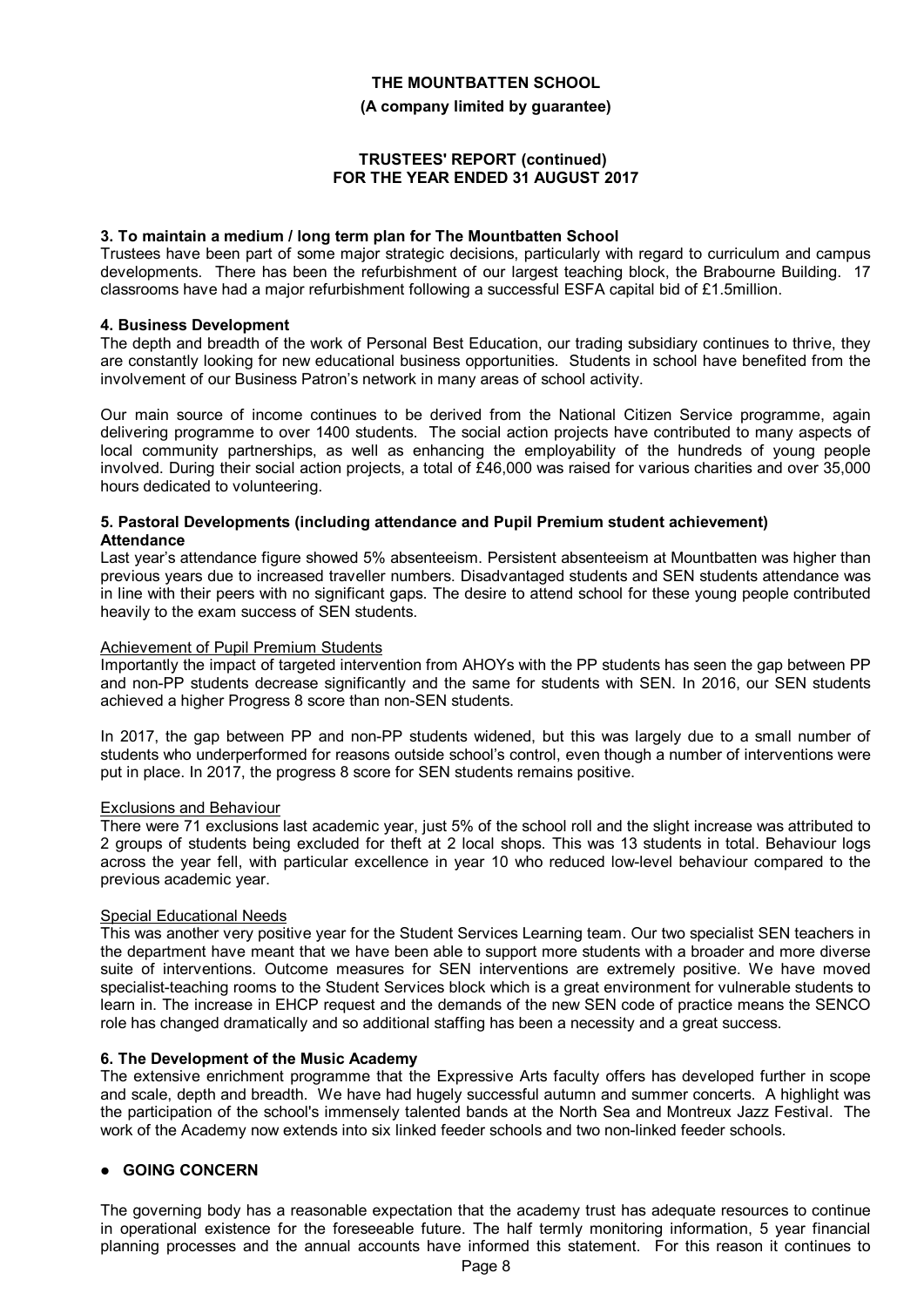## **(A company limited by guarantee)**

# **TRUSTEES' REPORT (continued) FOR THE YEAR ENDED 31 AUGUST 2017**

adopt the going concern basis in the preparation of financial statements.

The Academy has a working balance at the end of the period of £1,696k (excluding the LGPS pension liability).

# **Financial review**

The majority of the academy's income is obtained from the ESFA in the form of the General Annual Grant, this is split between school budget share, ESG and Rates allowance, the funds are restricted as shown in the statement of financial activities. The academy also receives other income and grants such as pupil premium and Low Incidence (Special needs funding) which still comes from the Local Authority and in accordance with SORP (Statement of Recommended Practice) these items are also shown in the statement of financial activities as restricted funding. Any other items of funding have been assigned in the financial statements in accordance with the guidelines set down by SORP.

During the period 1 September 2016 - 31 August 2017 the total expenditure of £7,480k was covered by the General Annual Grant along with other incoming resources. The net current assets for the period are £1,760k. The School Investments have all been in low risk Government Deposit Accounts, due to current market conditions and low interest rates the return has been low.

The creditors for this period were £753k with outstanding payments to contractors for our major capital project, HMRC and pension providers making up the majority of this amount.

The majority of the school's expenditure has been salary and buildings payments. Any expenditure for key objectives will be implemented over the next 12 months in line with the Mountbatten Improvement Plan.

At 31 August 2017 the net book value of fixed assets was £26,326k of which £26,175k is for land and buildings. The assets were used to provide education/community facilities and the associated support services to the students of The Mountbatten School and its wider community.

This year has seen a large fall in pension liability this has decreased by £704k to £1,917k (2016: £2,380k). The impact of this has been the available restricted funds (excluding fixed assets) reduce to a deficit of £1,606k.

# **RESERVES POLICY**

The Governors' policy is to review the levels of reserves annually. This review encompasses the nature of income and expenditure streams, the need to match income with commitments and the nature of the reserves. The policy of the Governing body is to maintain a level of reserves that will be adequate to provide a stable base for continuing the operation of the Academy whilst ensuring excessive funds are not accumulated. The main aim of the Academy is to ensure that the level of curriculum provision will be maintained in future years. The Governing Body uses the 5 year plan to inform the decision making. There is a commitment to ensuring regular capital investment (whilst balances allow), to improve facilities to meet long term development plans. Reserves have been used to appoint an architects to prepare a site feasilbity plan to ensure future capital projects will provide the best value. For any capital project we wish to undertake detailed, costed plans are prepared prior to bidding for the funds.

The total reserves held at 31 August 2017 are £1,696k.

Restricted £331k.

Unrestricted reserves £1,385k.

The unrestricted reserves include a sum of £75k which has been to transferred to fixed assets as a sink fund for the 3G pitch. The Governors are concerned that reserves are reducing annually due to lack of funding being received to meet core provision. The board are continue to closely monitor the five-year plan. We are hopeful that the National Funding Formula may bring additional resource to the Academy.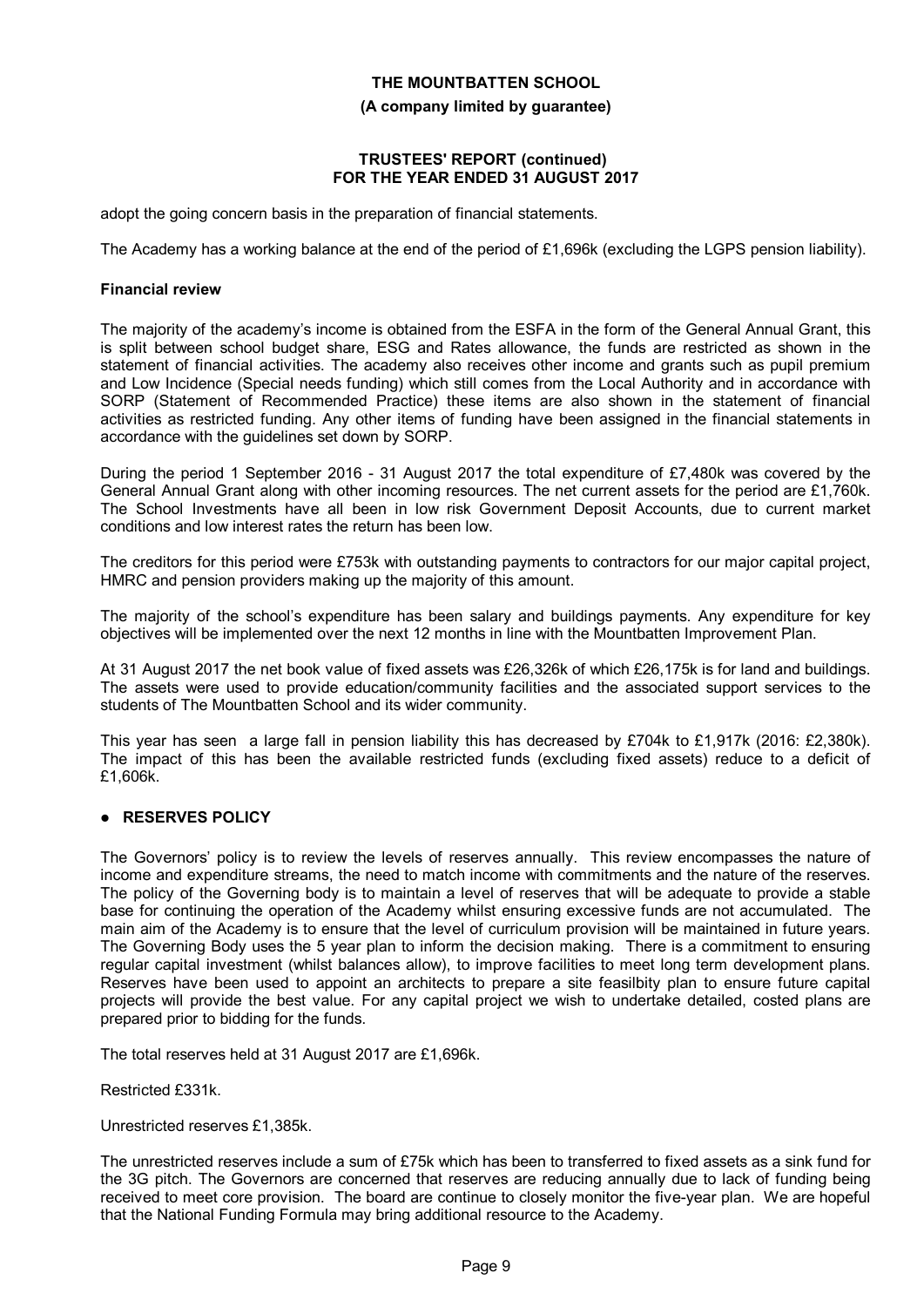## **(A company limited by guarantee)**

# **TRUSTEES' REPORT (continued) FOR THE YEAR ENDED 31 AUGUST 2017**

# **PRINCIPAL RISKS AND UNCERTAINTIES**

The Board of Governors have adopted a Risk Management Policy and delegates the monitoring and reporting of matters covered by the policy to the Audit & Finance Committee.

Principal risks relate to funding uncertainties and student numbers. Future major housing proposals will protect our student numbers, however the risk of these being delayed could have an adverse effect on our income. To ensure that we can maintain current income levels we have increased our intake from 284 to 300.

The Finance Committee has developed a process to identify financial and operational risks and drawn these up as a Risk Register which includes appropriate mitigations for risks that are agreed with the SLT. Areas of principal risk monitored and mitigated for are:

- Losing highly skilled staff in key leadership positions. We have put succession planning measures in place to reduce the risk.
- Failing to maintain student numbers at PAN
- Loss of reputation through poor publicity related to incidents we should control
- Drop of standards identified in formal external assessment, for example OfSTED inspection
- Unexpected reduction of core funding
- A Health and Safety incident especially if proved to be caused by a management failure
- Failing to achieve improving examination results
- Inappropriate operational decisions from SLT and poor decision making by the Board of Governors or the principal committees
- Failing to implement effective communication processes
- Risks associated with deficit within the Local Authority Pension Scheme

The Risk Register is reviewed annually unless there is a material change to our operation in year.

A five year plan is produced, this is reviewed and updated regularly as circumstances change. All budget expenditure is scrutinised in close detail to ensure that overspends do not occur.

Budgets are always set based on needs.

Actual and Forecast key financial performance indicators, using ESFA benchmark data, are reported to the Audit and Finance Committee twice yearly.

# **INVESTMENT POLICY**

The school aims to manage its cash balances to provide for the day-to-day working capital requirements of its operations, whilst protecting the real long-term value of any surplus cash balances against inflation. In addition, the school aims to invest surplus cash funds to optimise returns, but ensuring the investment instruments are such that there is no tangible risk to the loss of these cash funds.

Purposes

- To ensure adequate cash balances are maintained in the current account to cover day to-day working capital requirements
- To ensure there is no tangible risk of loss in the capital value of any cash funds invested
- To protect the capital value of any invested funds against inflation
- To optimise returns on invested funds

Investments were held in short term bonds and 90 day savings accounts. Total investment income received for year ending 31 August 2017 was £10k.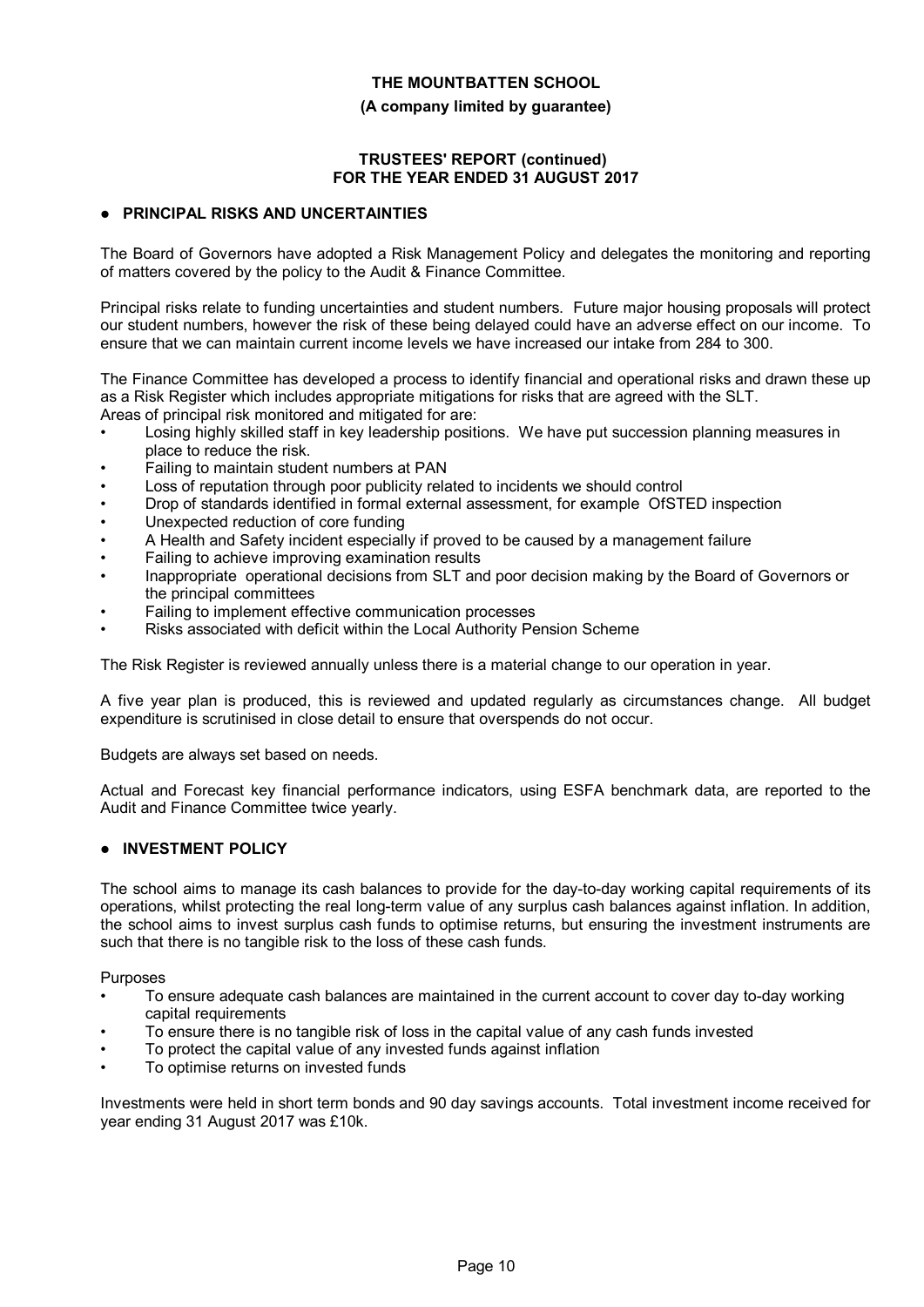**(A company limited by guarantee)**

## **TRUSTEES' REPORT (continued) FOR THE YEAR ENDED 31 AUGUST 2017**

#### **Plans for future periods**

# **FUTURE DEVELOPMENTS**

The Board of Governors has a five year financial budget plan and takes a prudent 'worst case scenario' view in terms of likely school budget settlements. Additional funding streams are being pursued which will enhance the Personal Best Education offer, and see future site developments.

The Academy has established a Strategic Estate Development Group to co-ordinate bids, plan for the possibility of increases in student numbers, and ensure the buildings and site serve the school's core purpose. The Governors have agreed to a capital commitment of £300K per year for the next 3 years to undertake items identified in the site feasibility study and to accommodate increase in student numbers.

There are a number of longer term strategic issues which the school is planning:

Consideration of the provision of a nursery on site to help secure and retain the highest quality teaching staff. Consideration of Multi Academy Trust status.

Consideration of a multi-million pound appeal to coincide with our Golden Jubilee in 2019; this could support the work of our Music Academy.

Consideration of developing links with school abroad in a strategic partnership.

# **DISCLOSURE OF INFORMATION TO AUDITORS**

Insofar as the Trustees are aware:

- there is no relevant audit information of which the charitable company's auditors are unaware, and
- that Trustees have taken all the steps that ought to have been taken as a Trustee in order to be aware of any relevant audit information and to establish that the charitable group's auditors are aware of that information.

# **AUDITORS**

n line with best practice the contract for the provision of our external audit services ceased in 15/16. Following a tender process new auditors were appointed for the year 2016/17.

The Trustees' report, incorporating a strategic report, was approved by order of the board of trustees, as the company directors, on and signed on its behalf by:

................................................ **Mrs Jill Hall Chair of Trustees**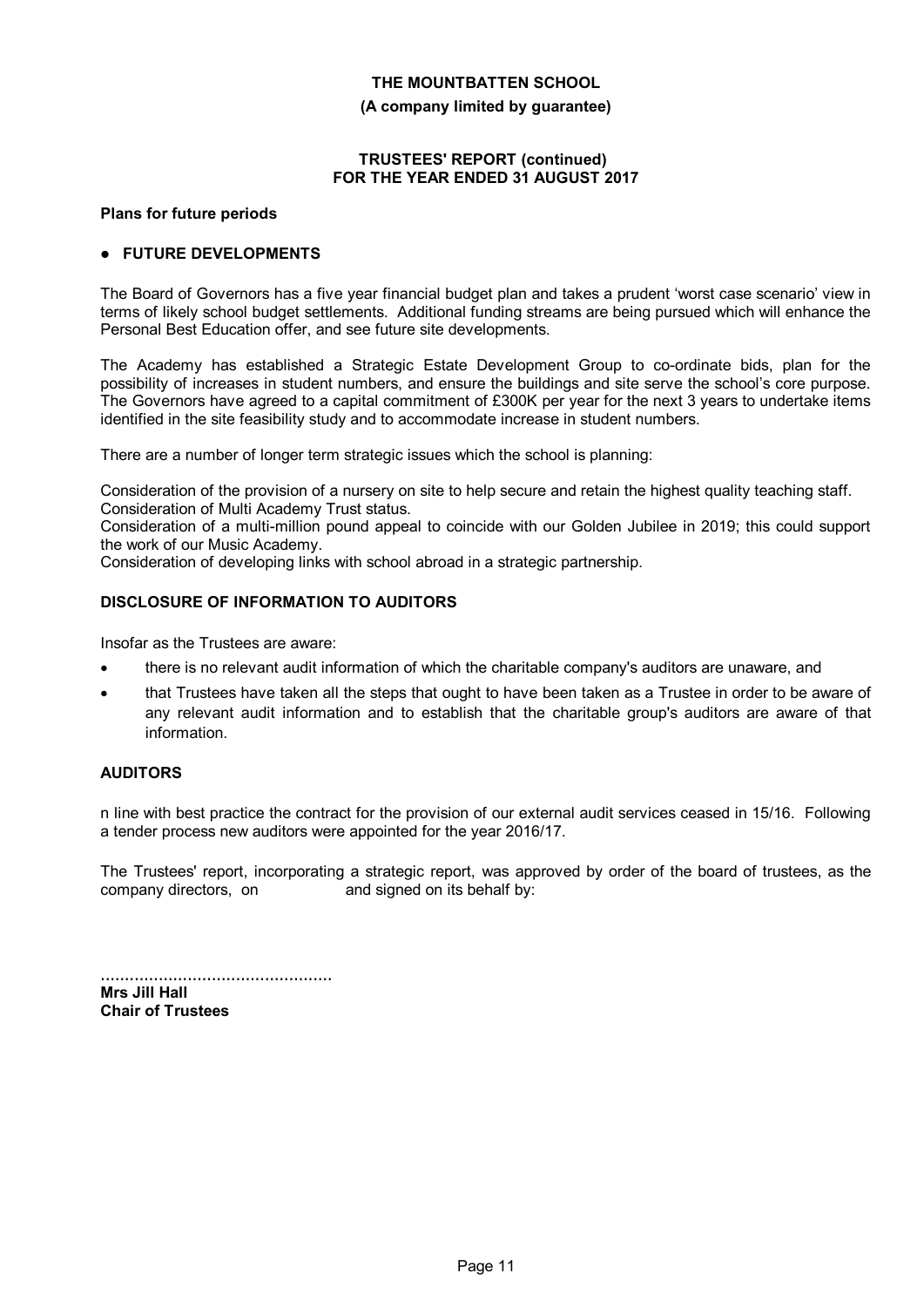# **THE MOUNTBATTEN SCHOOL (A company limited by guarantee)**

## **GOVERNANCE STATEMENT**

# **SCOPE OF RESPONSIBILITY**

As trustees, we acknowledge we have overall responsibility for ensuring that The Mountbatten School has an effective and appropriate system of control, financial and otherwise. However such a system is designed to manage rather than eliminate the risk of failure to achieve business objectives, and can provide only reasonable and not absolute assurance against material misstatement or loss.

The board of trustees has delegated the day-to-day responsibility to the Executive Headteacher, as Accounting Officer, for ensuring financial controls conform with the requirements of both propriety and good financial management and in accordance with the requirements and responsibilities assigned to it in the funding agreement between The Mountbatten School and the Secretary of State for Education. They are also responsible for reporting to the board of trustees any material weaknesses or breakdowns in internal control.

### **GOVERNANCE**

The information on governance included here supplements that described in the Trustees' report and in the Statement of Trustees' responsibilities. The board of trustees has formally met 6 times during the year. Attendance during the year at meetings of the board of trustees was as follows:

| Trustee                                       | Meetings attended | Out of a possible |
|-----------------------------------------------|-------------------|-------------------|
| Mrs Jill Hall, Chair of Trustees              | 6                 | 6                 |
| Mr Robert LeGrice, Chair of Audit and Finance | 5                 | 6                 |
| Mrs Heather McIlroy, Executive Headteacher    | 5                 | 6                 |
| Mr Mark Edgerley                              | 6                 | 6                 |
| Mrs Charlie Fischer, Staff Trustee            | 6                 | 6                 |
| Mr Chris Goodrich, Staff Trustee              | 5                 | 5                 |
| Mr Andrew Gunn                                | 5                 | 6                 |
| Mr Stuart McAuliffe                           | 4                 | 6                 |
| Mr Michael Murphy                             | 3                 | 4                 |
| Mrs Helen Overton-Hore                        |                   |                   |
| Mrs Cheryl Parish                             | 5                 | 5                 |
| <b>Mrs Margaret Roberts</b>                   | 6                 | 6                 |
| Mrs Jane Thompson                             | 5                 | 6                 |
| Mr Paul Urben                                 | 5                 | 5                 |
| Mrs Sian Cumming, Staff Trustee               | 6                 | 6                 |
| Mr Sean Flood                                 | 4                 | 4                 |
| Mr Karl Staples                               | 3                 | 3                 |
| Mr Tushar Bijur                               | 4                 | 4                 |
|                                               |                   |                   |

The Audit and Finance Committee is a sub-committee of the main governing body. Its purpose is to assist hte decision making of the Board of Governors', by enabling more detailed consideration to be given to all financial matters and ensure sound management of the Academy's finances and resources, including proper planning, monitoring and probity. It also performs an audit and monitoring role for all financial transactions undertaken and to monitor procurement to ensure that the Academy is following best value principles.

At least once a term the audit functions of the committee appear as a separate section on the agenda.

Attendance at meetings in the year was as follows:

| Trustee             | Meetings attended | Out of a possible |  |
|---------------------|-------------------|-------------------|--|
| Mrs Jill Hall       | 5                 | 5                 |  |
| Mr Mark Edgerley    | 5                 | 5                 |  |
| Mr Robert LeGrice   | 4                 | 5                 |  |
| Mrs Heather McIlroy | 4                 | 5                 |  |
| Mr Paul Urben       |                   | 5                 |  |
| Mr Chris Goodrich   | 5                 | 5                 |  |
| Mr Stuart McAuliffe | 2                 | 5                 |  |
| Mr Michael Murphy   | っ                 | 5                 |  |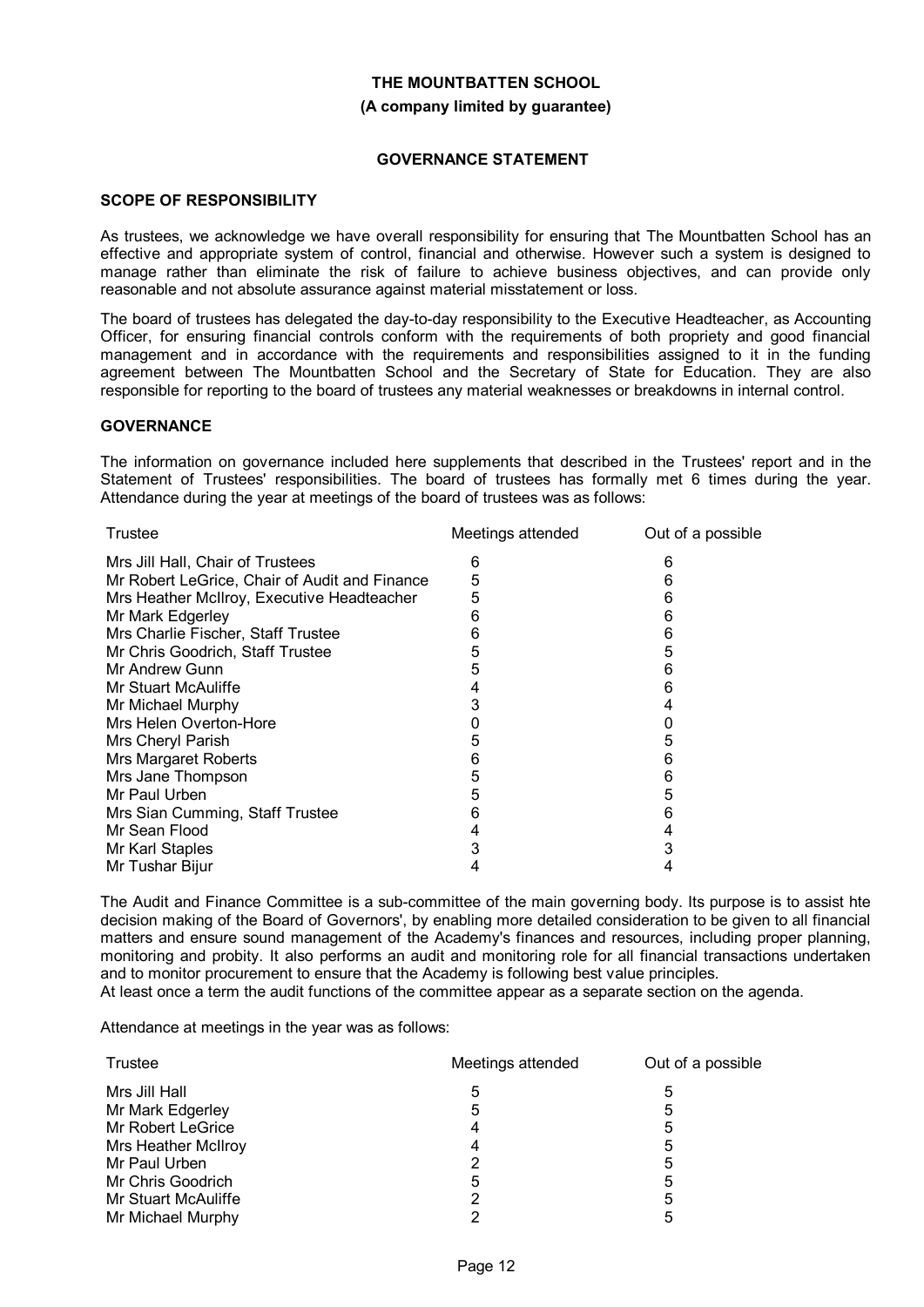## **(A company limited by guarantee)**

# **GOVERNANCE STATEMENT (continued)**

# **REVIEW OF VALUE FOR MONEY**

As Accounting Officer, the Executive Headteacher has responsibility for ensuring that the academy delivers good value in the use of public resources. The Accounting Officer understands that value for money refers to the educational and wider societal outcomes achieved in return for the taxpayer resources received.

The Accounting Officer considers how the academy's use of its resources has provided good value for money during each academic year, and reports to the board of trustees where value for money can be improved, including the use of benchmarking data where appropriate. The Accounting Officer for the academy has delivered improved value for money during the year by:

# **Principals**

- Senior staff and governors are given regular management accounts to track, and hold to account, the finances of the Academy. These reports are used to make informed decisions about the best use of the Academy funds. A schedule of delegation is reviewed and ratified annually by the Full Governing Body.
- The Audit and Finance Committee received detailed monitoring reports half termly showing expenditure against budget. The Business Manager/Director of Finance is challenged on any exceptional items. The members of the Audit and Finance committee are drawn from various business backgrounds with both the knowledge and ability to challenge financial decisions made by the executive staff of the Academy.
- Development of trading subsidiary that has been awarded National Contracts thereby generating additional income which is spent on the development of Academy facilities.
- In addition to External Auditors, Responsible Officer checks are undertaken on the school's finances and a report submitted to the Governors' Audit and Finance Committee.
- Strong internal controls are in place to ensure that all ordering is signed off by budget holders with final authorisation by the School Business Manager/Director of Finance. The budget holders are tasked with running their department on a prudent budget but to maintain and improve the learning and teaching environment and exam results. Resources are shared where appropriate.
- When significant expenditure is due to take place different options are appraised and competitive quotations (normally 3) are sought to ensure that the best value for money is obtained and that the investment will generate the best possible results for the Academy. Large expenditure projects outside the authorisation limits are taken to the Audit and Finance Committee for approval. A full tender process is followed if expenditure exceeds the OJEU thresholds. Where appropriate the Audit and Finance Committee will analyse tender returns and interview a shortlist of companies prior to awarding the contract.
- Staffing budget and deployment of staff is reviewed annually by the Governors HR Committee.
- The Academy works with other Academies in the Hampshire network to obtain best value for money in service contracts. Benchmarking is undertaken where appropriate.

Specific Examples

- Three successful ESFA re-clad projects have, as well as upgrading teaching and learning environment, reduced costs on heating and future maintenance burden.
- Surplus cash is invested in safe short term deposits to generate additional income. Investment report is reviewed by the Audit and Finance Committee at their half termly meeting.
- Site Manager has successfully created a close working relationship with the probation service small grounds projects are undertaken for the cost of materials only.
- Internal refurbishment of school buildings is part of an annual programme to maintain a good learning environment.
- Robust admission systems and control of the waiting list ensures that school is always full, thereby maximising income.
- We use central procurement services (Hampshire County Council and CPC) which allow us to obtain best value and take advantage of economies of scale.

# **THE PURPOSE OF THE SYSTEM OF INTERNAL CONTROL**

The system of internal control is designed to manage risk to a reasonable level rather than to eliminate all risk of failure to achieve policies, aims and objectives; it can therefore only provide reasonable and not absolute assurance of effectiveness. The system of internal control is based on an ongoing process designed to identify and prioritise the risks to the achievement of academy policies, aims and objectives, to evaluate the likelihood of those risks being realised and the impact should they be realised, and to manage them efficiently, effectively and economically. The system of internal control has been in place in The Mountbatten School for the year 1 September 2016 to 31 August 2017 and up to the date of approval of the annual report and financial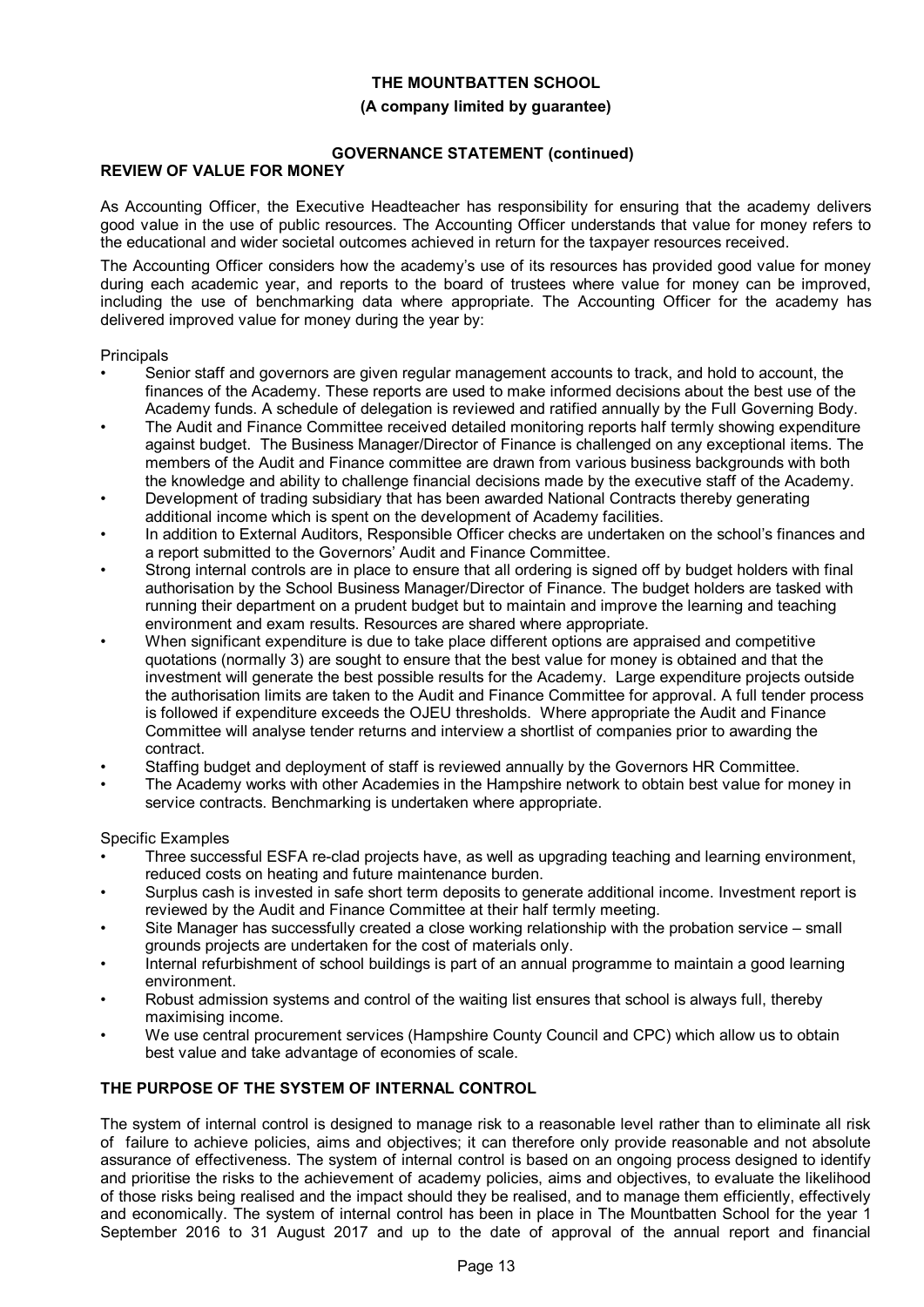#### **(A company limited by guarantee)**

# **GOVERNANCE STATEMENT (continued)**

statements.

## **CAPACITY TO HANDLE RISK**

The board of trustees has reviewed the key risks to which the academy is exposed together with the operating, financial and compliance controls that have been implemented to mitigate those risks. The board of trustees is of the view that there is a formal ongoing process for identifying, evaluating and managing the academy's significant risks, that has been in place for the year 1 September 2016 to 31 August 2017 and up to the date of approval of the annual report and financial statements. This process is regularly reviewed by the board of trustees.

### **THE RISK AND CONTROL FRAMEWORK**

The academy's system of internal financial control is based on a framework of regular management information and administrative procedures including the segregation of duties and a system of delegation and accountability. In particular, it includes:

- comprehensive budgeting and monitoring systems with an annual budget and periodic financial reports which are reviewed and agreed by the board of trustees;
- regular reviews by the Finance Committee of reports which indicate financial performance against the forecasts and of major purchase plans, capital works and expenditure programmes;
- setting targets to measure financial and other performance;
- clearly defined purchasing (asset purchase or capital investment) guidelines.
- delegation of authority and segregation of duties;
- identification and management of risks.

The board of trustees has considered the need for a specific internal audit function and has decided not to appoint an internal auditor. However, the trustees have appointed HWB chartered accountants, as a responsible officer to undertake additional checks outside of the audit period.

The RO's role includes giving advice on financial matters and performing a range of checks on the academy's financial systems.

On an annual basis, the RO reports to the board of trustees through the audit committee on the operation of the systems of control and on the discharge of the board of trustees' financial responsibilities.

# **REVIEW OF EFFECTIVENESS**

As Accounting Officer, the Executive Headteacher has responsibility for reviewing the effectiveness of the system of internal control. During the year in question the review has been informed by:

- the work of the external auditors;
- the financial management and governance self-assessment process;
- the work of the executive managers within the academy who have responsibility for the development and maintenance of the internal control framework.

The Accounting Officer has been advised of the implications of the result of their review of the system of internal control by the Finance Committee and a plan to address weaknesses and ensure continuous improvement of the system is in place.

Approved by order of the members of the board of trustees on and signed on their behalf, by:

................................................ **Mrs Jill Hall Chair of Trustees**

................................................ **Mrs Heather McIlroy Accounting Officer**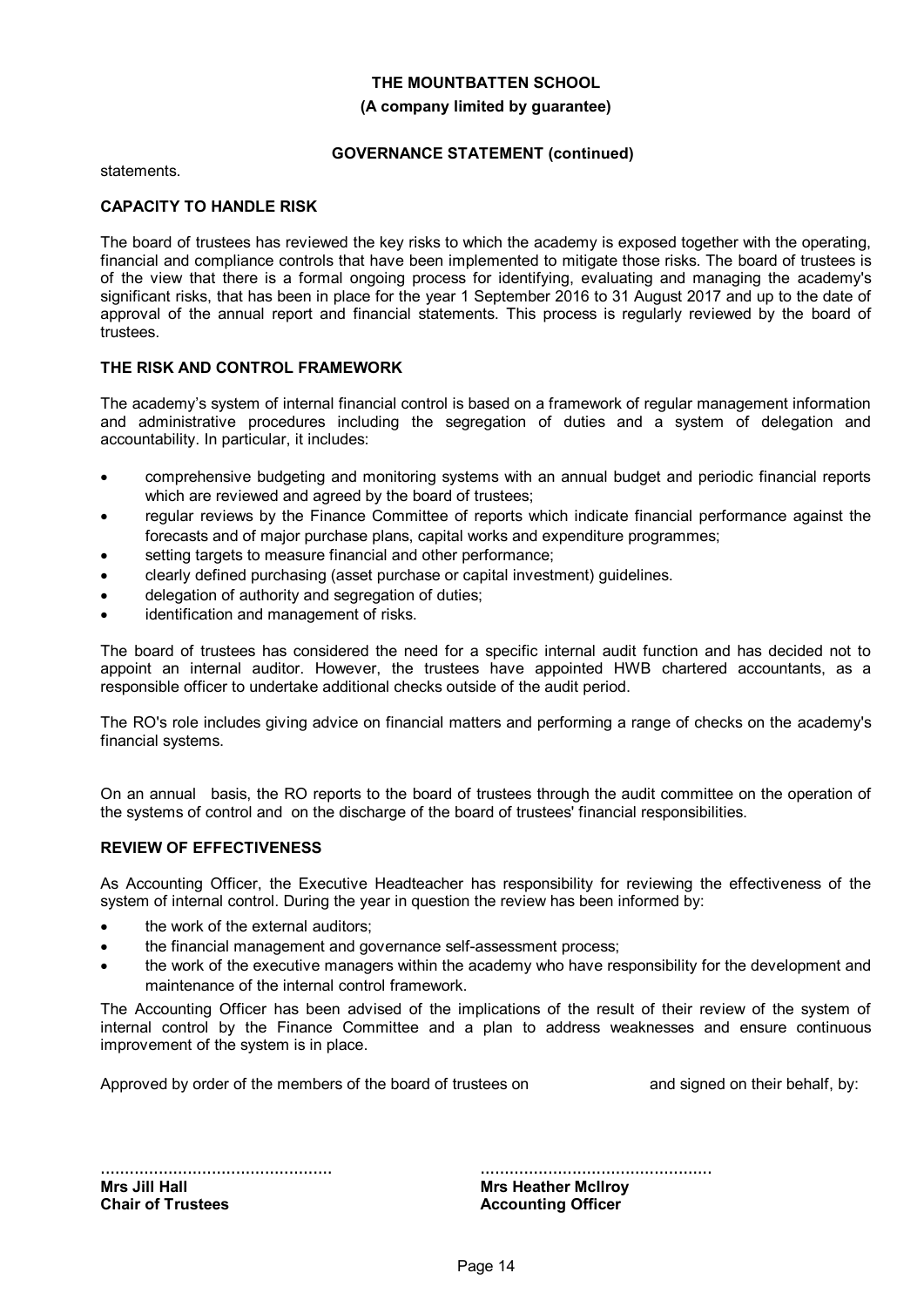#### **(A company limited by guarantee)**

# **STATEMENT ON REGULARITY, PROPRIETY AND COMPLIANCE**

As Accounting Officer of The Mountbatten School I have considered my responsibility to notify the academy trust board of trustees and the Education and Skills Funding Agency (ESFA) of material irregularity, impropriety and non-compliance with ESFA terms and conditions of funding, under the funding agreement in place between the academy trust and the Secretary of State for Education. As part of my consideration I have had due regard to the requirements of the Academies Financial Handbook 2016.

I confirm that I and the academy trust board of trustees are able to identify any material irregular or improper use of funds by the academy trust, or material non-compliance with the terms and conditions of funding under the academy trust's funding agreement and the Academies Financial Handbook 2016.

I confirm that no instances of material irregularity, impropriety or funding non-compliance have been discovered to date. If any instances are identified after the date of this statement, these will be notified to the board of trustees and ESFA.

................................................ **Heather McIlroy Accounting Officer**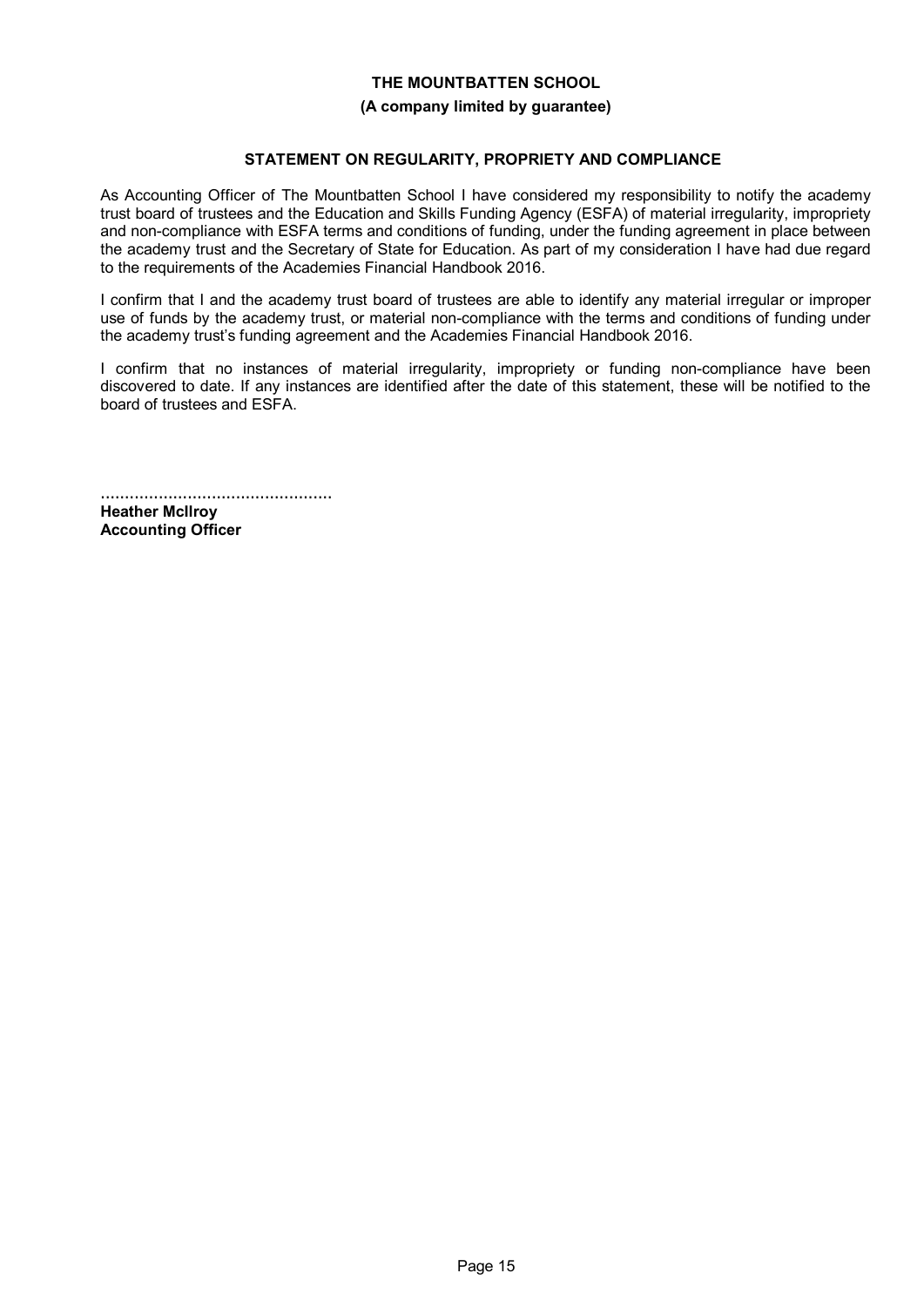#### **(A company limited by guarantee)**

## **STATEMENT OF TRUSTEES' RESPONSIBILITIES FOR THE YEAR ENDED 31 AUGUST 2017**

The Trustees (who act as governors of The Mountbatten School and are also the directors of the charitable company for the purposes of company law) are responsible for preparing the Trustees' report and the financial statements in accordance with the Annual Accounts Direction issued by the Education and Skills Funding Agency, United Kingdom Accounting Standards (United Kingdom Generally Accepted Accounting Practice) and applicable law and regulations.

Company law requires the Trustees to prepare financial statements for each financial year. Under company law the Trustees must not approve the financial statements unless they are satisfied that they give a true and fair view of the state of affairs of the charitable company and the group and of its incoming resources and application of resources, including its income and expenditure, for that period. In preparing these financial statements, the Trustees are required to:

- select suitable accounting policies and then apply them consistently;
- observe the methods and principles of the Charities SORP 2015 and the Academies Accounts Direction 2016 to 2017;
- make judgments and accounting estimates that are reasonable and prudent;
- state whether applicable UK Accounting Standards (FRS 102) have been followed, subject to any material departures disclosed and explained in the financial statements;
- prepare the financial statements on the going concern basis unless it is inappropriate to presume that the charitable group will continue in business.

The Trustees are responsible for keeping adequate accounting records that are sufficient to show and explain the charitable company and the group's transactions and disclose with reasonable accuracy at any time the financial position of the charitable company and the group and enable them to ensure that the financial statements comply with the Companies Act 2006. They are also responsible for safeguarding the assets of the charitable company and the group and hence for taking reasonable steps for the prevention and detection of fraud and other irregularities.

The Trustees are responsible for ensuring that in its conduct and operation the charitable company and the group applies financial and other controls, which conform with the requirements both of propriety and of good financial management. They are also responsible for ensuring grants received from ESFA/DfE have been applied for the purposes intended.

The Trustees are responsible for the maintenance and integrity of the corporate and financial information included on the charitable group's website. Legislation in the United Kingdom governing the preparation and dissemination of financial statements may differ from legislation in other jurisdictions.

Approved by order of the members of the board of trustees on and signed on its behalf by:

................................................ **Mrs Jill Hall Chair of Trustees**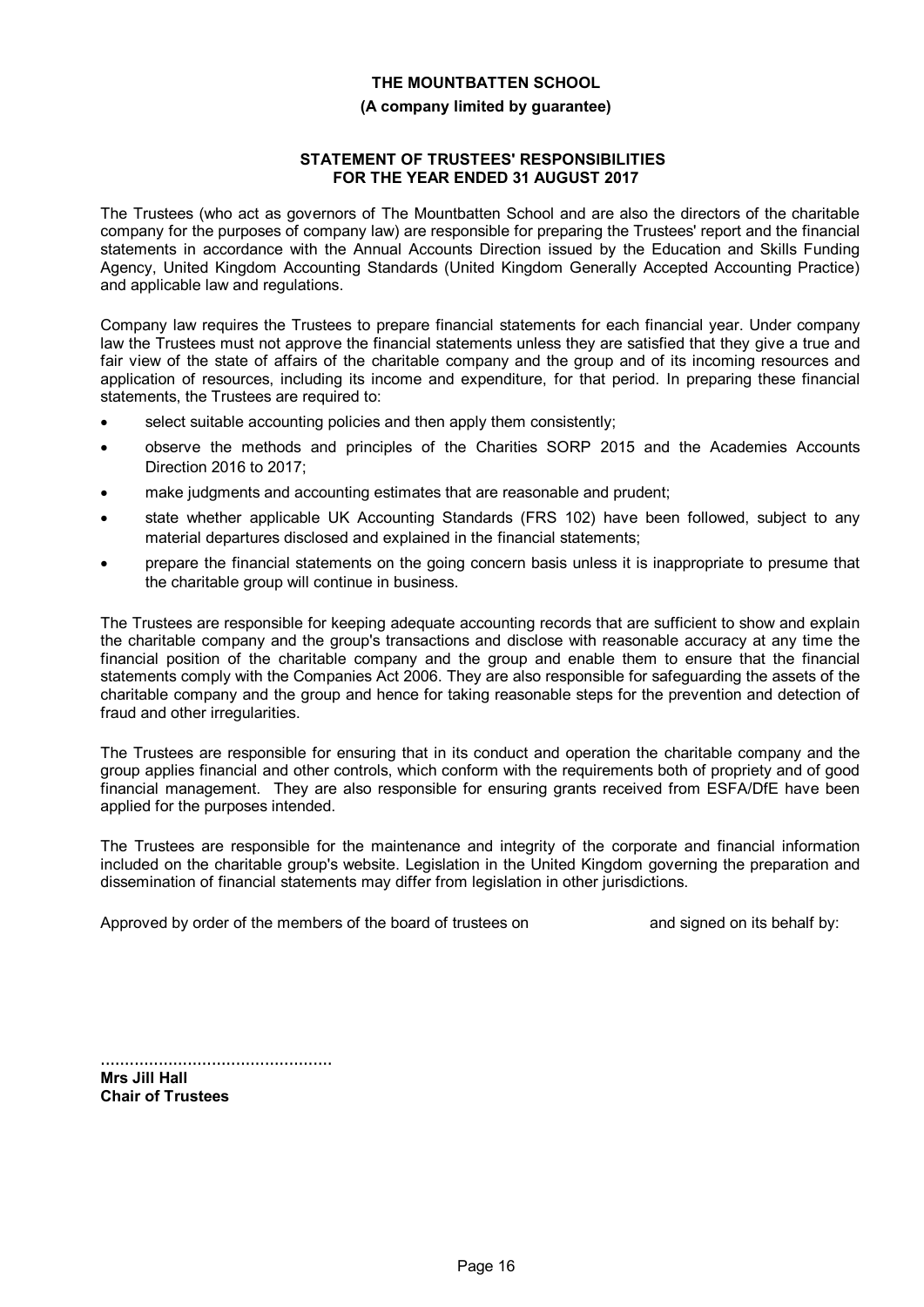#### **(A company limited by guarantee)**

### **INDEPENDENT AUDITORS' REPORT ON THE FINANCIAL STATEMENTS TO THE MEMBERS OF THE MOUNTBATTEN SCHOOL**

## **OPINION**

We have audited the financial statements of The Mountbatten School (the 'parent academy') and its subsidiaries (the 'group') for the year ended 31 August 2017 which comprise the group Consolidated statement of financial activities incorporating income and expenditure account, the group Consolidated balance sheet, the group Consolidated statement of cash flows and the related notes, including a summary of significant accounting policies. The financial reporting framework that has been applied in their preparation is applicable law, United Kingdom Accounting Standards (United Kingdom Generally Accepted Accounting Practice), including FRS 102 'The Financial Reporting Standard applicable in the UK and Republic of Ireland', the Charities SORP 2015 and the Academies Accounts Direction 2016 to 2017 issued by the Education and Skills Funding Agency.

This report is made solely to the academy's members, as a body, in accordance with Chapter 3 of Part 16 of the Companies Act 2006. Our audit work has been undertaken so that we might state to the academy's members those matters we are required to state to them in an Auditor's report and for no other purpose. To the fullest extent permitted by law, we do not accept or assume responsibility to anyone other than the academy and its members, as a body, for our audit work, for this report, or for the opinions we have formed.

In our opinion the financial statements:

- give a true and fair view of the state of the group's and of the parent academy's affairs as at 31 August 2017 and of the group's incoming resources and application of resources, including its income and expenditure for the year then ended;
- have been properly prepared in accordance with United Kingdom Generally Accepted Accounting Practice; and
- have been prepared in accordance with the requirements of the Companies Act 2006, the Charities SORP 2015 and the Academies Accounts Direction 2016 to 2017 issued by the Education and Skills Funding Agency.

# **BASIS OF OPINION**

We conducted our audit in accordance with International Standards on Auditing (UK) (ISAs (UK)) and applicable law. Our responsibilities under those standards are further described in the Auditor's responsibilities for the audit of the financial statements section of our report. We are independent of the group in accordance with the ethical requirements that are relevant to our audit of the financial statements in the United Kingdom, including the Financial Reporting Council's Ethical Standard, and we have fulfilled our other ethical responsibilities in accordance with these requirements. We believe that the audit evidence we have obtained is sufficient and appropriate to provide a basis for our opinion.

# **CONCLUSIONS RELATING TO GOING CONCERN**

We have nothing to report in respect of the following matters in relation to which the ISAs (UK) require us to report to you where:

- the Trustees' use of the going concern basis of accounting in the preparation of the financial statements is not appropriate; or
- the Trustees have not disclosed in the financial statements any identified material uncertainties that may cast significant doubt about the group's or the parent academy's ability to continue to adopt the going concern basis of accounting for a period of at least twelve months from the date when the financial statements are authorised for issue.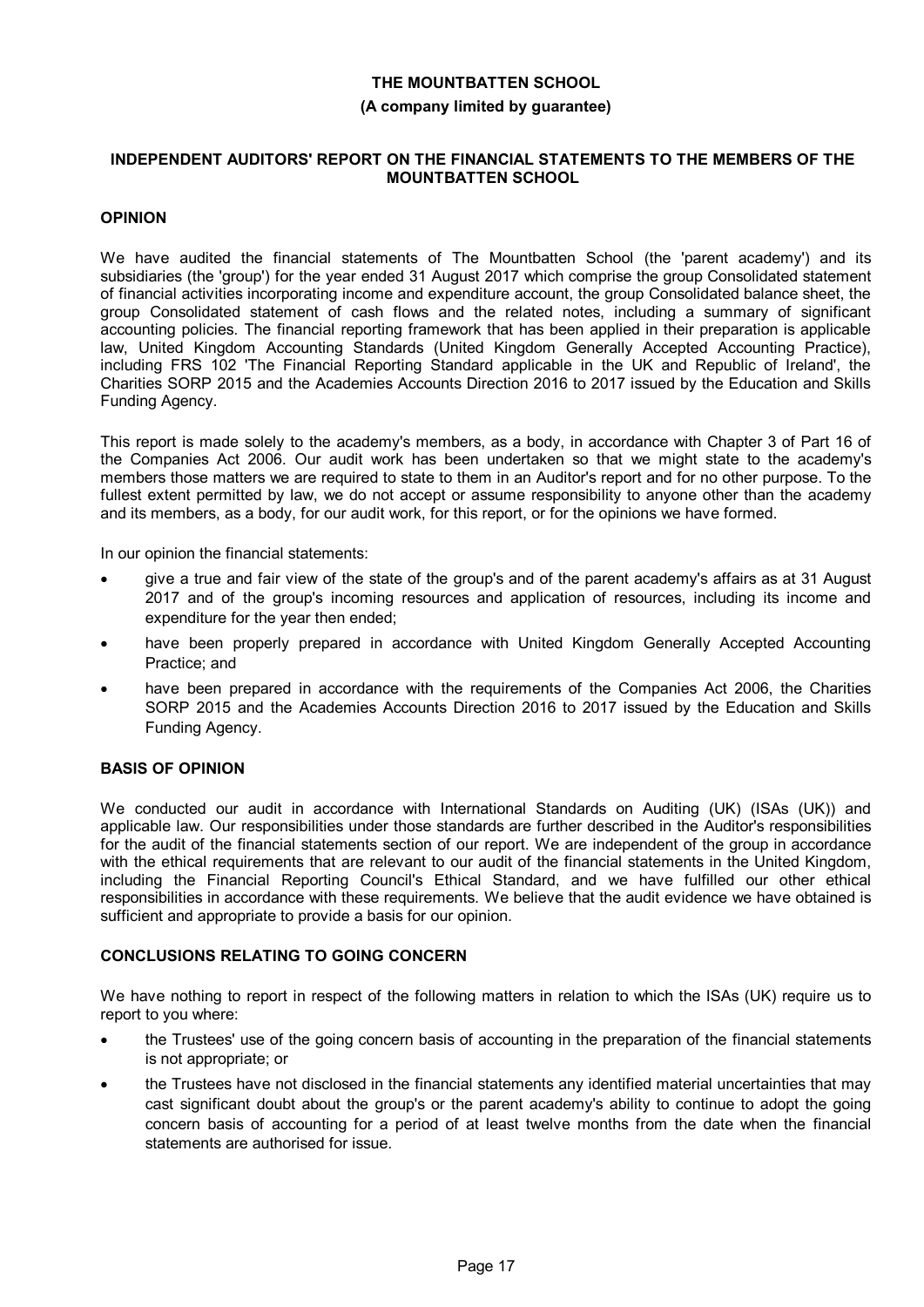#### **(A company limited by guarantee)**

## **INDEPENDENT AUDITORS' REPORT ON THE FINANCIAL STATEMENTS TO THE MEMBERS OF THE MOUNTBATTEN SCHOOL**

### **OTHER INFORMATION**

The Trustees are responsible for the other information. The other information comprises the information included in the Annual report, other than the financial statements and our Auditor's report thereon. Our opinion on the financial statements does not cover the information and, except to the extent otherwise explicitly stated in our report, we do not express any form of assurance conclusion thereon.

In connection with our audit of the financial statements, our responsibility is to read the other information and, in doing so, consider whether the other information is materially inconsistent with the financial statements or our knowledge obtained in the audit or otherwise appears to be materially misstated. If we identify such material inconsistencies or apparent material misstatements, we are required to determine whether there is a material misstatement in the financial statements or a material misstatement of the other information. If, based on the work we have performed, we conclude that there is a material misstatement of this other information, we are required to report that fact.

We have nothing to report in this regard.

# **OPINION ON OTHER MATTERS PRESCRIBED BY THE COMPANIES ACT 2006**

In our opinion, based on the work undertaken in the course of the audit:

- the information given in the Trustees' Report including the Group Strategic Report for which the financial statements are prepared is consistent with the financial statements.
- the Trustees' Report and the Group Strategic Report have been prepared in accordance with applicable legal requirements.

# **MATTERS ON WHICH WE ARE REQUIRED TO REPORT BY EXCEPTION**

In the light of our knowledge and understanding of the group and the parent academy and its environment obtained in the course of the audit, we have not identified material misstatements in the Trustees' Report including the Group Strategic Report.

We have nothing to report in respect of the following matters in relation to which the Companies Act 2006 requires us to report to you if, in our opinion:

- the parent academy has not kept adequate accounting records, or returns adequate for our audit have not been received from branches not visited by us; or
- the parent academy financial statements are not in agreement with the accounting records and returns; or
- certain disclosures of Trustees' remunerations specified by law not made; or
- we have not received all the information and explanations we require for our audit.

# **RESPONSIBILITIES OF TRUSTEES**

As explained more fully in the Statement of Trustees' responsibilities, the Trustees (who are also the directors of the academy for the purposes of company law) are responsible for the preparation of the financial statements and for being satisfied that they give a true and fair view, and for such internal control as the Trustees determine is necessary to enable the preparation of financial statements that are free from material misstatement, whether due to fraud or error.

In preparing the financial statements, the Trustees are responsible for assessing the group's and the parent academy's ability to continue as a going concern, disclosing, as applicable, matters related to going concern and using the going concern basis of accounting unless the Trustees either intend to liquidate the group's or the parent academy's or to cease operations, or have no realistic alternative but to do so.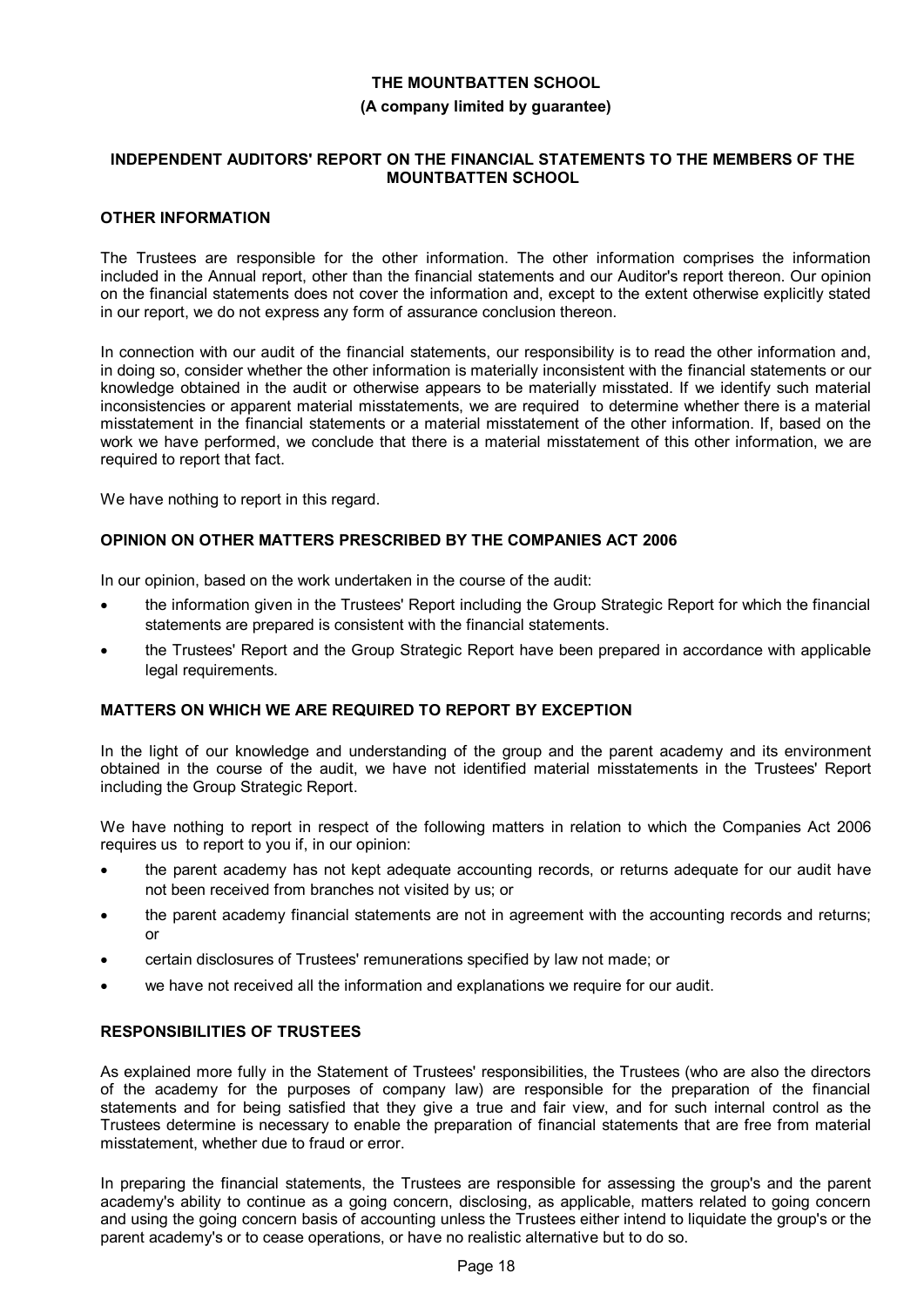#### **(A company limited by guarantee)**

## **INDEPENDENT AUDITORS' REPORT ON THE FINANCIAL STATEMENTS TO THE MEMBERS OF THE MOUNTBATTEN SCHOOL**

# **AUDITOR'S RESPONSIBILITIES FOR THE AUDIT OF THE FINANCIAL STATEMENTS**

Our objectives are to obtain reasonable assurance about whether the financial statements as a whole are free from material misstatement, whether due to fraud or error, and to issue an Auditor's report that includes our opinion. Reasonable assurance is a high level of assurance, but is not a guarantee that an audit conducted in accordance with ISAs (UK) will always detect a material misstatement when it exists. Misstatements can arise from fraud or error and are considered material if, individually or in the aggregate, they could reasonably be expected to influence the economic decisions of users taken on the basis of these financial statements.

A further description of our responsibilities for the audit of the financial statements is located on the Financial Reporting Council's website at: www.frc.org.uk/auditorsresponsibilities. The description forms part of our Auditor's report.

Louise Hallsworth FCA (Senior statutory auditor)

for and on behalf of

#### **James Cowper Kreston**

Chartered Accountants and Statutory Auditor

9th Floor The White Building 1-4 Cumberland Place **Southampton Hampshire** SO15 2NP Date: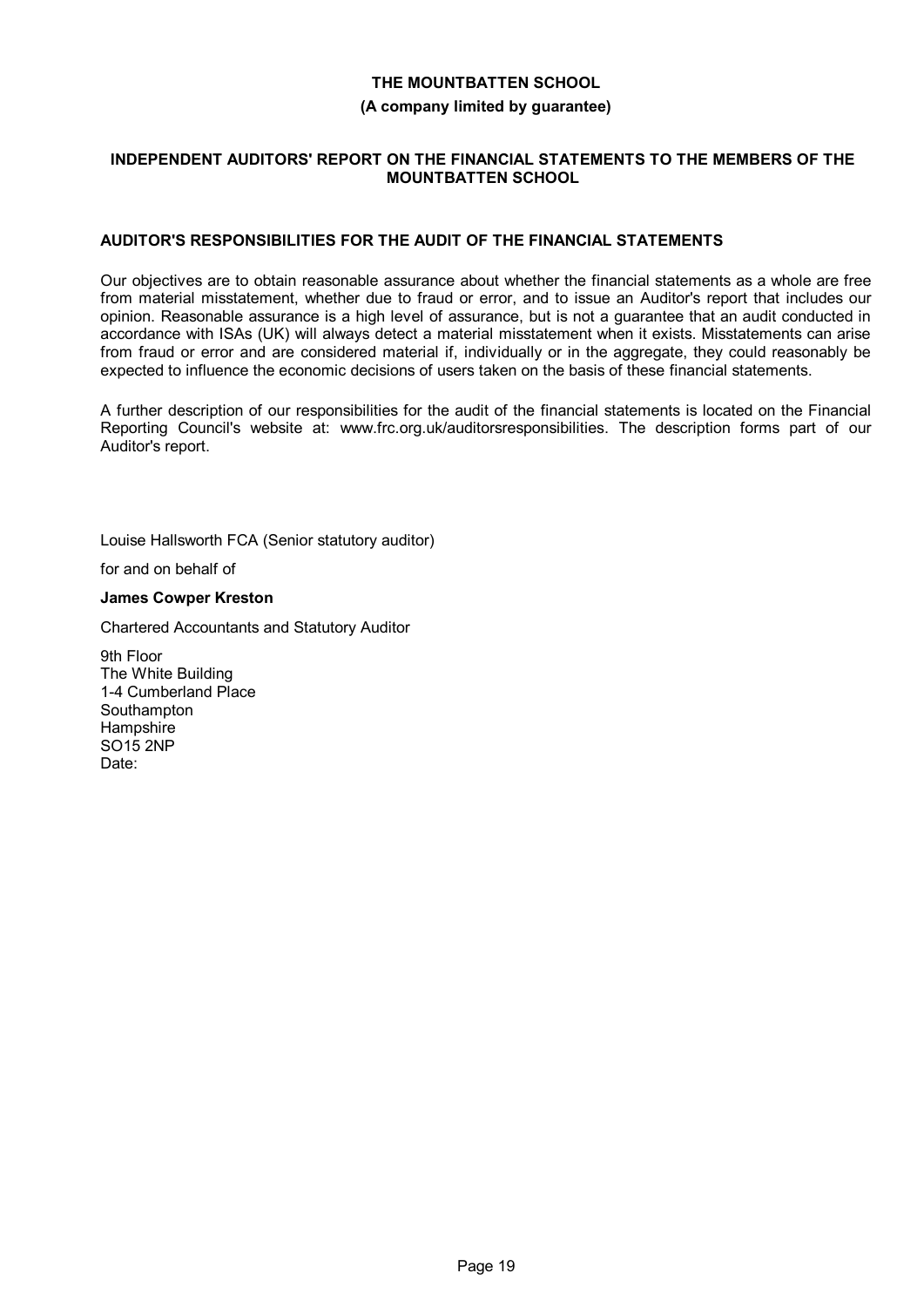### **(A company limited by guarantee)**

#### **INDEPENDENT REPORTING ACCOUNTANTS' ASSURANCE REPORT ON REGULARITY TO THE MOUNTBATTEN SCHOOL AND THE EDUCATION AND SKILLS FUNDING AGENCY**

In accordance with the terms of our engagement letter dated 8 May 2017 and further to the requirements of the Education and Skills Funding Agency (ESFA) as included in the Academies Accounts Direction 2016 to 2017, we have carried out an engagement to obtain limited assurance about whether the expenditure disbursed and income received by The Mountbatten School during the year 1 September 2016 to 31 August 2017 have been applied to the purposes identified by Parliament and the financial transactions conform to the authorities which govern them.

This report is made solely to The Mountbatten School and the ESFA in accordance with the terms of our engagement letter. Our work has been undertaken so that we might state to The Mountbatten School and the ESFA those matters we are required to state in a report and for no other purpose. To the fullest extent permitted by law, we do not accept or assume responsibility to anyone other than The Mountbatten School and the ESFA, for our work, for this report, or for the conclusion we have formed.

## **RESPECTIVE RESPONSIBILITIES OF THE MOUNTBATTEN SCHOOL'S ACCOUNTING OFFICER AND THE REPORTING ACCOUNTANT**

The Accounting Officer is responsible, under the requirements of The Mountbatten School's funding agreement with the Secretary of State for Education dated 24 March 2011, and the Academies Financial Handbook extant from 1 September 2016, for ensuring that expenditure disbursed and income received is applied for the purposes intended by Parliament and the financial transactions conform to the authorities which govern them.

Our responsibilities for this engagement are established in the United Kingdom by our profession's ethical guidance and are to obtain limited assurance and report in accordance with our engagement letter and the requirements of the Academies Accounts Direction 2016 to 2017. We report to you whether anything has come to our attention in carrying out our work which suggests that in all material respects, expenditure disbursed and income received during the year 1 September 2016 to 31 August 2017 have not been applied to purposes intended by Parliament or that the financial transactions do not conform to the authorities which govern them.

# **APPROACH**

We conducted our engagement in accordance with the Academies Accounts Direction 2016 to 2017 issued by the ESFA. We performed a limited assurance engagement as defined in our engagement letter.

The objective of a limited assurance engagement is to perform such procedures as to obtain information and explanations in order to provide us with sufficient appropriate evidence to express a negative conclusion on regularity.

A limited assurance engagement is more limited in scope than a reasonable assurance engagement and consequently does not enable us to obtain assurance that we would become aware of all significant matters that might be identified in a reasonable assurance engagement. Accordingly, we do not express a positive opinion.

Our engagement includes examination, on a test basis, of evidence relevant to the regularity and propriety of the academy's income and expenditure.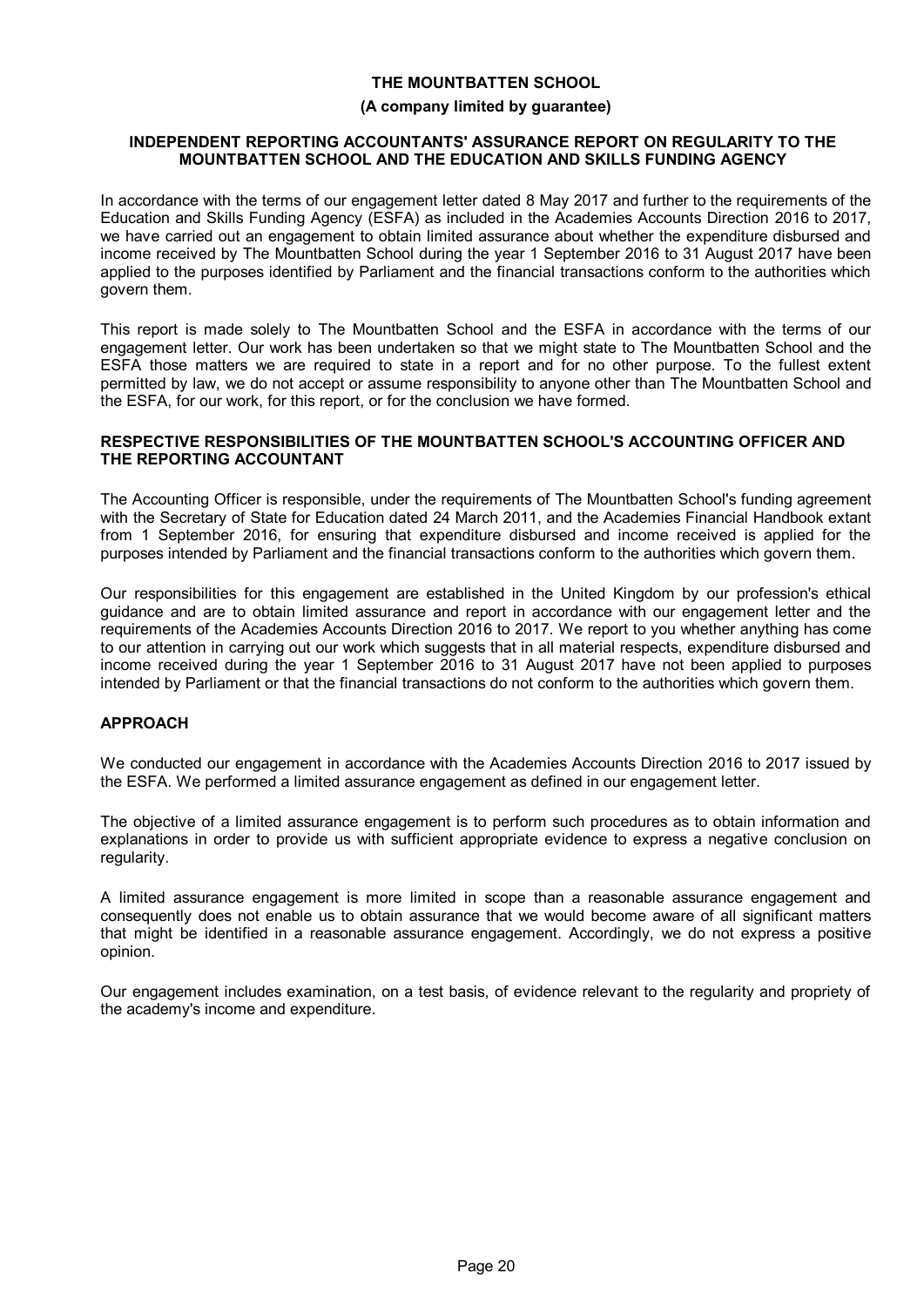#### **(A company limited by guarantee)**

## **INDEPENDENT REPORTING ACCOUNTANTS' ASSURANCE REPORT ON REGULARITY TO THE MOUNTBATTEN SCHOOL AND THE EDUCATION AND SKILLS FUNDING AGENCY (continued)**

## **CONCLUSION**

In the course of our work, except for the matters listed below, nothing has come to our attention which suggests that in all material respects the expenditure disbursed and income received during the year 1 September 2016 to 31 August 2017 have not been applied to purposes intended by Parliament and the financial transactions do not conform to the authorities which govern them.

During the year a new trading subsidiary, Festival of Youth Music Limited, was set up which did not apply the correct group accounting procedure or internal controls for purchases or recording cash. The amounts were trivial but the breach was deemed significant to the school by nature.

#### **James Cowper Kreston**

Chartered Accountants and Statutory Auditor

9th Floor The White Building 1-4 Cumberland Place **Southampton Hampshire** SO15 2NP

Date: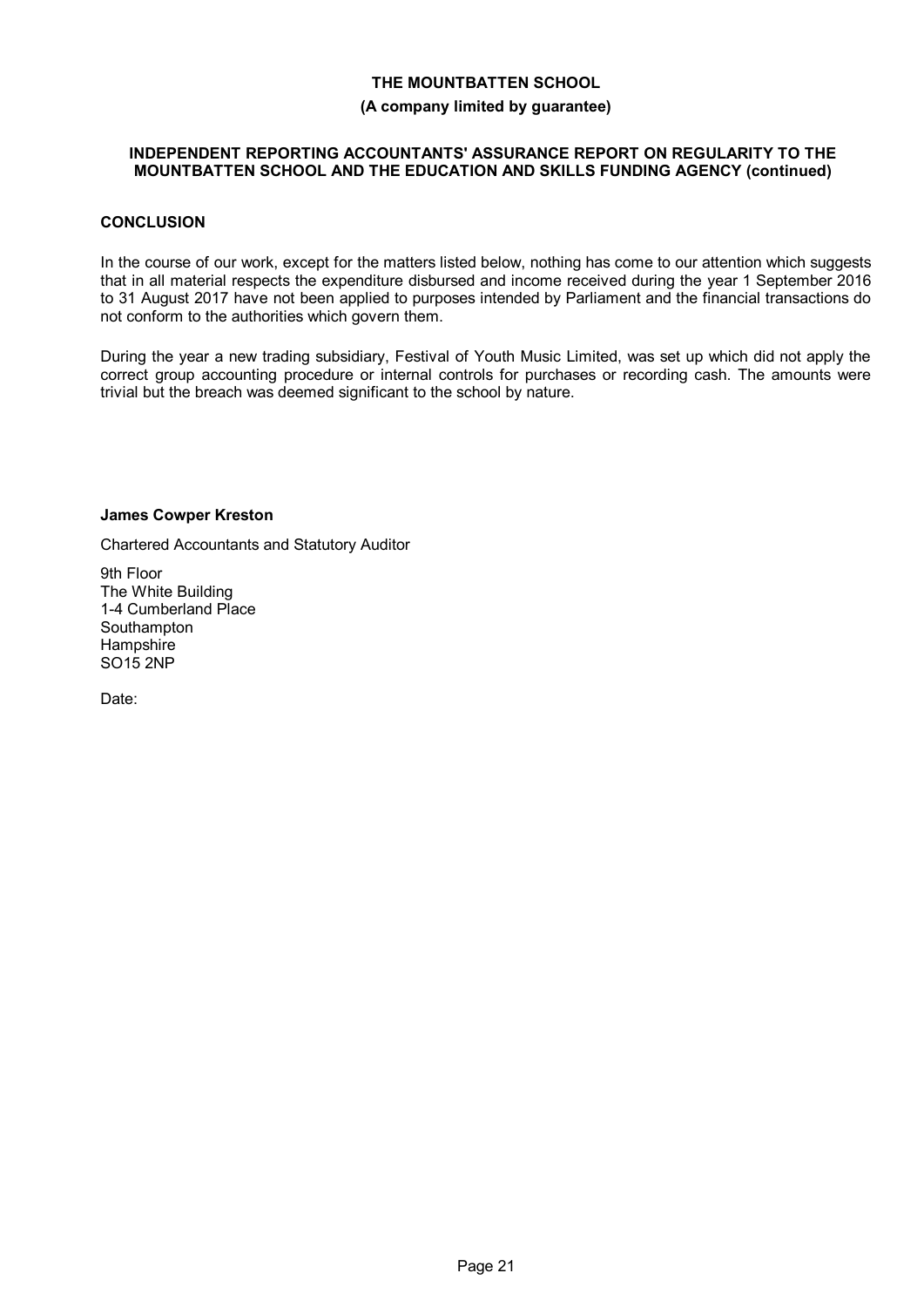## **(A company limited by guarantee)**

#### **CONSOLIDATED STATEMENT OF FINANCIAL ACTIVITIES INCORPORATING INCOME AND EXPENDITURE ACCOUNT FOR THE YEAR ENDED 31 AUGUST 2017**

|                                                                                                                                            |                                      |                                    | <b>Restricted</b>            |                                            |                                             |
|--------------------------------------------------------------------------------------------------------------------------------------------|--------------------------------------|------------------------------------|------------------------------|--------------------------------------------|---------------------------------------------|
|                                                                                                                                            | <b>Unrestricted</b><br>funds<br>2017 | <b>Restricted</b><br>funds<br>2017 | fixed asset<br>funds<br>2017 | <b>Total</b><br>funds<br>2017              | Total<br>funds<br>2016                      |
| <b>Note</b>                                                                                                                                | £                                    | £                                  | £                            | £                                          | £                                           |
| <b>INCOME FROM:</b>                                                                                                                        |                                      |                                    |                              |                                            |                                             |
| $\overline{\mathbf{c}}$<br>Donations and capital grants<br>Charitable activities<br>5<br>3<br>Other trading activities<br>Investments<br>4 | 453,574<br>3,030,702<br>9,791        | 6,823,986                          | 781,446                      | 781,446<br>7,277,560<br>3,030,702<br>9,791 | 407,349<br>7,325,061<br>3,035,043<br>15,412 |
| <b>TOTAL INCOME</b>                                                                                                                        | 3,494,067                            | 6,823,986                          | 781,446                      | 11,099,499                                 | 10,782,865                                  |
| <b>EXPENDITURE ON:</b>                                                                                                                     |                                      |                                    |                              |                                            |                                             |
| Raising funds<br>Charitable activities                                                                                                     | 2,903,593<br>452,234                 | 7,480,384                          | 473,811                      | 2,903,593<br>8,406,429                     | 2,729,131<br>8,043,390                      |
| 6<br><b>TOTAL EXPENDITURE</b>                                                                                                              | 3,355,827                            | 7,480,384                          | 473,811                      | 11,310,022                                 | 10,772,521                                  |
| <b>NET INCOME /</b><br>(EXPENDITURE) BEFORE<br><b>TRANSFERS</b><br>21<br><b>Transfers between Funds</b>                                    | 138,240<br>(147, 465)                | (656, 398)                         | 307,635<br>147,465           | (210, 523)                                 | 10,344                                      |
| <b>NET INCOME /</b><br>(EXPENDITURE) BEFORE<br><b>OTHER RECOGNISED GAINS</b><br><b>AND LOSSES</b>                                          | (9, 225)                             | (656, 398)                         | 455,100                      | (210, 523)                                 | 10,344                                      |
| Actuarial gains/(losses) on<br>defined benefit pension<br>26<br>schemes                                                                    |                                      | 704,000                            |                              | 704,000                                    | (1,211,000)                                 |
| <b>NET MOVEMENT IN FUNDS</b>                                                                                                               | (9, 225)                             | 47,602                             | 455,100                      | 493,477                                    | (1, 200, 656)                               |
| <b>RECONCILIATION OF</b><br><b>FUNDS:</b>                                                                                                  |                                      |                                    |                              |                                            |                                             |
| Total funds brought forward                                                                                                                | 1,394,095                            | (1,653,472)                        | 25,837,377                   | 25,578,000                                 | 26,778,656                                  |
| <b>TOTAL FUNDS CARRIED</b><br><b>FORWARD</b>                                                                                               | 1,384,870                            | (1,605,870)                        | 26,292,477                   | 26,071,477                                 | 25,578,000                                  |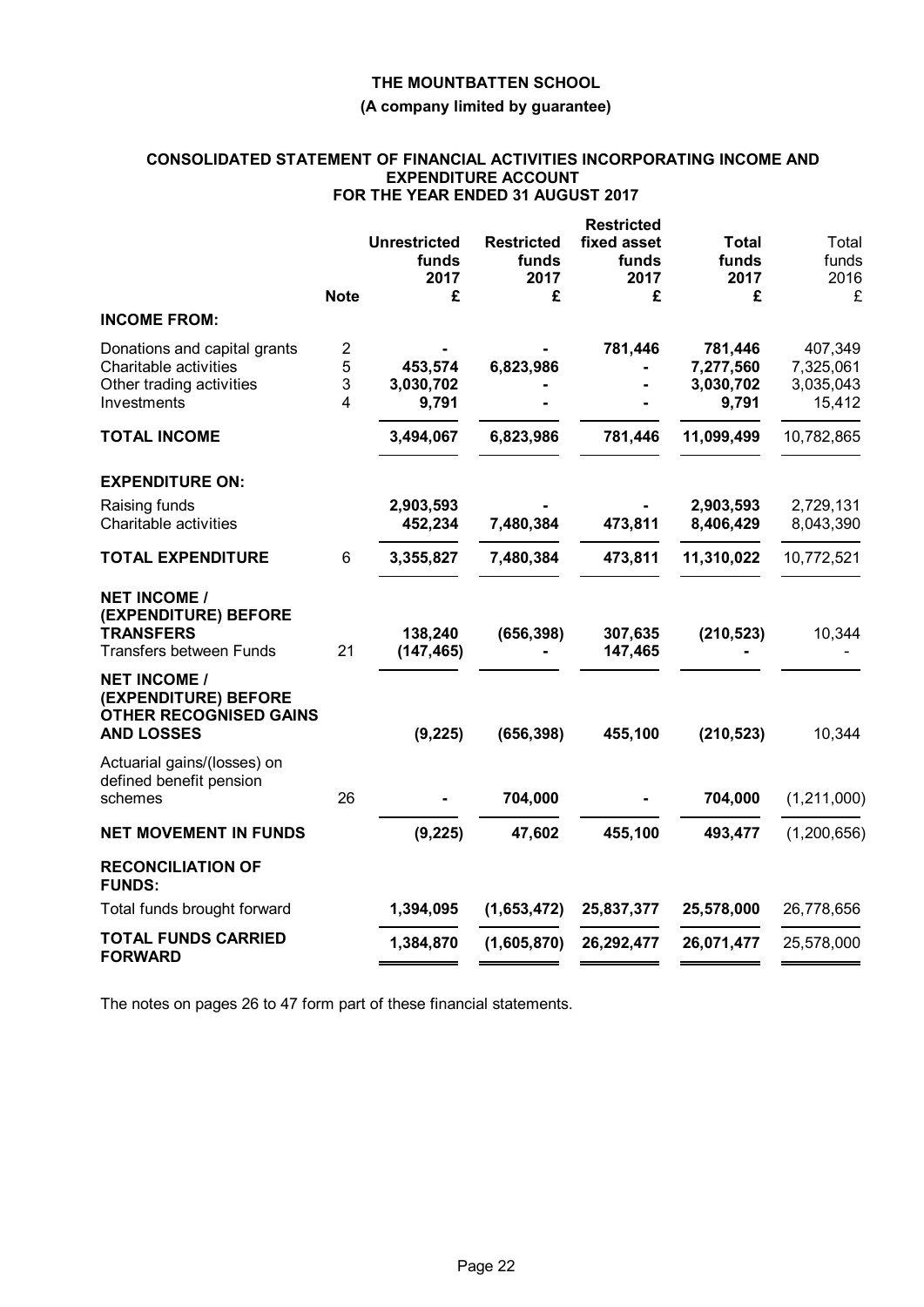#### **(A company limited by guarantee) REGISTERED NUMBER: 07560175**

#### **CONSOLIDATED BALANCE SHEET AS AT 31 AUGUST 2017**

|                                                                  |             |             | 2017        |               | 2016         |
|------------------------------------------------------------------|-------------|-------------|-------------|---------------|--------------|
|                                                                  | <b>Note</b> | £           | £           | £             | £            |
| <b>FIXED ASSETS</b>                                              |             |             |             |               |              |
| Tangible assets                                                  | 15          |             | 26,325,668  |               | 25,898,332   |
| <b>CURRENT ASSETS</b>                                            |             |             |             |               |              |
| <b>Stocks</b>                                                    | 17          | 11,520      |             | 8,191         |              |
| <b>Debtors</b>                                                   | 18          | 576,696     |             | 790,267       |              |
| Investments                                                      | 19          | 1,058,630   |             | 1,554,107     |              |
| Cash at bank and in hand                                         |             | 769,076     |             | 826,473       |              |
|                                                                  |             | 2,415,922   |             | 3,179,038     |              |
| <b>CREDITORS: amounts falling due within</b>                     |             |             |             |               |              |
| one year                                                         | 20          | (753, 113)  |             | (1, 119, 370) |              |
| <b>NET CURRENT ASSETS</b>                                        |             |             | 1,662,809   |               | 2,059,668    |
| TOTAL ASSETS LESS CURRENT LIABILITIES                            |             |             | 27,988,477  |               | 27,958,000   |
| Defined benefit pension scheme liability                         | 26          |             | (1,917,000) |               | (2,380,000)  |
| <b>NET ASSETS INCLUDING PENSION</b><br><b>SCHEME LIABILITIES</b> |             |             | 26,071,477  |               | 25,578,000   |
| <b>FUNDS OF THE ACADEMY</b>                                      |             |             |             |               |              |
| Restricted income funds:                                         |             |             |             |               |              |
| Restricted income funds                                          | 21          | 311,130     |             | 726,528       |              |
| Restricted fixed asset funds                                     | 21          | 26,292,477  |             | 25,837,377    |              |
| Restricted income funds excluding                                |             |             |             |               |              |
| pension liability                                                |             | 26,603,607  |             | 26,563,905    |              |
| Pension reserve                                                  |             | (1,917,000) |             | (2,380,000)   |              |
| Total restricted income funds                                    |             |             | 24,686,607  |               | 24, 183, 905 |
| Unrestricted income funds                                        | 21          |             | 1,384,870   |               | 1,394,095    |
| <b>TOTAL FUNDS</b>                                               |             |             | 26,071,477  |               | 25,578,000   |

The financial statements on pages 22 to 47 were approved by the Trustees, and authorised for issue, on and are signed on their behalf, by:

................................................ **Mrs Jill Hall Chair of Trustees**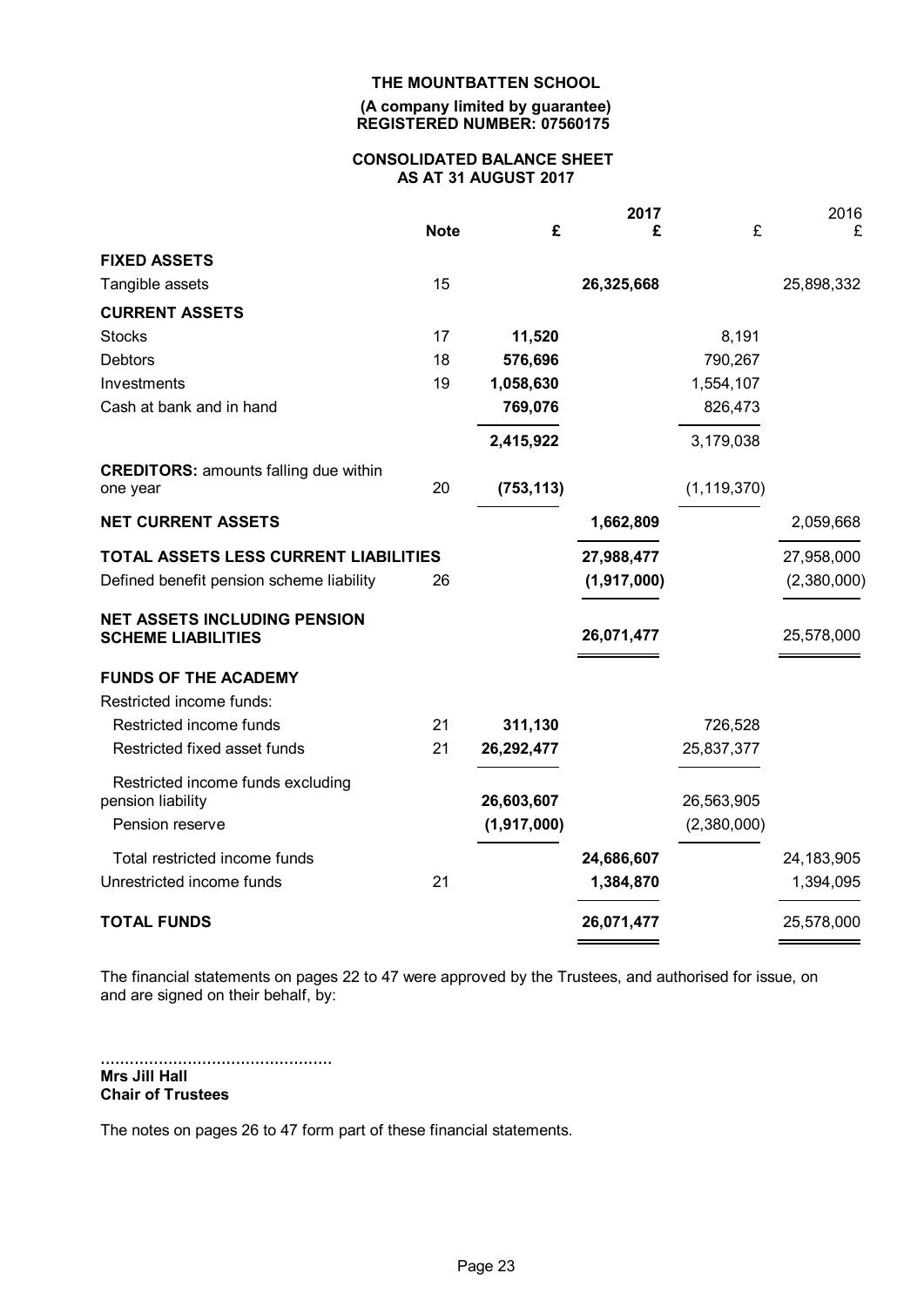#### **(A company limited by guarantee) REGISTERED NUMBER: 07560175**

# **ACADEMY BALANCE SHEET AS AT 31 AUGUST 2017**

|                                       |             | 2017        |             | 2016        |
|---------------------------------------|-------------|-------------|-------------|-------------|
| <b>Note</b>                           | £           | £           | £           | £           |
|                                       |             |             |             |             |
| 15                                    |             | 26,217,477  |             | 25,787,377  |
| 16                                    |             | 3           |             | 1           |
|                                       |             | 26,217,480  |             | 25,787,378  |
|                                       |             |             |             |             |
| 18                                    | 455,962     |             | 643,088     |             |
| 19                                    | 1,058,630   |             | 1,554,107   |             |
|                                       | 696,674     |             | 784,362     |             |
|                                       | 2,211,266   |             | 2,981,557   |             |
|                                       |             |             |             |             |
|                                       |             |             |             |             |
|                                       |             | 1,759,933   |             | 2,159,558   |
| TOTAL ASSETS LESS CURRENT LIABILITIES |             | 27,977,413  |             | 27,946,936  |
| 26                                    |             | (1,917,000) |             | (2,380,000) |
|                                       |             |             |             | 25,566,936  |
|                                       |             |             |             |             |
|                                       |             |             |             |             |
|                                       |             |             |             |             |
|                                       | 474,059     |             | 889,457     |             |
|                                       | 26,292,477  |             | 25,837,377  |             |
|                                       | 26,766,536  |             | 26,726,834  |             |
|                                       | (1,917,000) |             | (2,380,000) |             |
|                                       |             | 24,849,536  |             | 24,346,834  |
|                                       |             | 1,210,877   |             | 1,220,102   |
|                                       |             | 26,060,413  |             | 25,566,936  |
|                                       | 20          | (451, 333)  | 26,060,413  | (821, 999)  |

The financial statements were approved by the Trustees, and authorised for issue, on and and are signed on their behalf, by:

................................................ **Mrs Jill Hall Chair of Trustees**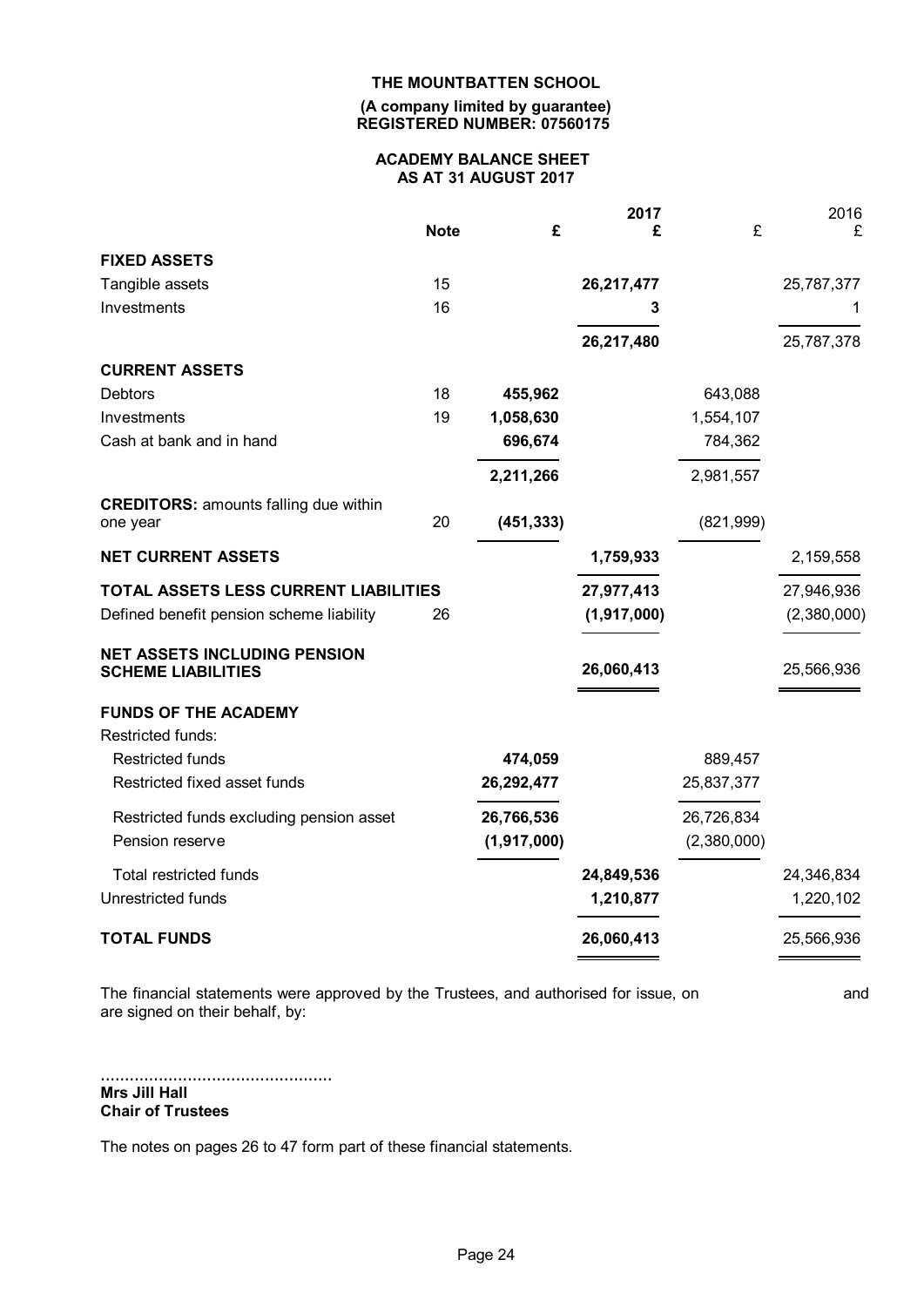# **(A company limited by guarantee)**

## **CONSOLIDATED STATEMENT OF CASH FLOWS FOR THE YEAR ENDED 31 AUGUST 2017**

|                                                                                     |             | 2017               | 2016                 |
|-------------------------------------------------------------------------------------|-------------|--------------------|----------------------|
|                                                                                     | <b>Note</b> | £                  | £                    |
| Cash flows from operating activities                                                |             |                    |                      |
| Net cash provided by operating activities                                           | 23          | 897,672            | 805,905              |
| Cash flows from investing activities:                                               |             |                    |                      |
| Dividends, interest and rents from investments<br>Purchase of tangible fixed assets |             | 9.791<br>(964,860) | 15,412<br>(585, 858) |
| Net cash used in investing activities                                               |             | (955,069)          | (570, 446)           |
| Change in cash and cash equivalents in the year                                     |             | (57, 397)          | 235,459              |
| Cash and cash equivalents brought forward                                           |             | 826,473            | 591,014              |
| Cash and cash equivalents carried forward                                           | 24          | 769,076            | 826,473              |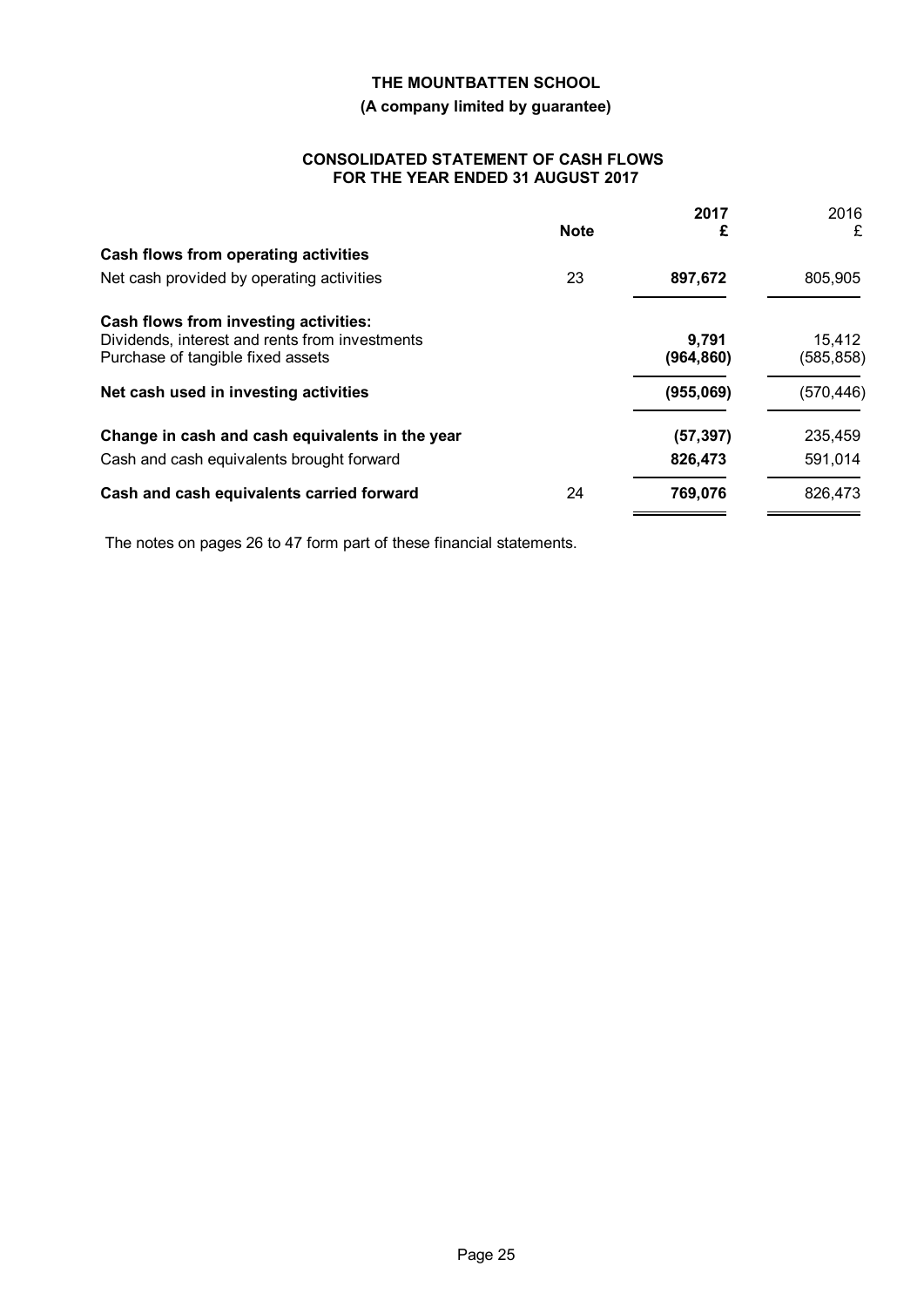#### **(A company limited by guarantee)**

### **NOTES TO THE FINANCIAL STATEMENTS FOR THE YEAR ENDED 31 AUGUST 2017**

### **1. ACCOUNTING POLICIES**

A summary of the principal accounting policies adopted (which have been applied consistently, except where noted), judgments and key sources of estimation uncertainty, is set out below.

### **1.1 Basis of preparation of financial statements**

The financial statements of the academy trust, which is a public benefit entity under FRS 102, have been prepared under the historical cost convention in accordance with the Financial Reporting Standard Applicable in the UK and Republic of Ireland (FRS 102), the Accounting and Reporting by Charities: Statement of Recommended Practice applicable to charities preparing their accounts in accordance with the Financial Reporting Standard applicable in the UK and Republic of Ireland (FRS 102) (Charities SORP (FRS 102)), the Academies Accounts Direction 2016 to 2017 issued by ESFA, the Charities Act 2011 and the Companies Act 2006.

The Mountbatten School constitutes a public benefit entity as defined by FRS 102.

The Statement of financial activities (SOFA) and Balance sheet consolidate the financial statements of the academy and its subsidiary undertaking. The results of the subsidiary are consolidated on a line by line basis.

No separate SOFA has been presented for the academy alone as permitted by section 408 of the Companies Act 2006.

### **1.2 Fund accounting**

Unrestricted income funds represent those resources which may be used towards meeting any of the charitable objects of the academy at the discretion of the Trustees.

Restricted fixed asset funds are resources which are to be applied to specific capital purposes imposed by the Department for Education where the asset acquired or created is held for a specific purpose.

Restricted general funds comprise all other restricted funds received with restrictions imposed by the funder and include grants from the Department for Education.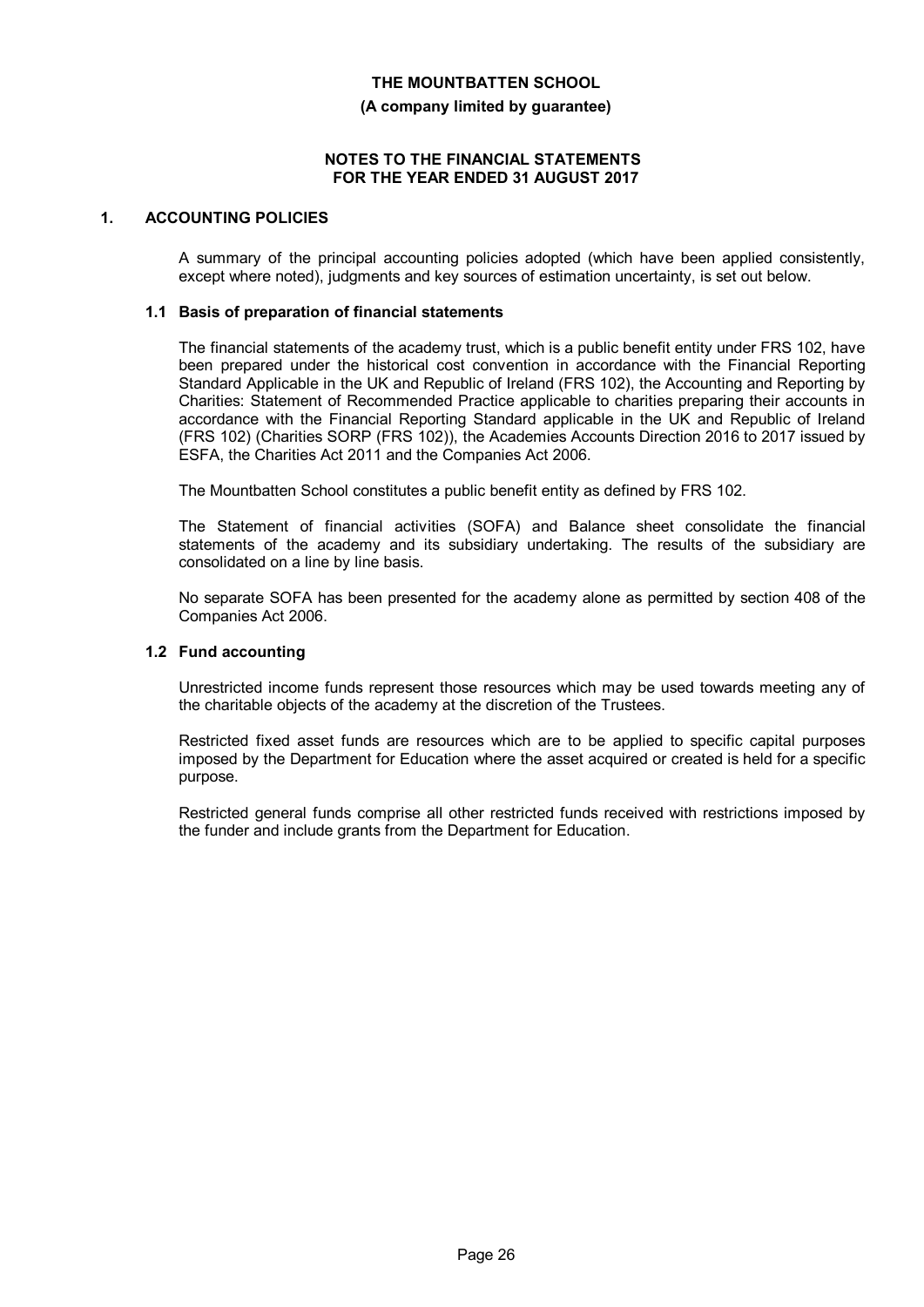#### **(A company limited by guarantee)**

## **NOTES TO THE FINANCIAL STATEMENTS FOR THE YEAR ENDED 31 AUGUST 2017**

### **1. ACCOUNTING POLICIES (continued)**

#### **1.3 Income**

All income is recognised once the academy has entitlement to the income, it is probable that the income will be received and the amount of income receivable can be measured reliably.

Grants are included in the Statement of financial activities on a receivable basis. The balance of income received for specific purposes but not expended during the period is shown in the relevant funds on the Balance sheet. Where income is received in advance of entitlement of receipt, its recognition is deferred and included in creditors as deferred income. Where entitlement occurs before income is received, the income is accrued.

General Annual Grant is recognised in full in the Statement of financial activities in the year for which it is receivable and any abatement in respect of the period is deducted from income and recognised as a liability.

Capital grants are recognised when there is entitlement and are not deferred over the life of the asset on which they are expended. Unspent amounts of capital grant are reflected in the balance in the restricted fixed asset fund.

Donations are recognised on a receivable basis where receipt is probable and the amount can be reliably measured.

Other income, including the hire of facilities, is recognised in the period in which it is receivable and to the extent the goods have been provided or on completion of the service.

# **1.4 Expenditure**

Expenditure is recognised once there is a legal or constructive obligation to transfer economic benefit to a third party, it is probable that a transfer of economic benefits will be required in settlement and the amount of the obligation can be measured reliably. Expenditure is classified by activity. The costs of each activity are made up of the total of direct costs and shared costs, including support costs involved in undertaking each activity. Direct costs attributable to a single activity are allocated directly to that activity. Shared costs which contribute to more than one activity and support costs which are not attributable to a single activity are apportioned between those activities on a basis consistent with the use of resources. Central staff costs are allocated on the basis of time spent, and depreciation charges allocated on the portion of the asset's use.

Expenditure on raising funds includes all expenditure incurred by the academy to raise funds for its charitable purposes and includes costs of all fundraising activities events and non-charitable trading.

Expenditure on charitable activities are costs incurred on the academy's educational operations, including support costs and those costs relating to the governance of the academy appointed to charitable activities.

All expenditure is inclusive of irrecoverable VAT.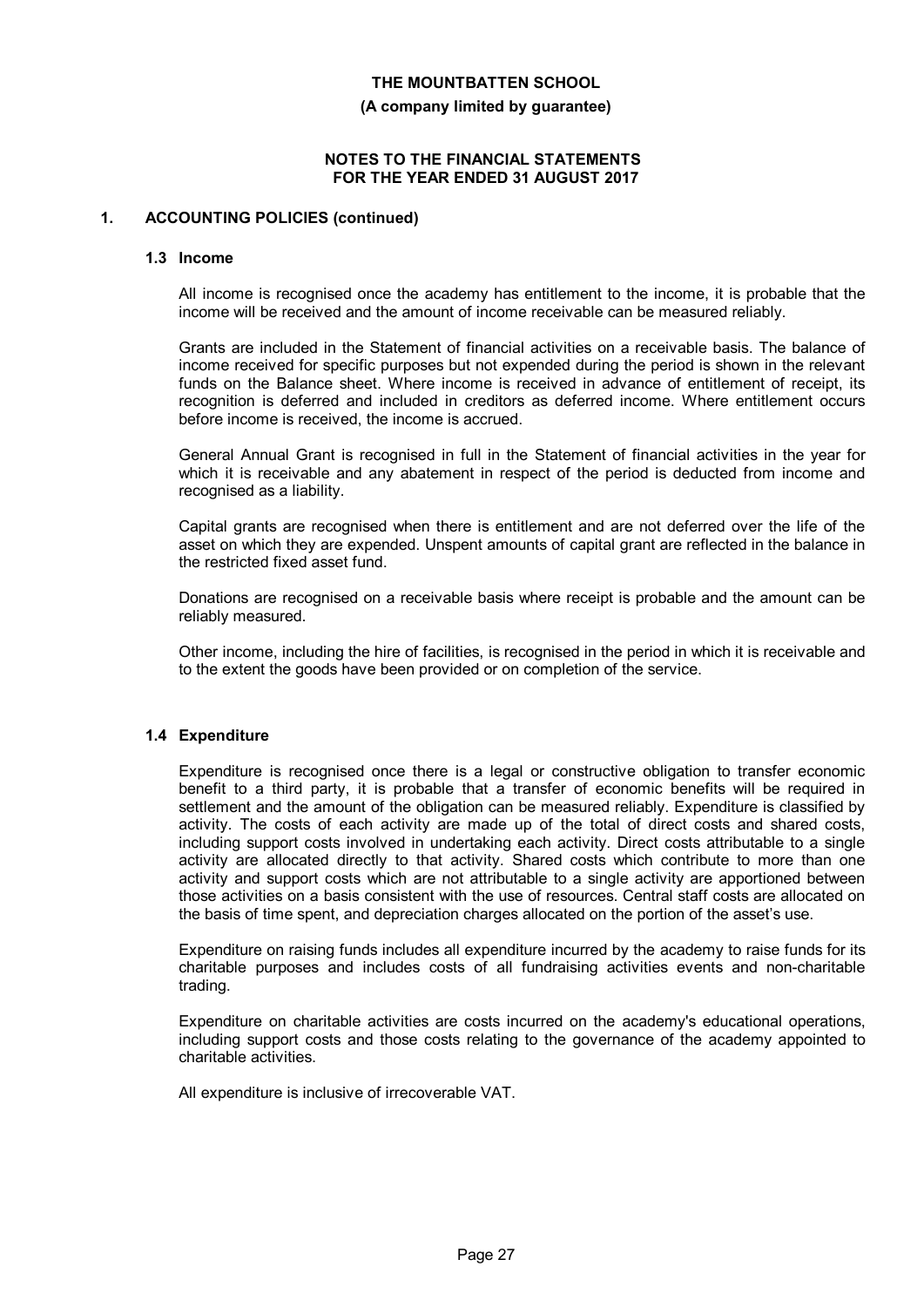**(A company limited by guarantee)**

## **NOTES TO THE FINANCIAL STATEMENTS FOR THE YEAR ENDED 31 AUGUST 2017**

### **1. ACCOUNTING POLICIES (continued)**

#### **1.5 Going concern**

The Trustees assess whether the use of going concern is appropriate, i.e. whether there are any material uncertainties related to events or conditions that may cast significant doubt on the ability of the academy to continue as a going concern. The Trustees make this assessment in respect of a period of at least one year from the date of authorisation for issue of the financial statements and have concluded that the academy trust has adequate resources to continue in operational existence for the foreseeable future and there are no material uncertainties about the academy trust's ability to continue as a going concern, thus they continue to adopt the going concern basis of accounting in preparing the financial statements.

# **1.6 Basis of consolidation**

The financial statements consolidate the accounts of The Mountbatten School and all of its subsidiary undertakings ('subsidiaries').

The results of subsidiaries acquired during the year are included from the effective date of acquisition.

The academy has taken advantage of the exemption contained within 408 of the Companies Act 2006 not to present its own Income and expenditure account.

#### **1.7 Tangible fixed assets and depreciation**

All assets costing more than £5,000 are capitalised and are carried at cost, net of depreciation and any provision for impairment.

Where tangible fixed assets have been acquired with the aid of specific grants, either from the government or from the private sector, they are included in the Balance sheet at cost and depreciated over their expected useful economic life. Where there are specific conditions attached to the funding requiring the continued use of the asset, the related grants are credited to a restricted fixed asset fund in the Statement of financial activities and carried forward in the Balance sheet. Depreciation on the relevant assets is charged directly to the restricted fixed asset fund in the Statement of financial activities. Where tangible fixed assets have been acquired with unrestricted funds, depreciation on such assets is charged to the unrestricted fund.

Depreciation is provided on all tangible fixed assets other than freehold land, at rates calculated to write off the cost of these assets, less their estimated residual value, over their expected useful lives on the following bases:

| Long-term leasehold property | $\sim$     | Straight line over the life of the lease, or estimated<br>useful life of the asset |
|------------------------------|------------|------------------------------------------------------------------------------------|
| Motor vehicles               |            | Straight line over 5 years                                                         |
| <b>Fixtures and fittings</b> | $\sim 100$ | Straight line over 3 - 5 years                                                     |

A review for impairment of a fixed asset is carried out if events or changes in circumstances indicate that the carrying value of any fixed asset may not be recoverable. Shortfalls between the carrying value of fixed assets and their recoverable amounts are recognised as impairments. Impairment losses are recognised in the Statement of financial activities.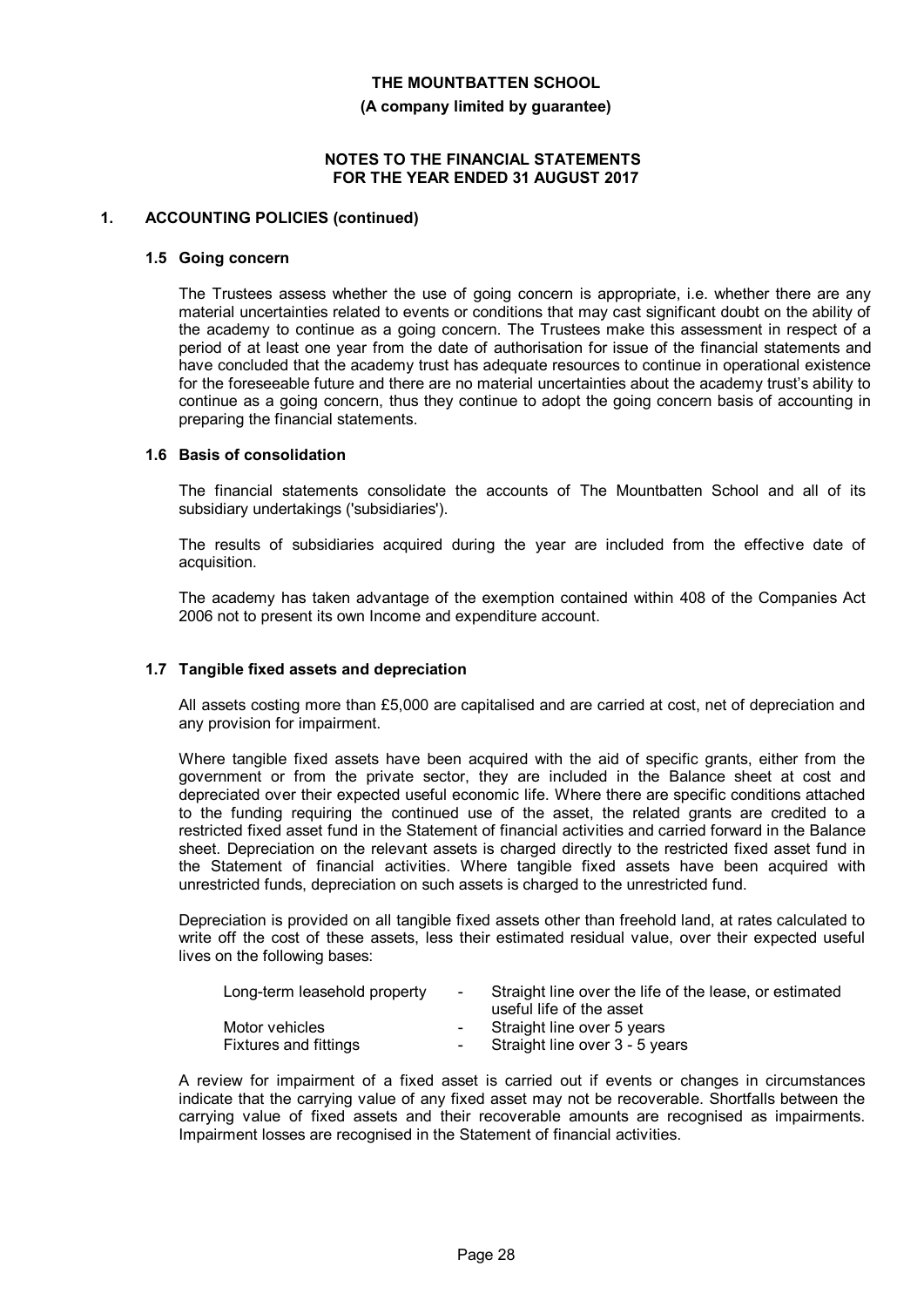**(A company limited by guarantee)**

## **NOTES TO THE FINANCIAL STATEMENTS FOR THE YEAR ENDED 31 AUGUST 2017**

### **1. ACCOUNTING POLICIES (continued)**

#### **1.8 Investments**

Fixed asset investments are a form of financial instrument and are initially recognised at their transaction cost and subsequently measured at fair value at the Balance sheet date, unless fair value cannot be measured reliably in which case it is measured at cost less impairment. Investment gains and losses, whether realised or unrealised, are combined and shown in the heading 'Gains/(losses) on investments' in the Statement of financial activities.

Investments in subsidiaries are valued at cost less provision for impairment.

#### **1.9 Interest receivable**

Interest on funds held on deposit is included when receivable and the amount can be measured reliably by the academy; this is normally upon notification of the interest paid or payable by the Bank.

#### **1.10 Taxation**

The academy is considered to pass the tests set out in Paragraph 1 Schedule 6 of the Finance Act 2010 and therefore it meets the definition of a charitable company for UK corporation tax purposes. Accordingly, the academy is potentially exempt from taxation in respect of income or capital gains received within categories covered by Chapter 3 Part 11 of the Corporation Tax Act 2010 or Section 256 of the Taxation of Chargeable Gains Act 1992, to the extent that such income or gains are applied exclusively to charitable purposes.

## **1.11 Stocks**

Stocks are valued at the lower of cost and net realisable value after making due allowance for obsolete and slow-moving stocks. Cost includes all direct costs and an appropriate proportion of fixed and variable overheads.

## **1.12 Debtors**

Trade and other debtors are recognised at the settlement amount after any trade discount offered. Prepayments are valued at the amount prepaid net of any trade discounts due.

#### **1.13 Cash at Bank and in hand**

Cash at bank and in hand includes cash and short term highly liquid investments with a short maturity of three months or less from the date of acquisition or opening of the deposit or similar account.

#### **1.14 Liabilities and provisions**

Liabilities and provisions are recognised when there is an obligation at the Balance sheet date as a result of a past event, it is probable that a transfer of economic benefit will be required in settlement, and the amount of the settlement can be estimated reliably. Liabilities are recognised at the amount that the academy anticipates it will pay to settle the debt or the amount it has received as advanced payments for the goods or services it must provide. Provisions are measured at the best estimate of the amounts required to settle the obligation. Where the effect of the time value of money is material, the provision is based on the present value of those amounts, discounted at the pre-tax discount rate that reflects the risks specific to the liability. The unwinding of the discount is recognised within interest payable and similar charges.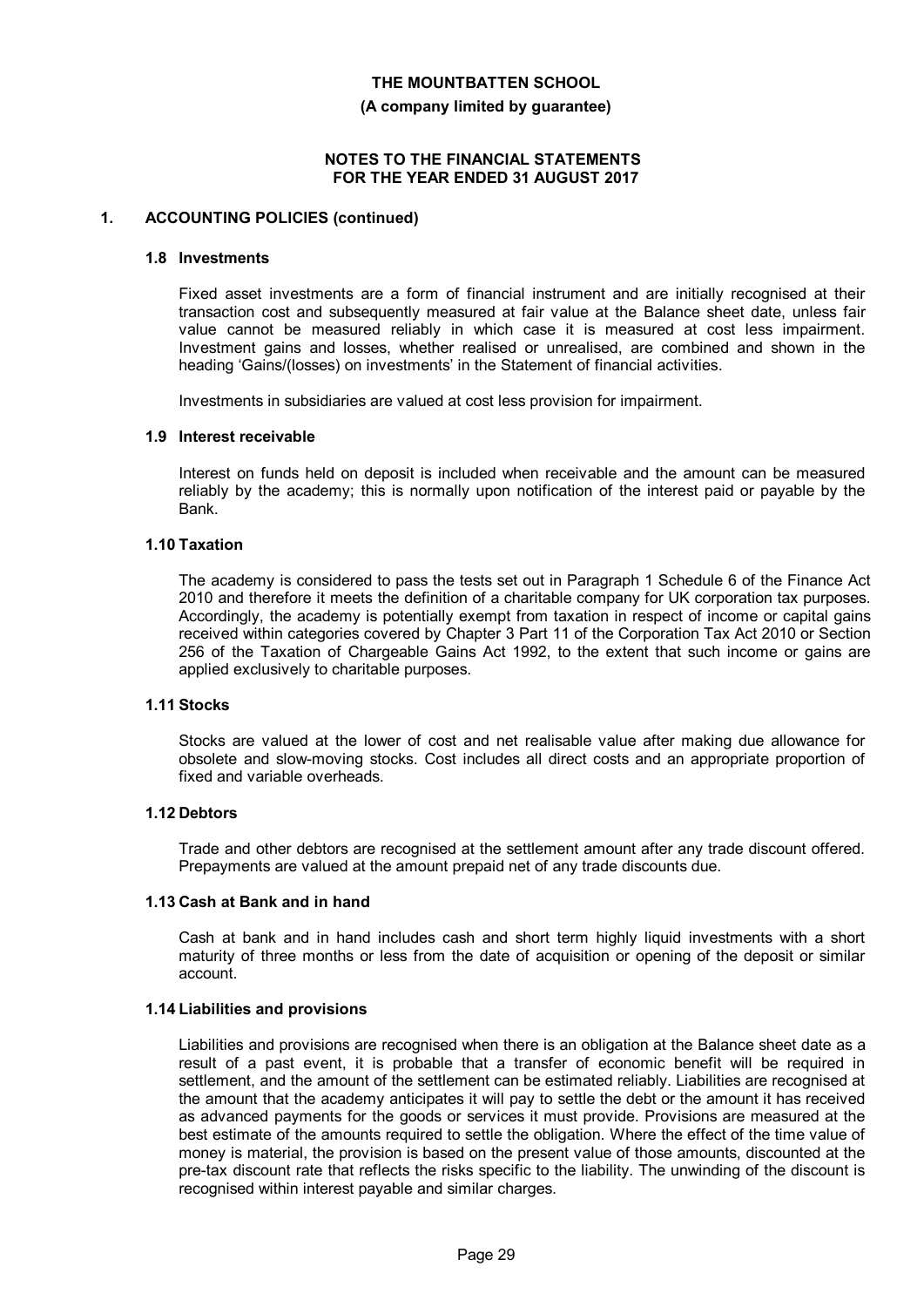**(A company limited by guarantee)**

## **NOTES TO THE FINANCIAL STATEMENTS FOR THE YEAR ENDED 31 AUGUST 2017**

#### **1. ACCOUNTING POLICIES (continued)**

#### **1.15 Financial instruments**

The academy only has financial assets and financial liabilities of a kind that qualify as basic financial instruments. Basic financial instruments are intially recognised at transaction value and subsequently measured at their settlement value with the exception of bank loans which are subsequently measured at amortised cost using the effective interest method.

### **1.16 Pensions**

Retirement benefits to employees of the academy trust are provided by the Teachers' Pension Scheme ("TPS") and the Local Governments Pension Scheme ("LGPS"). These are defined benefit schemes.

The TPS is an unfunded scheme and contributions are calculated so as to spread the cost of pensions over employees' working lives with the academy in such a way that the pension cost is a substantially level percentage of current and future pensionable payroll. The contributions are determined by the Government Actuary on the basis of quadrennial valuations using a prospective unit credit method. As stated in note 26, the TPS is a multi-employer scheme and there is insufficient information available to use defined benefit accounting. The TPS is therefore treated as a defined contribution scheme for accounting purposes and the contributions recognised in the period to which they relate.

The LGPS is a funded scheme and the assets are held separately from those of the academy trust in separate trustee administered funds. Pension scheme assets are measured at fair value and liabilities are measured on an actuarial basis using the projected unit credit method and discounted at a rate equivalent to the current rate of return on a high quality corporate bond of equivalent term and currency to the liabilities. The actuarial valuations are obtained at least triennially and are updated at each Balance sheet date. The amounts charged to operating surplus are the current service costs and the costs of scheme introductions, benefit changes, settlements and curtailments. They are included as part of staff costs as incurred. Net interest on the net defined benefit liability/asset is also recognised in the Statement of financial activities and comprises the interest cost on the defined benefit obligation and interest income on the scheme assets, calculated by multiplying the fair value of the scheme assets at the beginning of the period by the rate used to discount the benefit obligations. The difference between the interest income on the scheme assets and the actual return on the scheme assets is recognised in other recognised gains and losses.

Actuarial gains and losses are recognised immediately in other recognised gains and losses.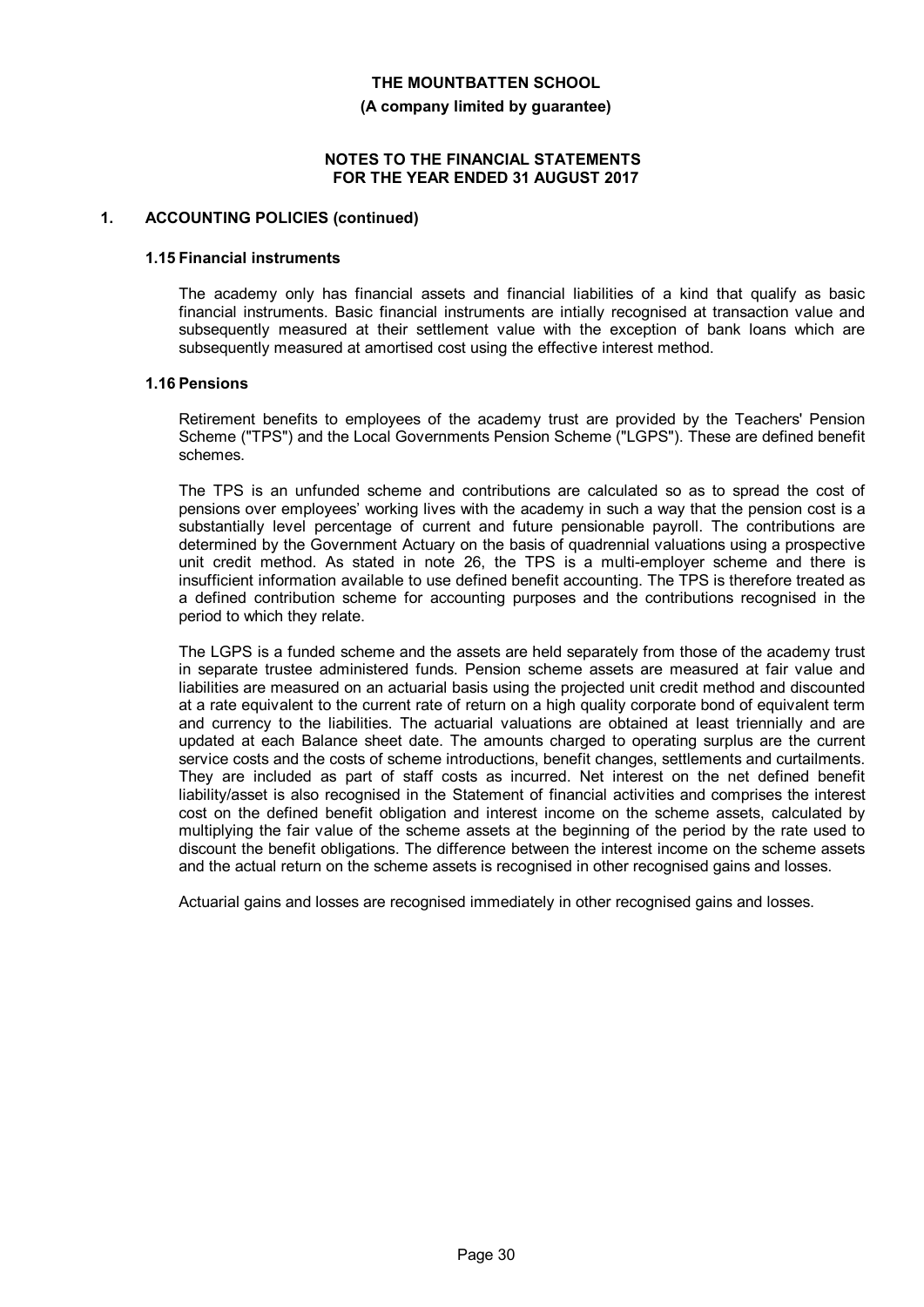**(A company limited by guarantee)**

## **NOTES TO THE FINANCIAL STATEMENTS FOR THE YEAR ENDED 31 AUGUST 2017**

### **1. ACCOUNTING POLICIES (continued)**

#### **1.17 Critical accounting estimates and areas of judgment**

Estimates and judgments are continually evaluated and are based on historical experience and other factors, including expectations of future events that are believed to be reasonable under the circumstances.

Critical accounting estimates and assumptions:

The academy trust makes estimates and assumptions concerning the future. The resulting accounting estimates and assumptions will, by definition, seldom equal the related actual results. The estimates and assumptions that have a significant risk of causing a material adjustment to the carrying amounts of assets and liabilities within the next financial year are discussed below.

The present value of the Local Government Pension Scheme defined benefit liability depends on a number of factors that are determined on an actuarial basis using a variety of assumptions. The assumptions used in determining the net cost (income) for pensions include the discount rate. Any changes in these assumptions, which are disclosed in note 26, will impact the carrying amount of the pension liability. Furthermore a roll forward approach which projects results from the latest full actuarial valuation performed at 31 March 2016 has been used by the actuary in valuing the pensions liability at 31 August 2017. Any differences between the figures derived from the roll forward approach and a full actuarial valuation would impact on the carrying amount of the pension liability.

# **2. INCOME FROM DONATIONS AND CAPITAL GRANTS**

|                       | <b>Unrestricted</b> | <b>Restricted</b> | <b>Total</b> | Total   |
|-----------------------|---------------------|-------------------|--------------|---------|
|                       | funds               | funds             | funds        | funds   |
|                       | 2017                | 2017              | 2017         | 2016    |
|                       | £                   | £                 | £            | £       |
| Donations             |                     |                   | 781,446      | 19,588  |
| <b>Capital Grants</b> |                     | 781,446           |              | 387,761 |
|                       |                     | 781,446           | 781,446      | 407,349 |
| <b>Total 2016</b>     | 19,588              | 387,761           | 407,349      |         |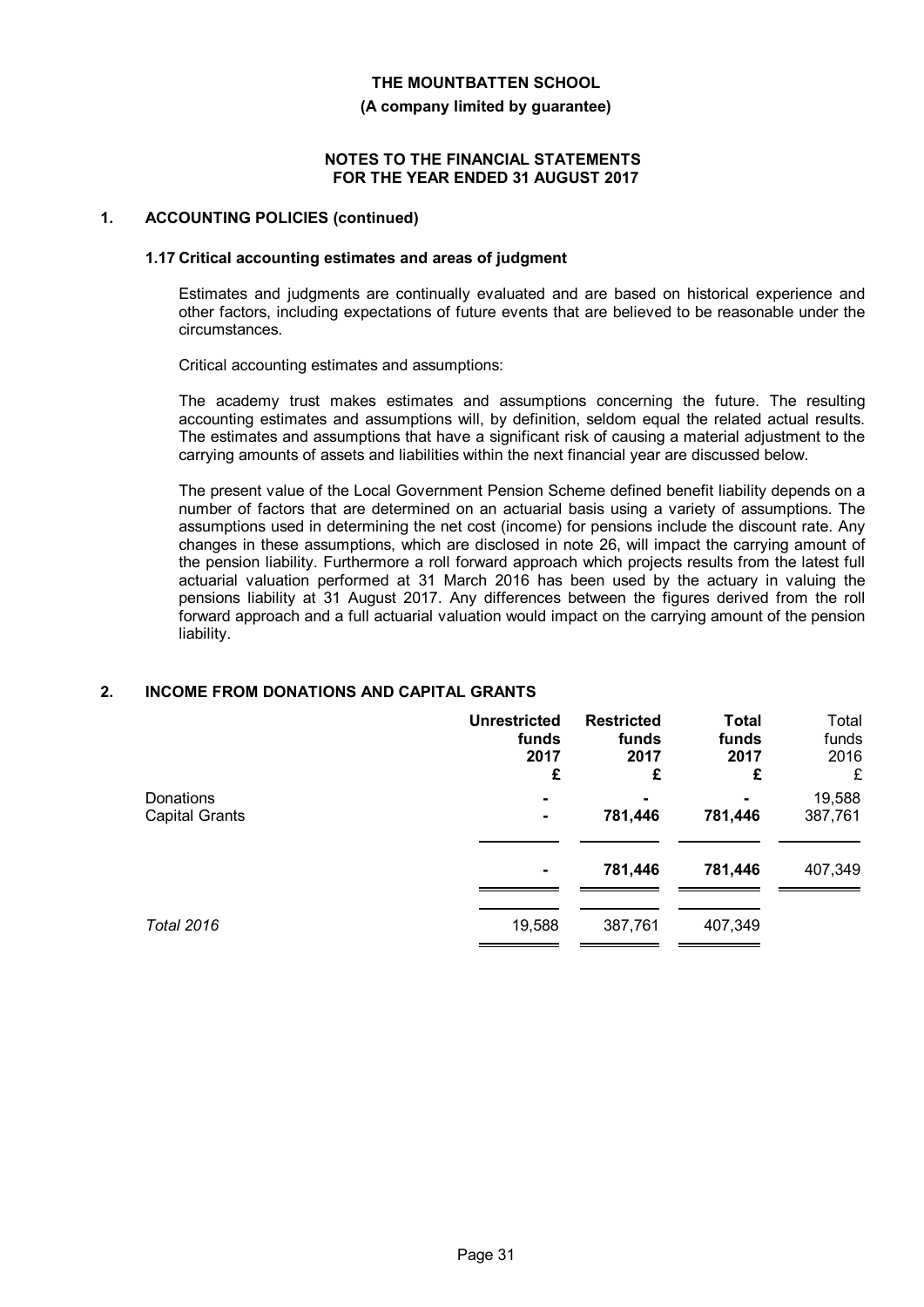# **(A company limited by guarantee)**

## **NOTES TO THE FINANCIAL STATEMENTS FOR THE YEAR ENDED 31 AUGUST 2017**

# **3. OTHER TRADING ACTIVITIES**

|                                                           | <b>Unrestricted</b><br>funds<br>2017<br>£ | <b>Restricted</b><br>funds<br>2017<br>£ | <b>Total</b><br>funds<br>2017<br>£ | Total<br>funds<br>2016<br>£ |
|-----------------------------------------------------------|-------------------------------------------|-----------------------------------------|------------------------------------|-----------------------------|
| Fundraising events<br>Football League NCS contract income | 34,792                                    | $\blacksquare$                          | 34,792                             | 13,987<br>48,729            |
| Other income<br>Trading subsidiary income                 | 28,554<br>2,967,356                       | ۰<br>۰<br>۰                             | 28,554<br>2,967,356                | 27,230<br>2,945,097         |
|                                                           | 3,030,702                                 | ۰                                       | 3,030,702                          | 3,035,043                   |
| <b>Total 2016</b>                                         | 3,035,043                                 |                                         | 3,035,043                          |                             |

# **4. INVESTMENT INCOME**

|                          | <b>Unrestricted</b><br>funds<br>2017<br>£ | <b>Restricted</b><br>funds<br>2017<br>£ | <b>Total</b><br>funds<br>2017<br>£ | Total<br>funds<br>2016<br>£ |
|--------------------------|-------------------------------------------|-----------------------------------------|------------------------------------|-----------------------------|
| Bank interest receivable | 9,791                                     | ۰                                       | 9,791                              | 15,412                      |
|                          | 9,791                                     | ۰                                       | 9,791                              | 15,412                      |
| <b>Total 2016</b>        | 15,412                                    | -                                       | 15,412                             |                             |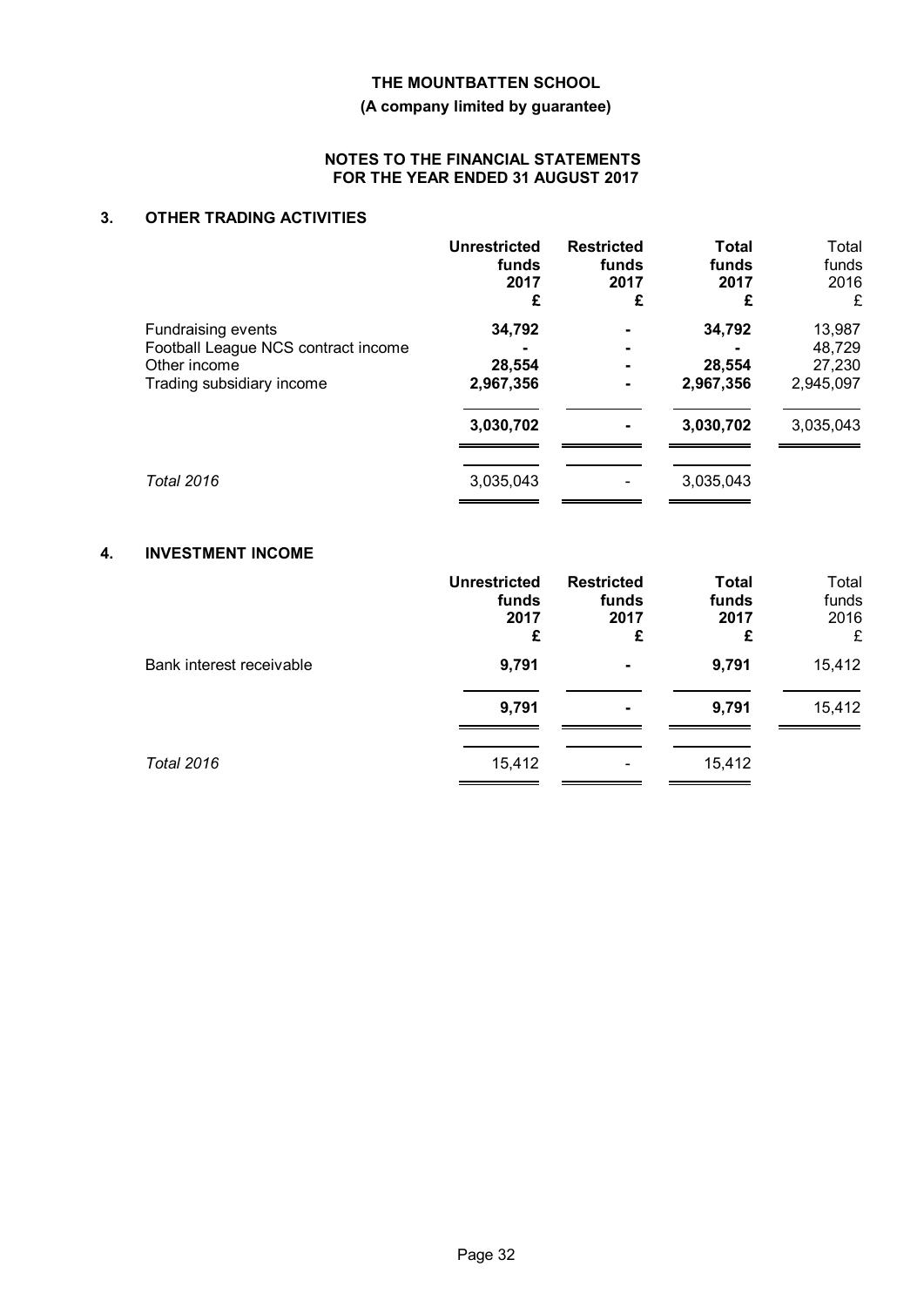# **(A company limited by guarantee)**

## **NOTES TO THE FINANCIAL STATEMENTS FOR THE YEAR ENDED 31 AUGUST 2017**

# **5. FUNDING FOR ACADEMY'S EDUCATIONAL OPERATIONS**

|                                                  | <b>Unrestricted</b><br>funds<br>2017<br>£ | <b>Restricted</b><br>funds<br>2017<br>£ | <b>Total</b><br>funds<br>2017<br>£   | Total<br>funds<br>2016<br>£          |
|--------------------------------------------------|-------------------------------------------|-----------------------------------------|--------------------------------------|--------------------------------------|
| DfE/ESFA grants                                  |                                           |                                         |                                      |                                      |
| DfE/ESFA grants<br>Other DfE/ESFA grants         |                                           | 6,518,210<br>289,337                    | 6,518,210<br>289,337                 | 6,605,070<br>273,367                 |
|                                                  |                                           | 6,807,547                               | 6,807,547                            | 6,878,437                            |
| Other government grants                          |                                           |                                         |                                      |                                      |
| Local authority grants                           |                                           | 16,439                                  | 16,439                               | 35,338                               |
|                                                  |                                           | 16,439                                  | 16,439                               | 35,338                               |
| <b>Other funding</b>                             |                                           |                                         |                                      |                                      |
| Music tuition<br>Trip income<br>Minibus<br>Exams | 92,151<br>315,628<br>42,252<br>3,543      |                                         | 92,151<br>315,628<br>42,252<br>3,543 | 81,065<br>288,427<br>36,843<br>4,951 |
|                                                  | 453,574                                   |                                         | 453,574                              | 411,286                              |
|                                                  | 453,574                                   | 6,823,986                               | 7,277,560                            | 7,325,061                            |
| <b>Total 2016</b>                                | 411,286                                   | 6,913,775                               | 7,325,061                            |                                      |

# **6. EXPENDITURE**

|                                              | <b>Staff costs</b><br>2017<br>£ | <b>Premises</b><br>2017<br>£ | Other costs<br>2017<br>£ | <b>Total</b><br>2017<br>£ | Total<br>2016<br>£     |
|----------------------------------------------|---------------------------------|------------------------------|--------------------------|---------------------------|------------------------|
| Expenditure on fundraising<br>trading        | 1,241,201                       | 31,165                       | 1,631,227                | 2,903,593                 | 2,729,131              |
| Activities:<br>Direct costs<br>Support costs | 5,267,970<br>826,363            | 479,283                      | 633,189<br>1,199,624     | 5,901,159<br>2,505,270    | 5,627,820<br>2,415,570 |
|                                              | 7,335,534                       | 510,448                      | 3,464,040                | 11,310,022                | 10,772,521             |
| <b>Total 2016</b>                            | 6,955,695                       | 450,232                      | 3,366,594                | 10,772,521                |                        |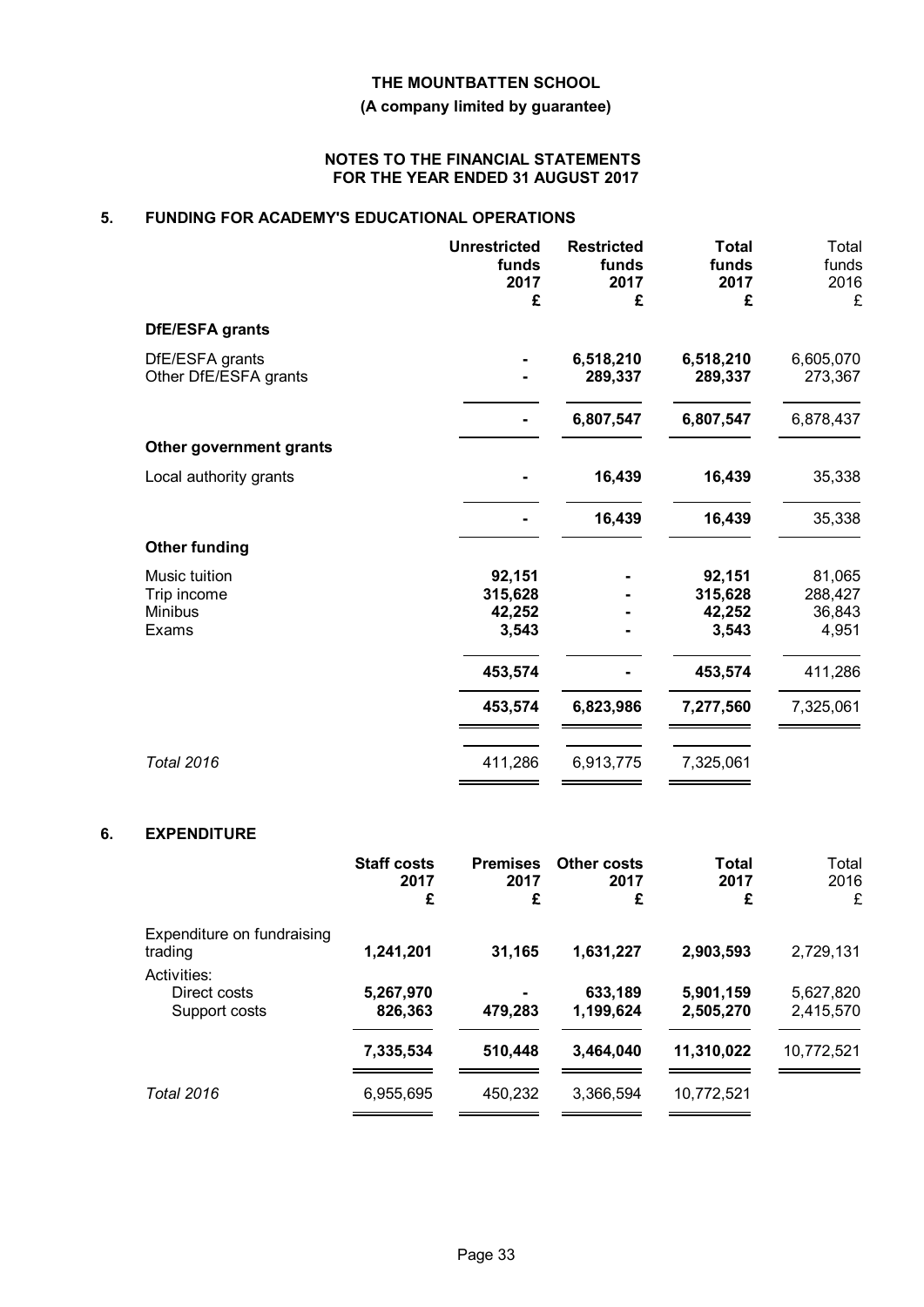# **(A company limited by guarantee)**

## **NOTES TO THE FINANCIAL STATEMENTS FOR THE YEAR ENDED 31 AUGUST 2017**

# **7. DIRECT COSTS**

|                             | <b>Educational</b> | <b>Total</b> | Total     |
|-----------------------------|--------------------|--------------|-----------|
|                             | operations         | 2017         | 2016      |
| <b>Educational supplies</b> | £                  | £            | £         |
|                             | 205,076            | 205,076      | 262,874   |
| <b>Examination fees</b>     | 104,956            | 104,956      | 119,879   |
| Staff development           | 49,521             | 49,521       | 63,931    |
| Technology costs            | 86,633             | 86,633       | 108,898   |
| Other costs                 | 187,003            | 187,003      | 135,542   |
| Wages and salaries          | 4,048,774          | 4,048,774    | 3,986,498 |
| National insurance          | 383,846            | 383,846      | 336,042   |
| Pension cost                | 835,350            | 835,350      | 614,156   |
|                             | 5,901,159          | 5,901,159    | 5,627,820 |
| At 31 August 2016           | 5,627,820          | 5,627,820    |           |

# **8. SUPPORT COSTS**

|                                       | <b>Educational</b><br>operations<br>£ | Total<br>2017<br>£ | Total<br>2016<br>£ |
|---------------------------------------|---------------------------------------|--------------------|--------------------|
| Pension income                        | 45,000                                | 45,000             | 39,000             |
| Technology costs                      | 54,968                                | 54,968             | 78,808             |
| Other costs                           | 120,772                               | 120,772            | 117,105            |
| Recruitment and support               | 29,174                                | 29,174             | 34,061             |
| Maintenance of premises and equipment | 235,360                               | 235,360            | 222,936            |
| Cleaning                              | 115,180                               | 115,180            | 107,735            |
| Rent and rates                        | 47,428                                | 47,428             | 44,571             |
| Energy costs                          | 81,315                                | 81,315             | 90,991             |
| Insurance                             | 48,952                                | 48,952             | 54,525             |
| Security and transport                | 68,738                                | 68,738             | 70,587             |
| Catering                              | 26,748                                | 26,748             | 32,273             |
| Governance costs                      | 19,299                                | 19,299             | 15,135             |
| Trip expenditure                      | 312,163                               | 312,163            | 266,972            |
| Wages and salaries                    | 637,878                               | 637,878            | 673,175            |
| National insurance                    | 41,686                                | 41,686             | 38,555             |
| Pension cost                          | 146,799                               | 146,799            | 158,165            |
| Depreciation                          | 473,810                               | 473,810            | 370,976            |
|                                       | 2,505,270                             | 2,505,270          | 2,415,570          |
| At 31 August 2016                     | 2,415,570                             | 2,415,570          |                    |
|                                       |                                       |                    |                    |

During the year ended 31 August 2017, the academy incurred the following Governance costs:

*£*19,299 (2016 - £*15,315*) included within the table above in respect of Educational operations..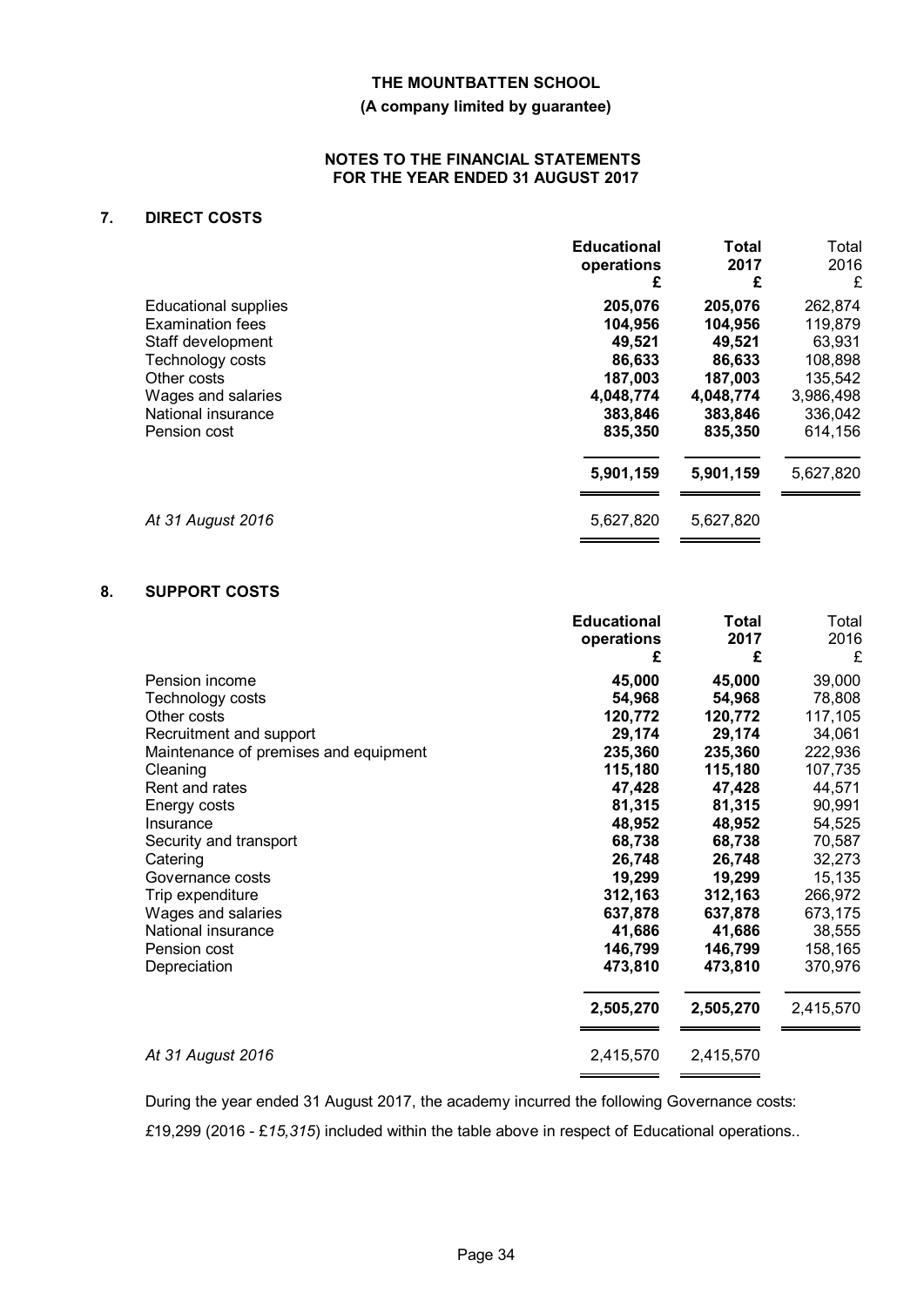**(A company limited by guarantee)**

# **NOTES TO THE FINANCIAL STATEMENTS FOR THE YEAR ENDED 31 AUGUST 2017**

# **9. NET INCOME/(EXPENDITURE)**

This is stated after charging:

|     |                                                                                        | 2017<br>£      | 2016<br>£      |
|-----|----------------------------------------------------------------------------------------|----------------|----------------|
|     | Depreciation of tangible fixed assets:<br>- owned by the charitable group              | 473,810        | 370,976        |
| 10. | <b>AUDITORS' REMUNERATION</b>                                                          |                |                |
|     |                                                                                        | 2017<br>£      | 2016<br>£      |
|     | Fees payable to the academy's auditor and its associates in<br>respect of:             |                |                |
|     | The auditing of accounts of associates of the academy<br>Audit accrual overstated 2015 | 7,000          | 6,750<br>(400) |
|     | Audit of trading subsidiary<br>All other non-audit services not included above         | 3,250<br>3,000 | 3,000<br>2,130 |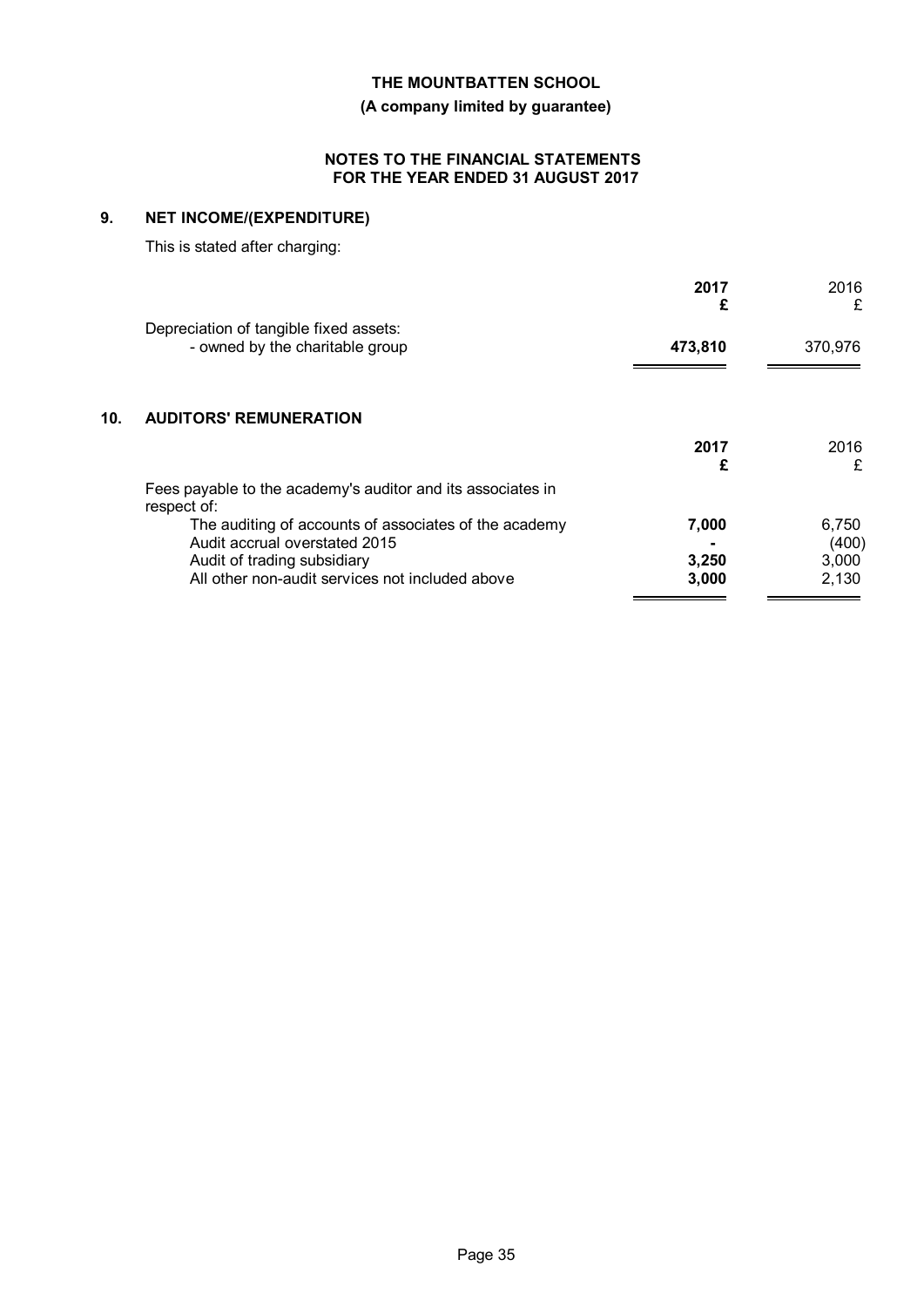#### **(A company limited by guarantee)**

### **NOTES TO THE FINANCIAL STATEMENTS FOR THE YEAR ENDED 31 AUGUST 2017**

### **11. STAFF COSTS**

Staff costs were as follows:

|                                                                             | 2017<br>£          | 2016<br>£          |
|-----------------------------------------------------------------------------|--------------------|--------------------|
| Wages and salaries                                                          | 4,620,019          | 4,612,238          |
| Social security costs<br>Operating costs of defined benefit pension schemes | 425,532<br>982,149 | 374,597<br>772,321 |
|                                                                             | 6,027,700          | 5,759,156          |
| Apprenticeship levy                                                         | 3.542              |                    |
| Supply teacher costs                                                        | 66,633             | 47,435             |
| Trading subsidiary staff costs                                              | 1,237,659          | 1,149,104          |
|                                                                             | 7,335,534          | 6,955,695          |

The average number of persons employed by the academy during the year was as follows:

|                                                    | 2017<br>No. | 2016<br>No. |
|----------------------------------------------------|-------------|-------------|
| Teaching staff<br>Administration and support staff | 103<br>202  | 99<br>177   |
| Management staff                                   | 8<br>313    | 283         |
|                                                    |             |             |

The number of employees whose employee benefits (excluding employer pension costs) exceeded £60,000 was:

|                                 | 2017 | 2016 |
|---------------------------------|------|------|
|                                 | No.  | No.  |
| In the band £60,001 - £70,000   |      | 4    |
| In the band £70,001 - £80,000   | 2    |      |
| In the band £100,001 - £200,000 |      |      |

All of the above employees participated in the Teachers' Pension Scheme. During the year ended 31 August 2017 employers' pension contributions for these staff amounted to £87,910 (2016: £79,575).

Key Management Personnel remuneration and benefits:

The total amount of remuneration paid to key management personnel was £655,890 (2016: £569,101).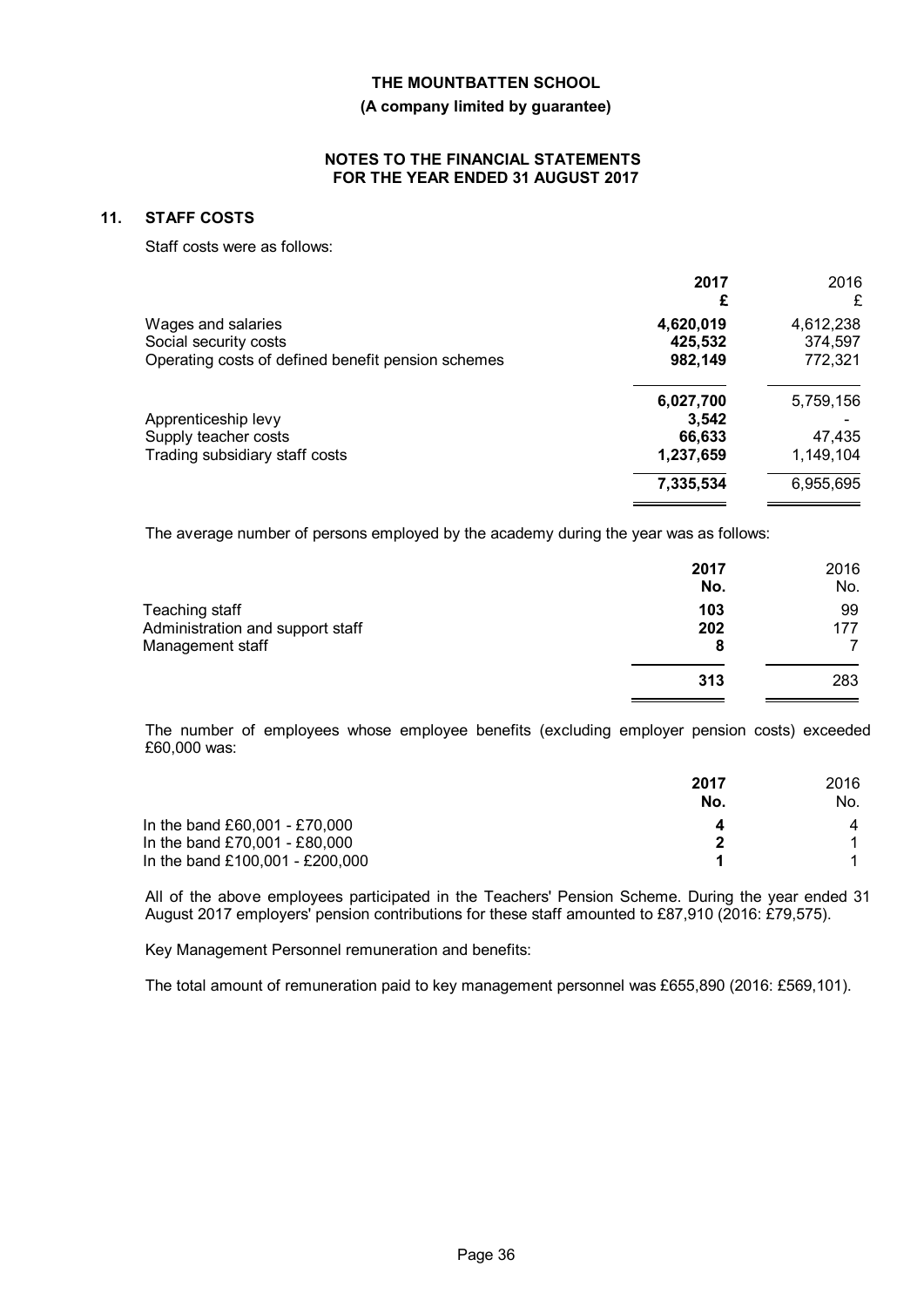#### **(A company limited by guarantee)**

## **NOTES TO THE FINANCIAL STATEMENTS FOR THE YEAR ENDED 31 AUGUST 2017**

## **12. TRUSTEES' REMUNERATION AND EXPENSES**

One or more Trustees has been paid remuneration or has received other benefits from an employment with the academy trust. The Principal and other staff Trustees only receive remuneration in respect of services they provide undertaking the roles of principal and other staff members under their contracts of employment, and not in respect of their role as Trustees, The value of Trustees' remuneration and other benefits was as follows:

|                        |                                            | 2017<br>£                     | 2016<br>£                    |
|------------------------|--------------------------------------------|-------------------------------|------------------------------|
| Chris Goodrich         | Remuneration                               | 40,000-45,000                 | 35,000-40,000                |
|                        | Pension contributions paid                 | 5,000-10,000                  | 5,000-10,000                 |
| Sian Cumming           | Remuneration<br>Pension contributions paid | 45,000-50,000<br>5,000-10,000 |                              |
| <b>Charlie Fischer</b> | Remuneration                               | 35,000-40,000                 | 35,000-40,000                |
|                        | Pension contributions paid                 | 5,000-10,000                  | 5,000-10,000                 |
| Jon Neal               | Remuneration<br>Pension contributions paid |                               | 25,000-30,000<br>$0 - 5.000$ |
| <b>Heather McIlroy</b> | Remuneration                               | 130,000-135,000               | 125,000-130,000              |
|                        | Pension contributions paid                 | 20,000-25,000                 | 20,000-25,000                |

During the year ended 31 August 2017, no Trustees received any reimbursement of expenses (2016 - £NIL).

# **13. TRUSTEES' AND OFFICERS' INSURANCE**

In accordance with normal commercial practice the academy has purchased insurance to protect trustees and officers from claims arising from negligent acts, errors or omissions occurring whilst on academy business. The insurance provides cover up to £2,000,000 on any one claim and the cost for the year ended 31 August 2017 is included in the insurance cost.

# **14. OTHER FINANCE INCOME**

|                                                                                    | 2017<br>£           | 2016                |
|------------------------------------------------------------------------------------|---------------------|---------------------|
| Interest income on pension scheme assets<br>Interest on pension scheme liabilities | 59,000<br>(104,000) | 87,000<br>(126,000) |
|                                                                                    | (45,000)            | (39,000)            |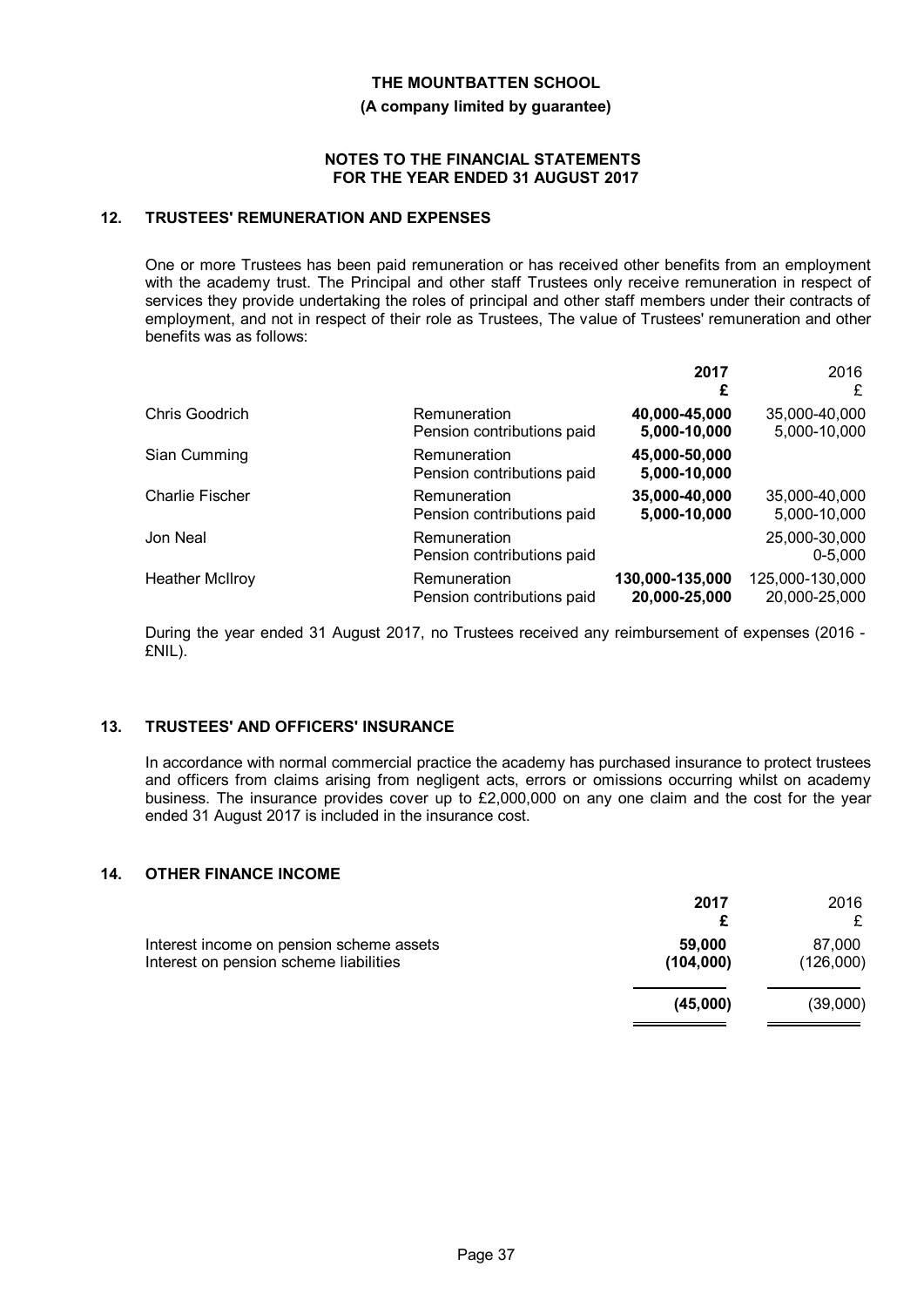# **(A company limited by guarantee)**

## **NOTES TO THE FINANCIAL STATEMENTS FOR THE YEAR ENDED 31 AUGUST 2017**

# **15. TANGIBLE FIXED ASSETS**

|                                                                | Long-term<br>leasehold<br>property      | vehicles                    | Motor Fixtures and<br>fittings      | <b>Total</b>                       |
|----------------------------------------------------------------|-----------------------------------------|-----------------------------|-------------------------------------|------------------------------------|
| Group                                                          | £                                       | £                           | £                                   | £                                  |
| Cost                                                           |                                         |                             |                                     |                                    |
| At 1 September 2016<br>Additions<br>Write-off assets           | 27,598,436<br>887,658<br>(28, 549)      | 92,902<br>23,601<br>(5,000) | 552,823<br>53,601                   | 28,244,161<br>964,860<br>(33, 549) |
| At 31 August 2017                                              | 28,457,545                              | 111,503                     | 606,424                             | 29, 175, 472                       |
| <b>Depreciation</b>                                            |                                         |                             |                                     |                                    |
| At 1 September 2016<br>Charge for the year<br>Write-off assets | 1,821,875<br>461,054                    | 23,782<br>16,687<br>(5,000) | 500,172<br>31,234                   | 2,345,829<br>508,975<br>(5,000)    |
| At 31 August 2017                                              | 2,282,929                               | 35,469                      | 531,406                             | 2,849,804                          |
| Net book value                                                 |                                         |                             |                                     |                                    |
| At 31 August 2017                                              | 26,174,616                              | 76,034                      | 75,018                              | 26,325,668                         |
| At 31 August 2016                                              | 25,776,561                              | 69,120                      | 52,651                              | 25,898,332                         |
| <b>Academy</b>                                                 | Long-term<br>leasehold<br>property<br>£ | vehicles<br>£               | Motor Fixtures and<br>fittings<br>£ | <b>Total</b><br>£                  |
| Cost                                                           |                                         |                             |                                     |                                    |
| At 1 September 2016<br>Additions                               | 27,598,436<br>887,658                   | 22,610<br>17,925            | 476,539<br>26,876                   | 28,097,585                         |
| Write-off assets                                               | (28, 549)                               | (5,000)                     |                                     | 932,459<br>(33, 549)               |
| At 31 August 2017                                              | 28,457,545                              | 35,535                      | 503,415                             | 28,996,495                         |
| <b>Depreciation</b>                                            |                                         |                             |                                     |                                    |
| At 1 September 2016                                            | 1,821,875                               | 22,610                      | 465,723                             | 2,310,208                          |
| Charge for the year                                            | 461,054                                 | 1,494                       | 11,262                              | 473,810                            |
| Write-off assets                                               |                                         | (5,000)                     |                                     | (5,000)                            |
| At 31 August 2017                                              | 2,282,929                               | 19,104                      | 476,985                             | 2,779,018                          |
| Net book value                                                 |                                         |                             |                                     |                                    |
| At 31 August 2017                                              | 26,174,616                              | 16,431                      | 26,430                              | 26,217,477                         |
| At 31 August 2016                                              | 25,776,561                              |                             | 10,816                              | 25,787,377                         |
|                                                                |                                         |                             |                                     |                                    |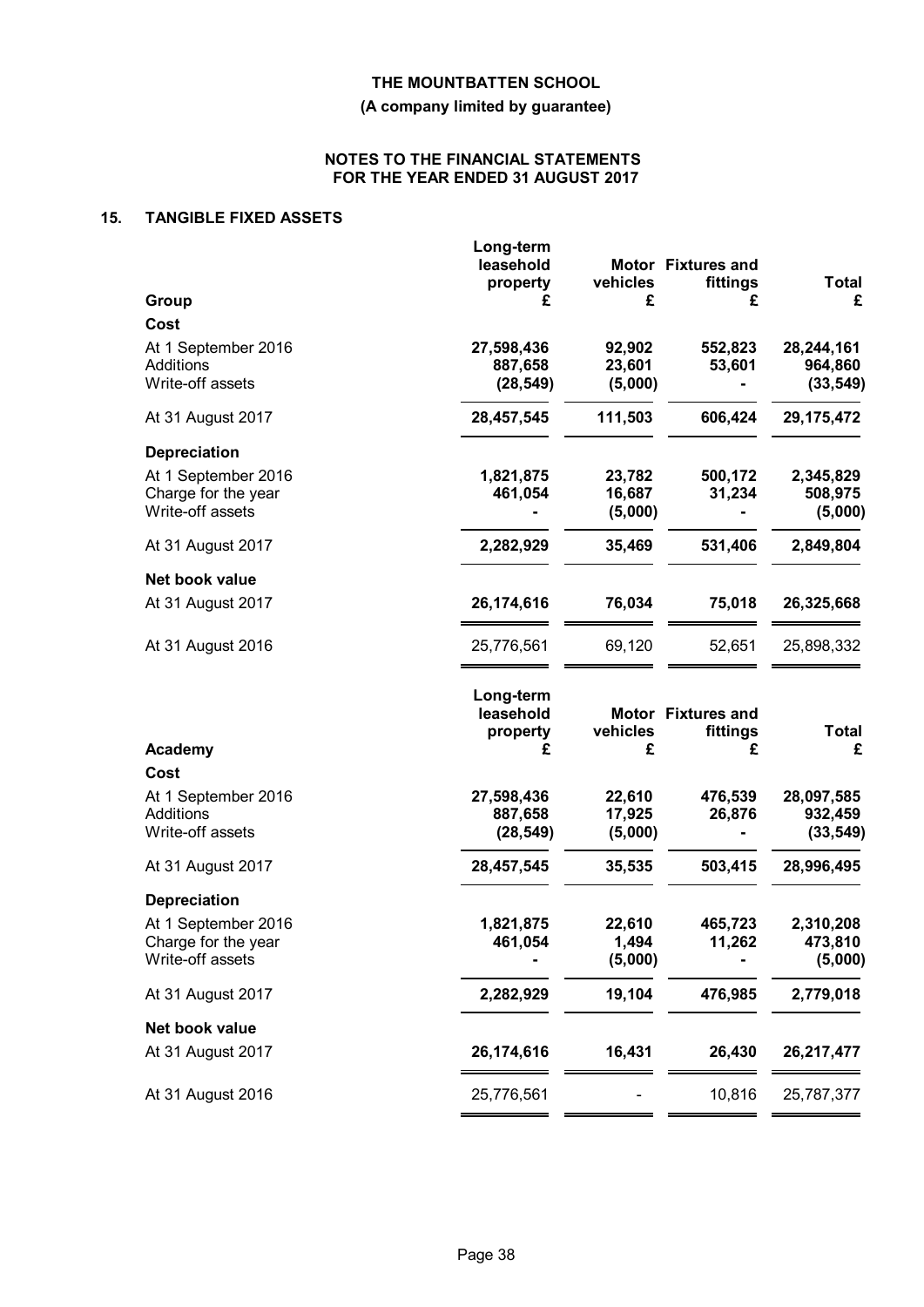# **(A company limited by guarantee)**

# **NOTES TO THE FINANCIAL STATEMENTS FOR THE YEAR ENDED 31 AUGUST 2017**

# **16. FIXED ASSET INVESTMENTS**

| Academy                                                 | <b>Shares in</b><br>group<br>undertakings<br>£ |
|---------------------------------------------------------|------------------------------------------------|
| <b>Market value</b><br>At 1 September 2016<br>Additions | 1<br>$\mathbf{2}$                              |
| At 31 August 2017                                       | 3                                              |
| <b>Historical cost</b>                                  | 1                                              |

## **17. STOCKS**

|               |        | Group |           | Academy                  |
|---------------|--------|-------|-----------|--------------------------|
|               | 2017   | 2016  | 2017<br>◠ | 2016<br>¢                |
|               | £      |       |           |                          |
| Raw materials | 11,520 | 8,191 | ۰         | $\overline{\phantom{0}}$ |

# **18. DEBTORS**

|                                    |                | Group   |           | Academy   |
|------------------------------------|----------------|---------|-----------|-----------|
|                                    | 2017           | 2016    | 2017<br>£ | 2016<br>£ |
| Trade debtors                      | 70,823         | 253,743 | 5,845     | 11,158    |
| Amounts owed by group undertakings | $\blacksquare$ |         | 188,763   | 305,163   |
| Other debtors                      | 88,157         | 80,565  | 88,157    | 79,221    |
| Prepayments and accrued income     | 417,716        | 455,959 | 173,197   | 247,546   |
|                                    | 576,696        | 790,267 | 455,962   | 643,088   |
|                                    |                |         |           |           |

# **19. CURRENT ASSET INVESTMENTS**

|                      |           | Group     |           | Academy   |
|----------------------|-----------|-----------|-----------|-----------|
|                      | 2017      | 2016      | 2017      | 2016<br>£ |
| Unlisted investments | 1,058,630 | 1,554,107 | 1,058,630 | 1,554,107 |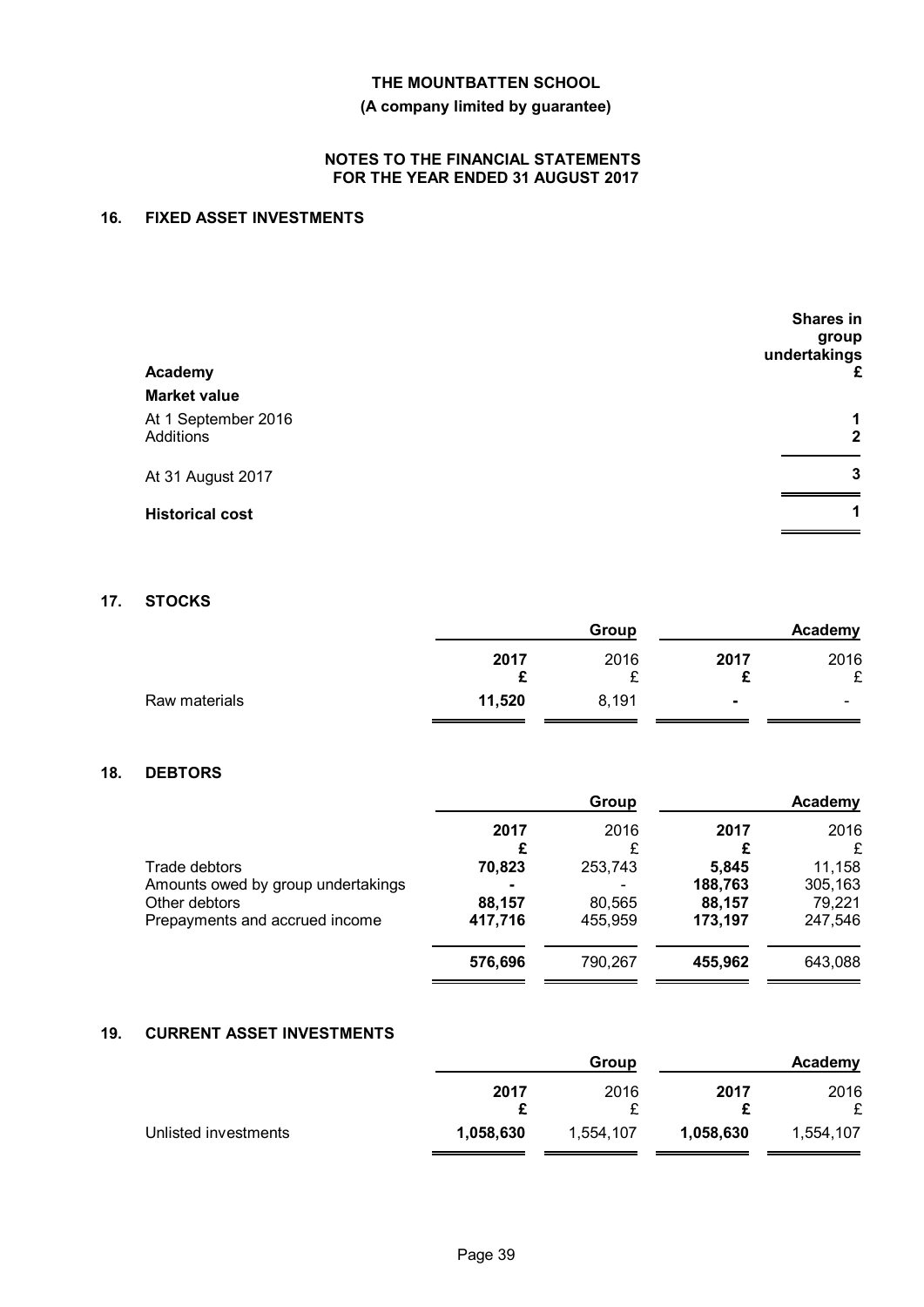# **(A company limited by guarantee)**

## **NOTES TO THE FINANCIAL STATEMENTS FOR THE YEAR ENDED 31 AUGUST 2017**

# **20. CREDITORS: Amounts falling due within one year**

|                                      |           | Group     |            | Academy   |
|--------------------------------------|-----------|-----------|------------|-----------|
|                                      | 2017<br>£ | 2016<br>£ | 2017<br>£  | 2016<br>£ |
| Trade creditors                      | 149,218   | 94,011    | 147,598    | 49,174    |
| Other taxation and social security   | 163,003   | 111,431   | 112,190    | 111,431   |
| Other creditors                      | 75,723    | 141,973   | 4,038      | 105,446   |
| Accruals and deferred income         | 365,169   | 771,955   | 187,507    | 555,948   |
|                                      | 753,113   | 1,119,370 | 451,333    | 821,999   |
|                                      |           | Group     |            | Academy   |
|                                      | £         | £         | £          | £         |
| Deferred income                      |           |           |            |           |
| Deferred income at 1 September 2016  | 320,660   | 133,201   | 163,668    | 90,136    |
| Resources deferred during the year   | 273,298   | 320,660   | 130,718    | 163,668   |
| Amounts released from previous years | (320,660) | (133,201) | (163, 668) | (90, 136) |
| Deferred income at 31 August 2017    | 273,298   | 320,660   | 130,718    | 163,668   |
|                                      |           |           |            |           |

Deferred income includes amounts paid in advance for trips, music tuition and clubs for the term commencing September 2017.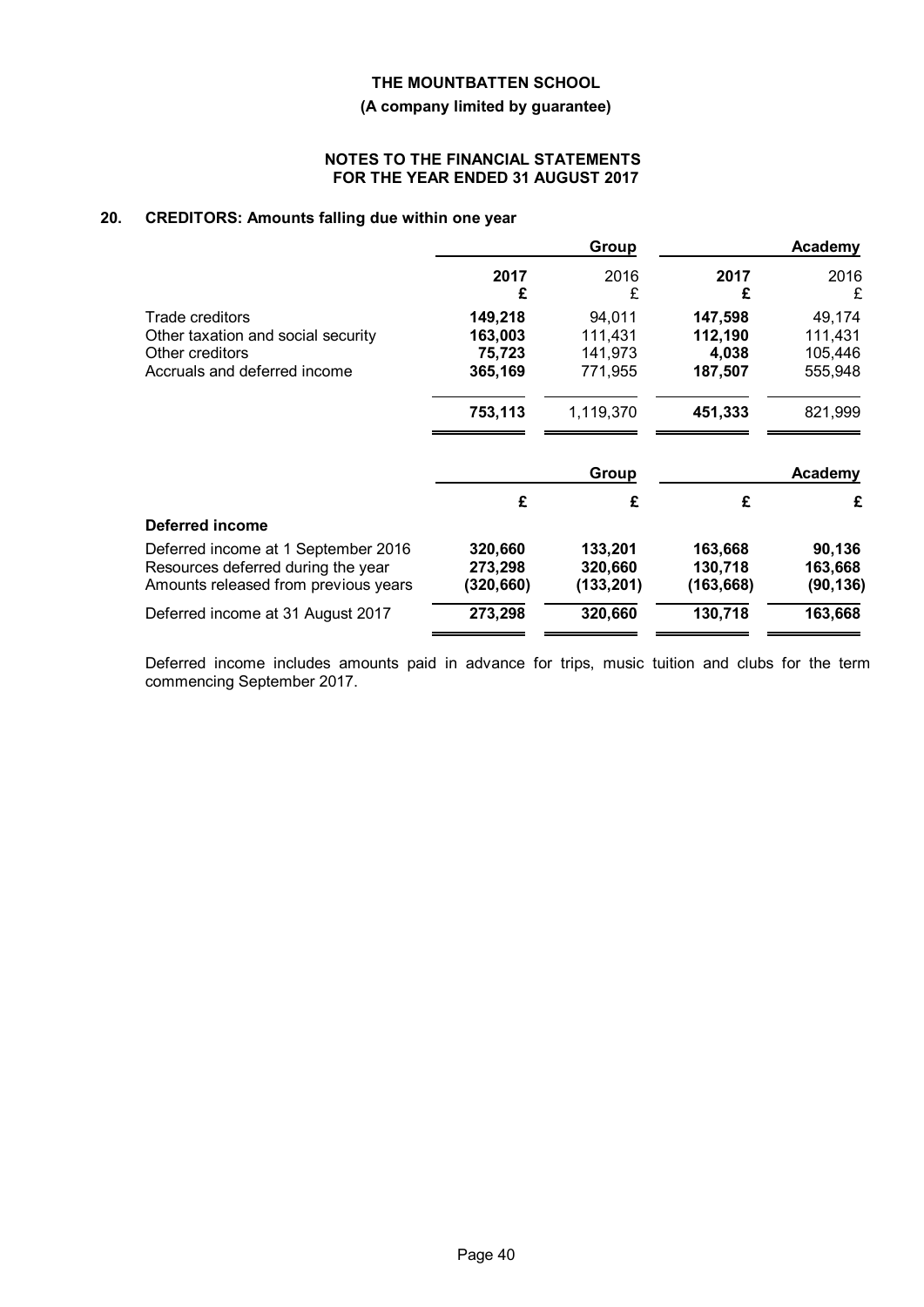**(A company limited by guarantee)**

### **NOTES TO THE FINANCIAL STATEMENTS FOR THE YEAR ENDED 31 AUGUST 2017**

## **21. STATEMENT OF FUNDS**

|                                     | <b>Balance</b><br>brought<br>forward<br>£ | £          | <b>Income Expenditure</b><br>£ | <b>Transfers</b><br>in/out<br>£ | Gains/<br>(Losses)<br>£ | <b>Balance</b><br>carried<br>forward<br>£ |
|-------------------------------------|-------------------------------------------|------------|--------------------------------|---------------------------------|-------------------------|-------------------------------------------|
| <b>Unrestricted funds</b>           |                                           |            |                                |                                 |                         |                                           |
| General Funds - all funds           | 1,394,095                                 | 3,494,067  | (3,355,827)                    | (147, 465)                      |                         | 1,384,870                                 |
| <b>Restricted funds</b>             |                                           |            |                                |                                 |                         |                                           |
| <b>General Annual Grant</b>         |                                           |            |                                |                                 |                         |                                           |
| (GAG)                               | 726,528                                   | 6,566,209  | (6,981,607)                    |                                 |                         | 311,130                                   |
| Other Dfe/ESFA Grants               |                                           | 50,430     | (50, 430)                      |                                 |                         |                                           |
| <b>Local Authority Grants</b>       |                                           | 16,439     | (16, 439)                      |                                 |                         |                                           |
| Pupil premium                       |                                           | 190,908    | (190, 908)                     |                                 |                         |                                           |
| Pension reserve                     | (2,380,000)                               |            | (241,000)                      |                                 | 704,000                 | (1,917,000)                               |
|                                     | (1,653,472)                               | 6,823,986  | (7, 480, 384)                  |                                 | 704,000                 | (1,605,870)                               |
| <b>Restricted fixed asset funds</b> |                                           |            |                                |                                 |                         |                                           |
| Restricted fixed asset              |                                           |            |                                |                                 |                         |                                           |
| funds                               | 25,787,377                                | 781,446    | (473, 811)                     | 122,465                         |                         | 26,217,477                                |
| Sinking fund                        | 50,000                                    |            |                                | 25,000                          |                         | 75,000                                    |
|                                     | 25,837,377                                | 781,446    | (473, 811)                     | 147,465                         |                         | 26,292,477                                |
| Total restricted funds              | 24, 183, 905                              | 7,605,432  | (7, 954, 195)                  | 147,465                         | 704,000                 | 24,686,607                                |
| Total of funds                      | 25,578,000                                | 11,099,499 | (11, 310, 022)                 |                                 | 704,000                 | 26,071,477                                |
|                                     |                                           |            |                                |                                 |                         |                                           |

The specific purposes for which the funds are to be applied are as follows:

#### **Unrestricted funds**

These funds are for the general use of the academy and may be used towards meeting any of the charitable objects if the academy trust, at the discretion of the trustees.

#### **Restricted funds**

These funds include monies received from DfE/ESFA and other local authority grants which fund the academys' day to day running costs. Included within these funds are LGPS contributions and movements on the fund relating to the academy trust.

# **Restricted fixed asset funds**

Included in these funds are assets transferred to the academy on conversion together with capital grants received and monies transferred from restricted funds to finance fixed asset purchases. The amount of £26,292,477 is represented by the net book value of fixed assets in the balance sheet and a sinking fund of £75,000 to provide for future costs of maintaining the football pitch.

#### **Fund transfers**

During the year funds were transferred from unrestricted funds to restricted fixed asset funds to fund capital works, and to increase the balance of the sinking fund.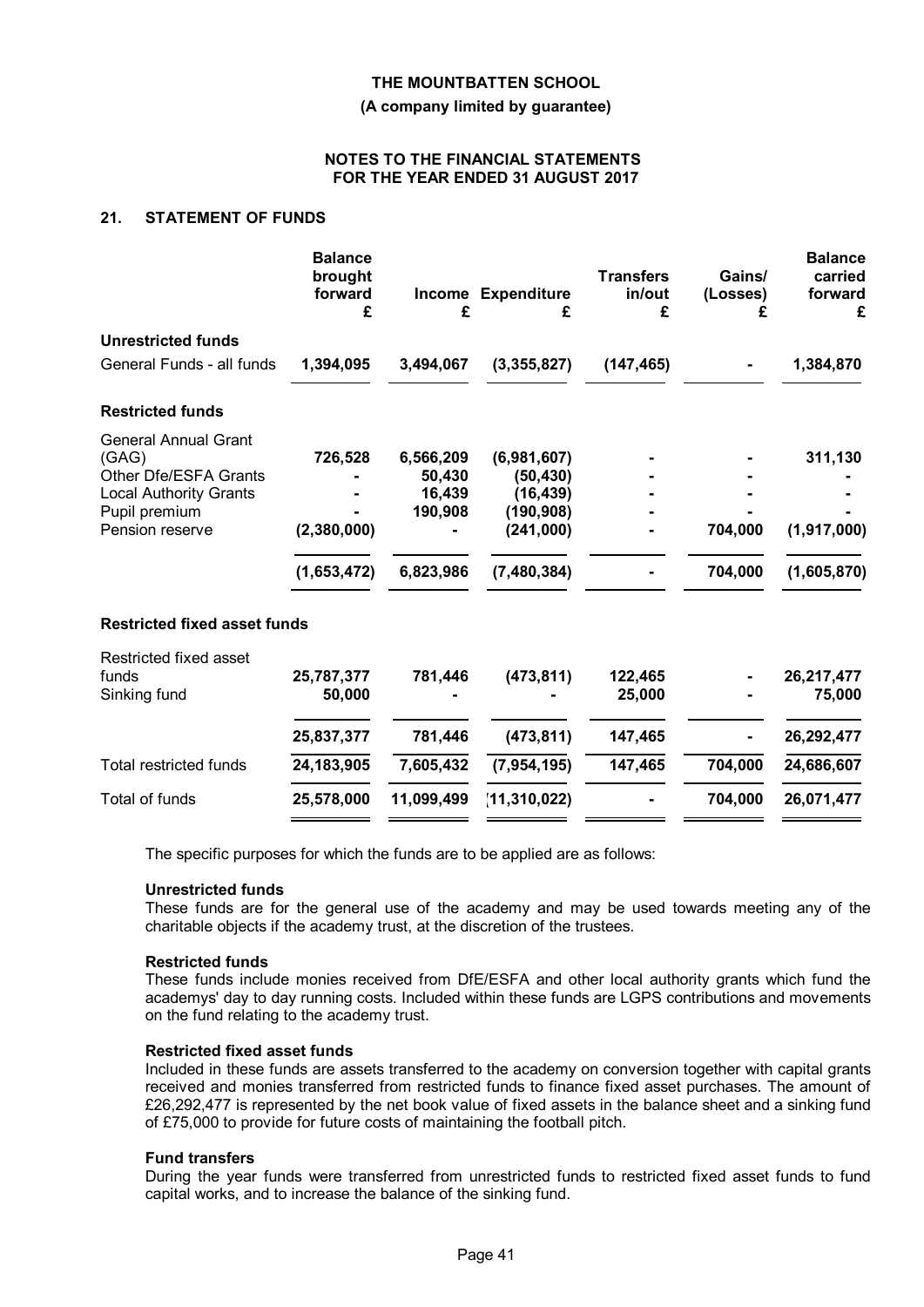## **(A company limited by guarantee)**

### **NOTES TO THE FINANCIAL STATEMENTS FOR THE YEAR ENDED 31 AUGUST 2017**

## **21. STATEMENT OF FUNDS (continued)**

Under the funding agreement with the Secretary of State, the academy was not subject to a limit on the amount of GAG that it could carry forward at 31 August 2017.

# **22. ANALYSIS OF NET ASSETS BETWEEN FUNDS**

|                                                                                                                    | <b>Unrestricted</b><br>funds<br>2017<br>£ | <b>Restricted</b><br>funds<br>2017<br>£ | <b>Restricted</b><br>fixed asset<br>funds<br>2017<br>£ | Total<br>funds<br>2017<br>£                            |
|--------------------------------------------------------------------------------------------------------------------|-------------------------------------------|-----------------------------------------|--------------------------------------------------------|--------------------------------------------------------|
| Tangible fixed assets<br>Current assets<br>Creditors due within one year<br>Provisions for liabilities and charges | 108,191<br>2,029,792<br>(753, 113)<br>۰   | ۰<br>311,130<br>(1,917,000)             | 26,217,477<br>75,000<br>۰                              | 26,325,668<br>2,415,922<br>(753, 113)<br>(1, 917, 000) |
|                                                                                                                    | 1,384,870                                 | (1,605,870)                             | 26,292,477                                             | 26,071,477                                             |

# **23. RECONCILIATION OF NET MOVEMENT IN FUNDS TO NET CASH FLOW FROM OPERATING ACTIVITIES**

|                                                                      | Group      |           |
|----------------------------------------------------------------------|------------|-----------|
|                                                                      | 2017<br>£  | 2016<br>£ |
| Net (expenditure)/income for the year (as per Statement of Financial |            |           |
| Activities)                                                          | (210, 523) | 10,344    |
| <b>Adjustment for:</b>                                               |            |           |
| Depreciation charges                                                 | 508,975    | 384,776   |
| Loss on the sale of fixed assets                                     | 28.549     |           |
| Dividends, interest and rents from investments                       | (9,791)    | (15, 412) |
| Increase in stocks                                                   | (3,329)    | (8, 191)  |
| Increase/(decrease) in current asset investment                      | 495,477    | (53, 138) |
| Decrease in debtors                                                  | 213,571    | 71,566    |
| (Decrease)/increase in creditors                                     | (366,257)  | 356,960   |
| Defined benefit pension scheme finance cost                          | 241,000    | 59,000    |
| Net cash provided by operating activities                            | 897,672    | 805,905   |

# **24. ANALYSIS OF CASH AND CASH EQUIVALENTS**

|              |           | Group     |
|--------------|-----------|-----------|
|              | 2017<br>£ | 2016<br>£ |
| Cash in hand | 769,076   | 826,473   |
| Total        | 769,076   | 826,473   |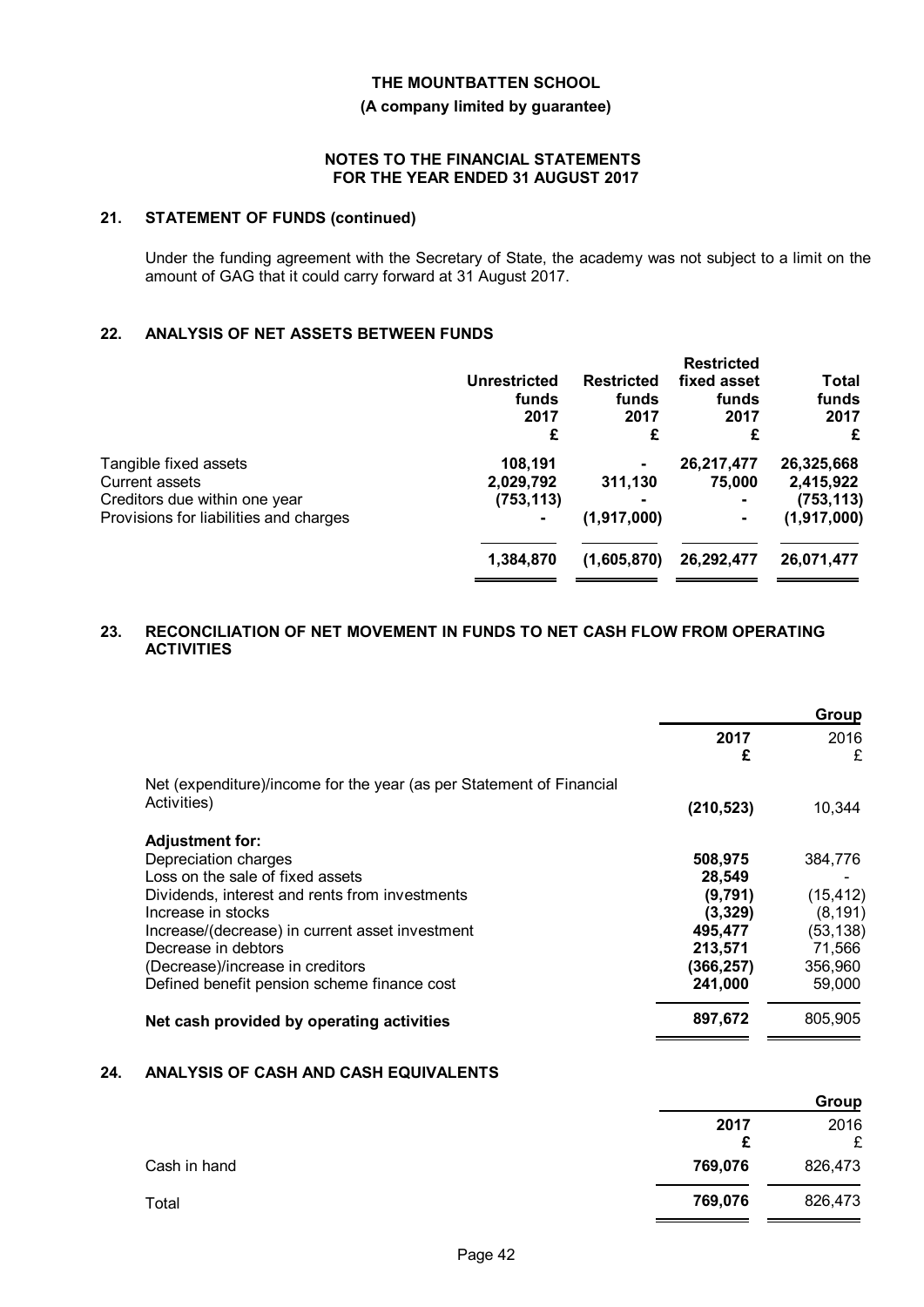#### **(A company limited by guarantee)**

# **NOTES TO THE FINANCIAL STATEMENTS FOR THE YEAR ENDED 31 AUGUST 2017**

## **25. CAPITAL COMMITMENTS**

At 31 August 2017 the group and academy had capital commitments as follows:

|                                                                  |      | Group   |      | Academy |
|------------------------------------------------------------------|------|---------|------|---------|
|                                                                  | 2017 | 2016    | 2017 | 2016    |
| Contracted for but not provided in these<br>financial statements |      | 880,081 |      | 880,081 |

### **26. PENSION COMMITMENTS**

The group's employees belong to two principal pension schemes: the Teacher's Pension Scheme for England and Wales (TPS) for academic and related staff; and the Local Government Pension Scheme (LGPS) for non-teaching staff, which is managed by Hampshire County Council. Both are Multiemployer defined benefit pension schemes.

The latest actuarial valuation of the TPS related to the period ended 31 March 2012 and of the LGPS 31 March 2016.

Contributions amounting to £Nil were payable to the schemes at 31 August 2017 *(2016 - £98,133)* and are included within creditors.

# **Teachers' Pension Scheme**

#### **Introduction**

The Teachers' Pension Scheme (TPS) is a statutory, contributory, defined benefit scheme, governed by the Teachers' Pensions Regulations (2010) and, from 1 April 2014, by the Teachers' Pension Scheme Regulations 2014. Membership is automatic for full-time teachers in academies and, from 1 January 2007, automatic for teachers in part-time employment following appointment or a change of contract, although they are able to opt out.

The TPS is an unfunded scheme and members contribute on a 'pay as you go' basis – these contributions along with those made by employers are credited to the Exchequer. Retirement and other pension benefits are paid by public funds provided by Parliament.

#### **Valuation of the Teachers' Pension Scheme**

The Government Actuary, using normal actuarial principles, conducts a formal actuarial review of the TPS in accordance with the Public Service Pensions (Valuations and Employer Cost Cap) Directions 2014 published by HM Treasury. The aim of the review is to specify the level of future contributions. Actuarial scheme valuations are dependent on assumptions about the value of future costs, design of benefits and many other factors. The latest actuarial valuation of the TPS was carried out as at 31 March 2012 and in accordance with the Public Service Pensions (Valuations and Employer Cost Cap) Directions 2014. The valuation report was published by the Department for Education on 9 June 2014. The key elements of the valuation and subsequent consultation are:

- employer contribution rates set at 16.48% of pensionable pay, including a 0.08% employer administration charge (currently 14.1%)
- total scheme liabilities (pensions currently in payment and the estimated cost of future benefits) for service to the effective date of £191,500 million, and notional assets (estimated future contributions together with the notional investments held at the valuation date) of £176,600 million giving a notional past service deficit of £14,900 million
- an employer cost cap of 10.9% of pensionable pay will be applied to future valuations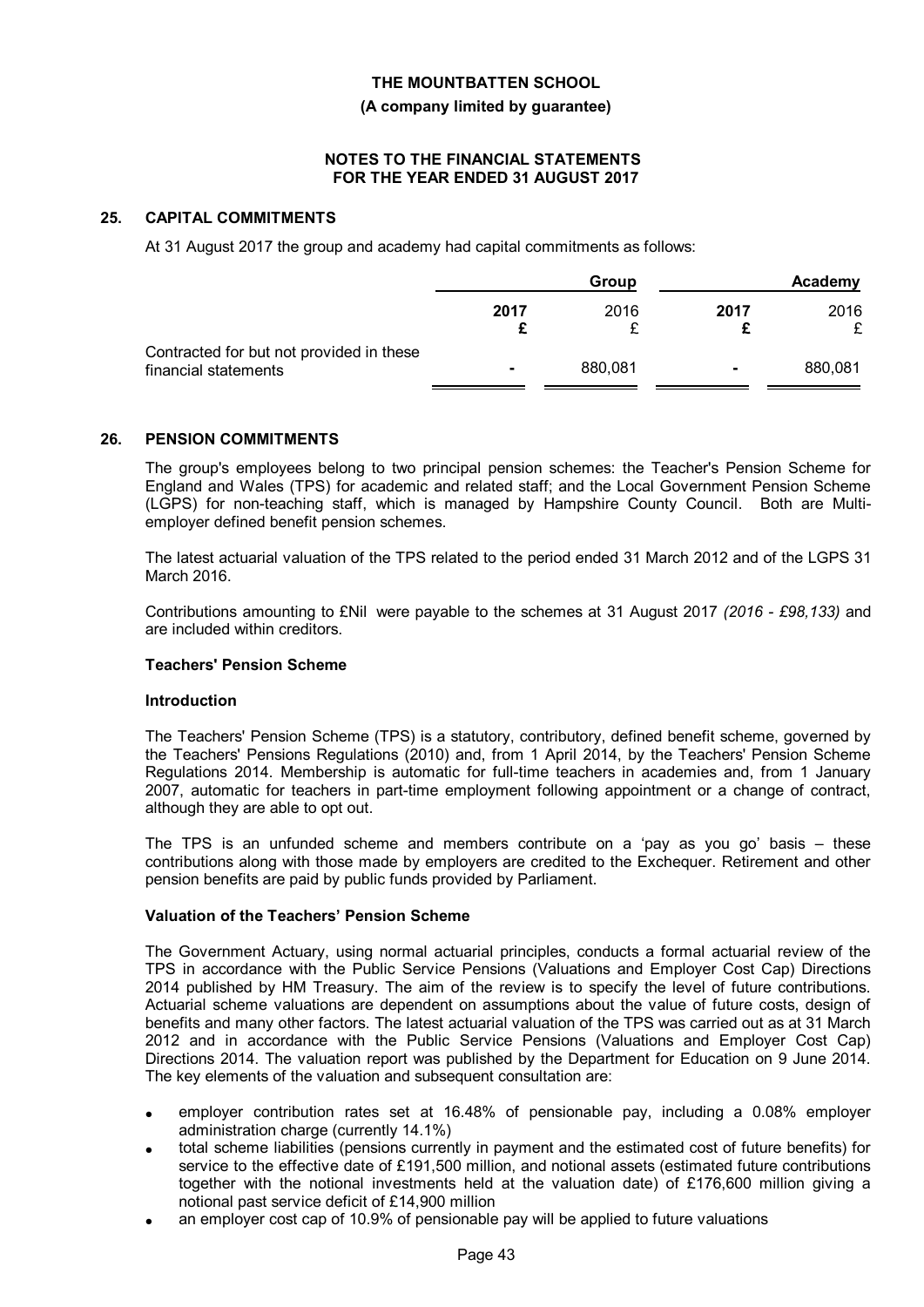#### **(A company limited by guarantee)**

## **NOTES TO THE FINANCIAL STATEMENTS FOR THE YEAR ENDED 31 AUGUST 2017**

#### **26. PENSION COMMITMENTS (continued)**

 the assumed real rate of return is 3.0% in excess of prices and 2% in excess of earnings. The rate of real earnings growth is assumed to be 2.75%. The assumed nominal rate of return is 5.06%.

During the previous year the employer contribution rate was 14.1%. The TPS valuation for 2012 determined an employer rate of 16.4%, which was payable from September 2015. The next valuation of the TPS is currently underway based on April 2016 data, whereupon the employer contribution rate is expected to be reassessed and will be payable from 1 April 2019.

The employer's pension costs paid to TPS in the period amounted to £574,046 (2016 - £*575,764*).

A copy of the valuation report and supporting documentation is on the Teachers' Pensions website (www.teacherspensions.co.uk/news/employers/2014/06/publication-of-the-valuation-report.aspx).

Under the definitions set out in FRS 102, the TPS is a multi-employer pension scheme. The trust has accounted for its contributions to the scheme as if it were a defined contribution scheme. The trust has set out above the information available on the scheme.

### **Local Government Pension Scheme**

The LGPS is a funded defined benefit scheme, with assets held in separate trustee-administered funds. The total contribution made for the year ended 31 August 2017 was £271,000 (2016 - £*255,000*), of which employer's contributions totalled £208,000 (2016 - £*194,000*) and employees' contributions totalled £63,000 (2016 - £*61,000*). The agreed contribution rates for future years are 17.4% for employers and between 5.5% and 12.5% for employees.

Parliament has agreed, at the request of the Secretary of State for Education, to a guarantee that, in the event of academy closure, outstanding Local Government Pension Scheme liabilities would be met by the Department for Education. The guarantee came into force on 18 July 2013. Principal actuarial assumptions:

|                                                      | 2017      | 2016      |
|------------------------------------------------------|-----------|-----------|
| Discount rate for scheme liabilities                 | 2.50%     | $2.00 \%$ |
| Rate of increase in salaries                         | 3.50%     | $3.50 \%$ |
| Rate of increase for pensions in payment / inflation | $2.00 \%$ | $2.00 \%$ |
| Inflation assumption (RPI)                           | 3.10%     | $3.10 \%$ |
| Inflation assumption (CPI)                           | 2.00%     | $2.00 \%$ |

The current mortality assumptions include sufficient allowance for future improvements in mortality rates. The assumed life expectations on retirement age 65 are:

|                       | 2017 | 2016 |
|-----------------------|------|------|
| Retiring today:       |      |      |
| Males                 | 24.0 | 24.6 |
| Females               | 26   | 26.4 |
| Retiring in 20 years: |      |      |
| Males                 | 27   | 26.7 |
| Females               | 29.3 | 28.7 |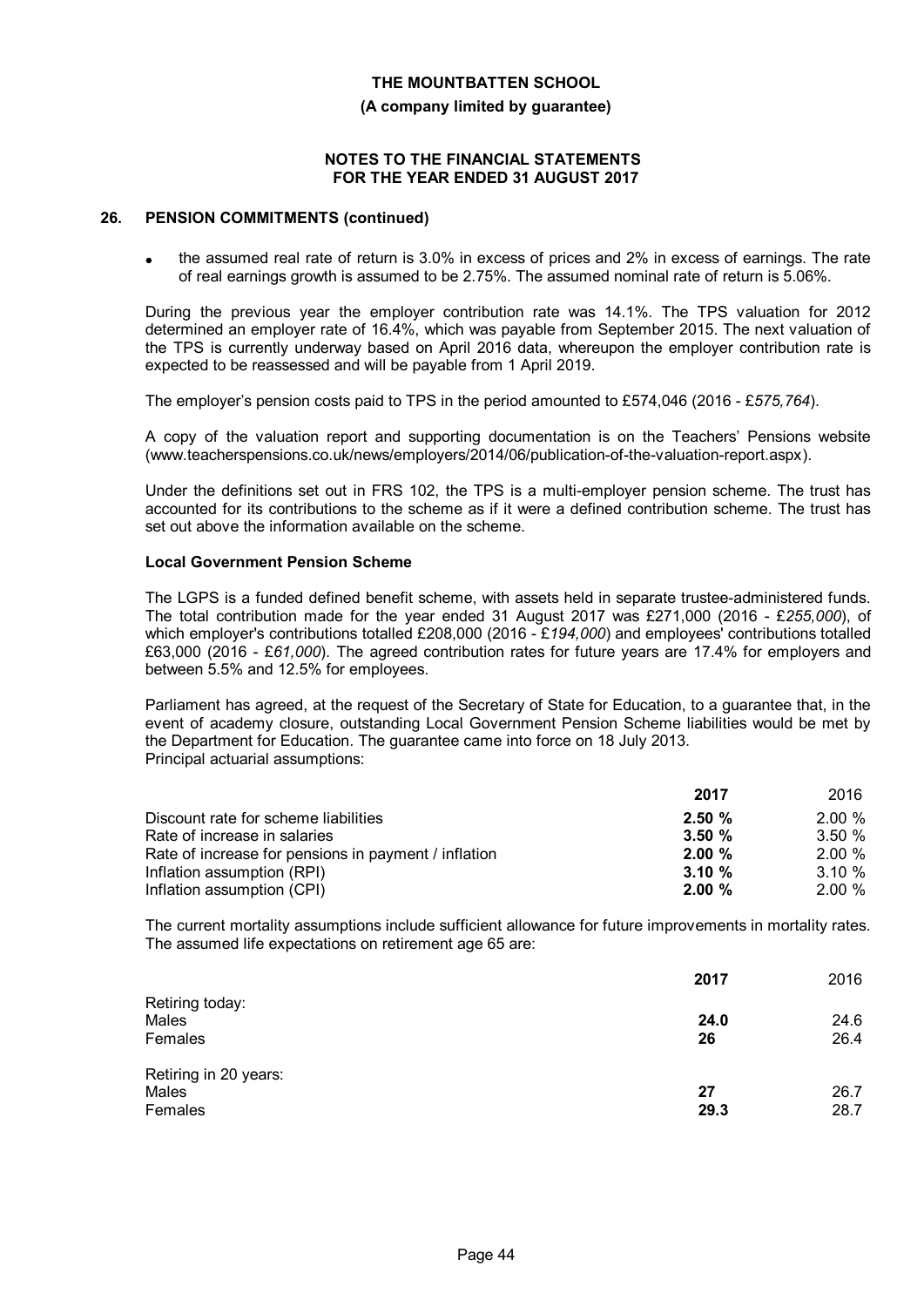# **(A company limited by guarantee)**

## **NOTES TO THE FINANCIAL STATEMENTS FOR THE YEAR ENDED 31 AUGUST 2017**

# **26. PENSION COMMITMENTS (continued)**

The group's share of the assets in the scheme was:

|                              | Fair value at<br>31 August<br>2017<br>£ | Fair value at<br>31 August<br>2016<br>£ |
|------------------------------|-----------------------------------------|-----------------------------------------|
| Equities                     | 2,163,000                               | 1,620,000                               |
| Government bonds             | 877,000                                 | 750,000                                 |
| Corporate bonds              | 39,000                                  | 51,000                                  |
| Property                     | 230,000                                 | 211,000                                 |
| Cash and other liquid assets | 106,000                                 | 148,000                                 |
| Other                        | 120,000                                 | 73,000                                  |
| Total market value of assets | 3,535,000                               | 2,853,000                               |

The actual return on scheme assets was £504,000 (2016 - £*466,000*).

The amounts recognised in the Statement of financial activities are as follows:

|                                                          | 2017<br>£                        | 2016<br>£                        |
|----------------------------------------------------------|----------------------------------|----------------------------------|
| Current service cost<br>Interest income<br>Interest cost | (404,000)<br>59,000<br>(104,000) | (214,000)<br>87,000<br>(126,000) |
| Total                                                    | (449,000)                        | (253,000)                        |
| Actual return on scheme assets                           | 504,000                          | 466,000                          |

Movements in the present value of the defined benefit obligation were as follows:

|                                                                                                                                                    | 2017<br>£                                                          | 2016<br>£                                                          |
|----------------------------------------------------------------------------------------------------------------------------------------------------|--------------------------------------------------------------------|--------------------------------------------------------------------|
| Opening defined benefit obligation<br>Current service cost<br>Interest cost<br>Employee contributions<br>Actuarial (gains)/losses<br>Benefits paid | 5,233,000<br>404,000<br>104,000<br>63,000<br>(259,000)<br>(93,000) | 3,321,000<br>214,000<br>126,000<br>61.000<br>1,590,000<br>(79,000) |
| Closing defined benefit obligation                                                                                                                 | 5,452,000                                                          | 5,233,000                                                          |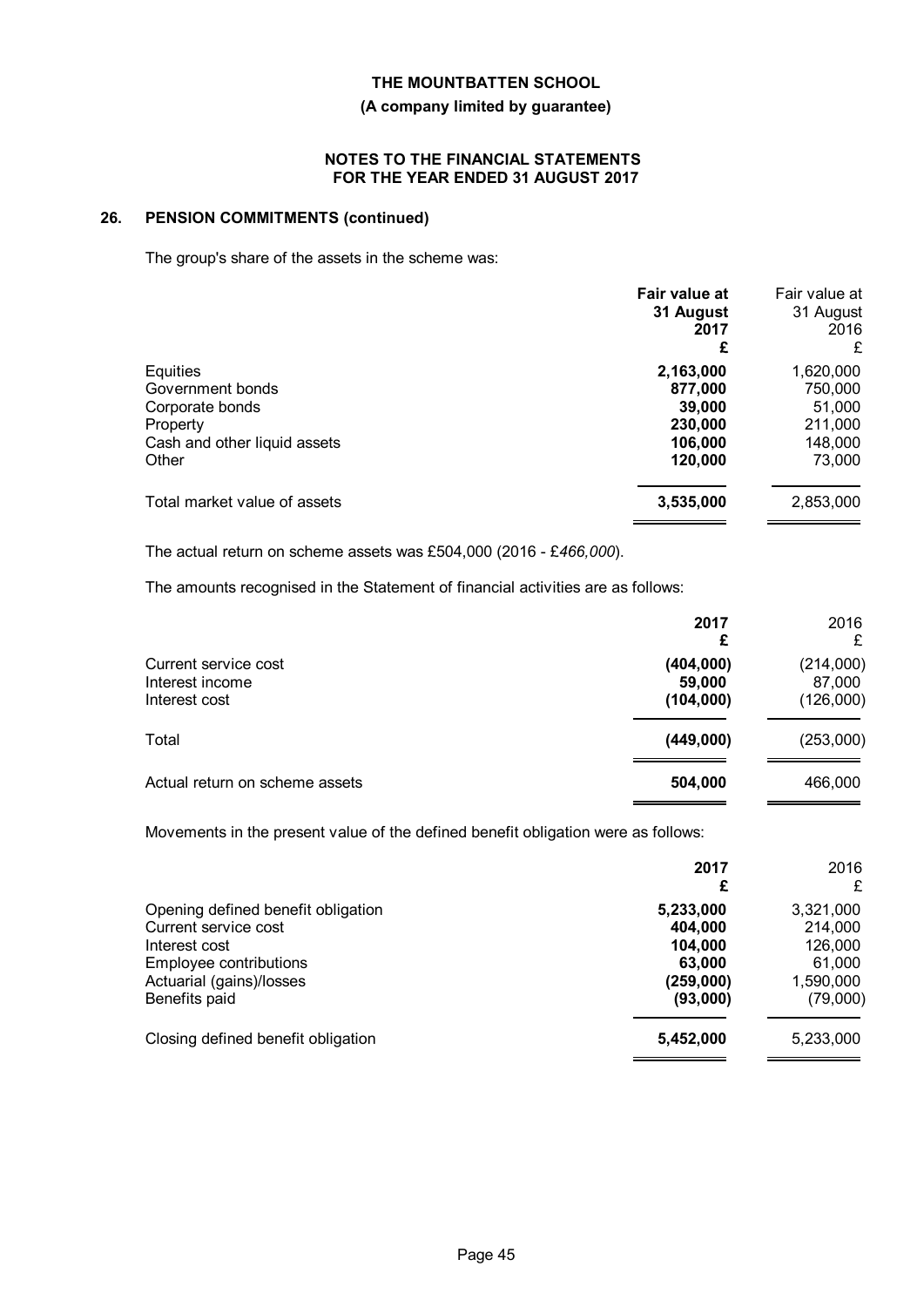#### **(A company limited by guarantee)**

#### **NOTES TO THE FINANCIAL STATEMENTS FOR THE YEAR ENDED 31 AUGUST 2017**

#### **26. PENSION COMMITMENTS (continued)**

Movements in the fair value of the group's share of scheme assets:

|                                                                                                         | 2017<br>£ | 2016<br>£ |
|---------------------------------------------------------------------------------------------------------|-----------|-----------|
| Opening fair value of scheme assets<br>Return on plan assets (excluding net interest on the net defined | 2,853,000 | 2,211,000 |
| pension liability)                                                                                      | 59,000    | 87,000    |
| Actuarial gains                                                                                         | 445.000   | 379,000   |
| <b>Employer contributions</b>                                                                           | 208,000   | 194,000   |
| Employee contributions                                                                                  | 63,000    | 61,000    |
| Benefits paid                                                                                           | (93,000)  | (79,000)  |
| Closing fair value of scheme assets                                                                     | 3,535,000 | 2,853,000 |

# **27. OPERATING LEASE COMMITMENTS**

At 31 August 2017 the total of the group's future minimum lease payments under non-cancellable operating leases was:

| Group                                  | 2017<br>£        | 2016<br>£        |
|----------------------------------------|------------------|------------------|
| <b>Amounts payable:</b>                |                  |                  |
| Within 1 year<br>Between 1 and 5 years | 22,067<br>14,454 | 23,558<br>16,932 |
| Total                                  | 36,521           | 40,490           |

## **28. MEMBERS' LIABILITY**

Each member of the charitable company undertakes to contribute to the assets of the company in the event of it being wound up while he/she is a member, or within one year after he/she ceases to be a member, such amount as may be required, not exceeding *£* 10 for the debts and liabilities contracted before he/she ceases to be a member.

#### **29. RELATED PARTY TRANSACTIONS**

No related party transactions took place in the period of account, other than certain trustees' remuneration and expenses already disclosed in note 12.

## **30. CONTROLLING PARTY**

There is no overall controlling party.